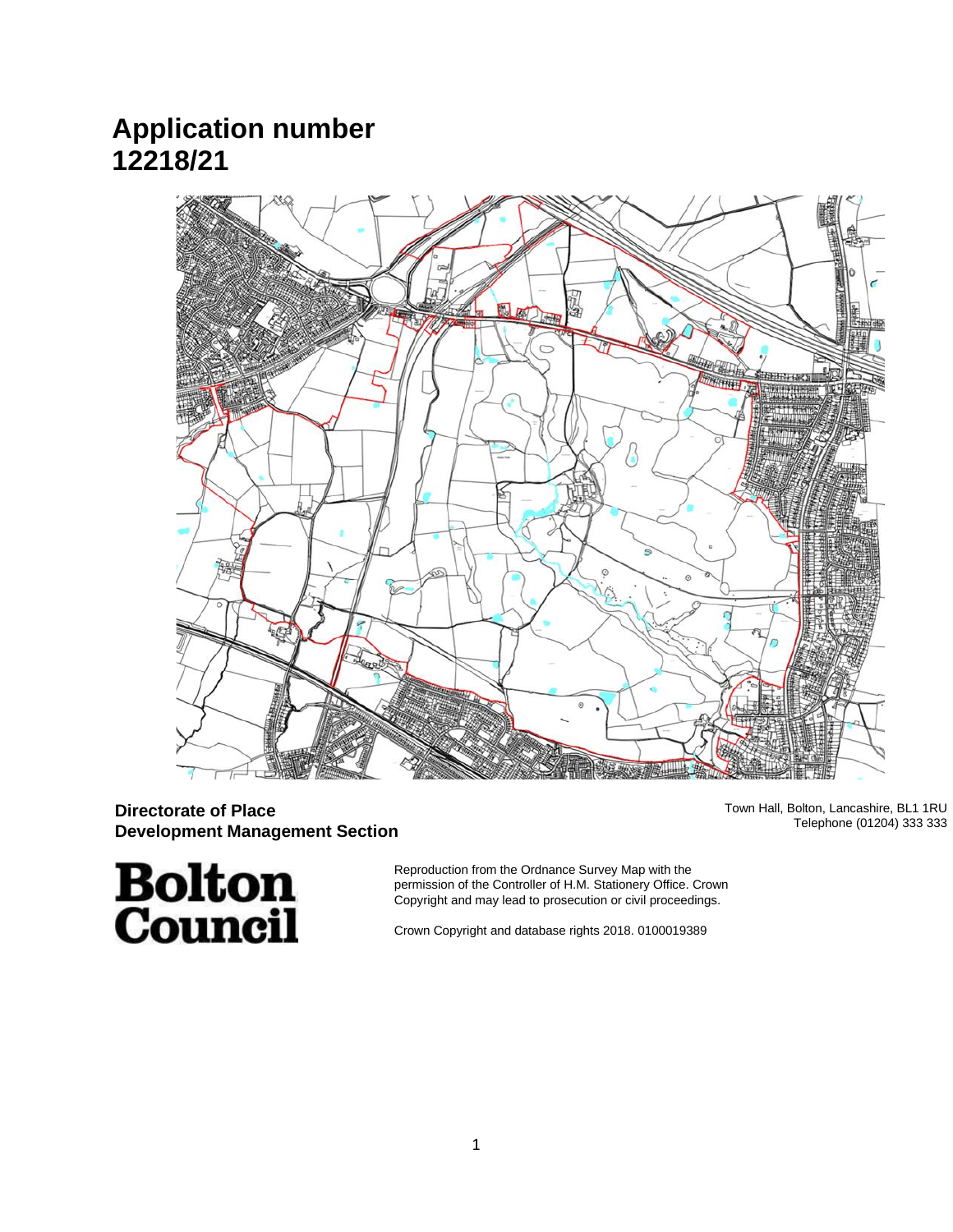| Date of Meeting:              | 20/01/2022                                                                                |
|-------------------------------|-------------------------------------------------------------------------------------------|
| <b>Application Reference:</b> | 12218/21                                                                                  |
| <b>Type of Application:</b>   | <b>Full Planning Application</b>                                                          |
| <b>Registration Date:</b>     | 20/09/2021                                                                                |
| <b>Decision Due By:</b>       | 19/12/2021                                                                                |
| <b>Responsible Officer:</b>   | <b>Jodie Turton</b>                                                                       |
| <b>Location:</b>              | <b>LAND AT AND ADJACENT HULTON PARK, MANCHESTER</b><br>ROAD, OVER HULTON, BOLTON, BL5 1BH |

#### **Proposal:**

**PART A: A FULL PLANNING APPLICATION FOR RESTORATION WORKS TO HULTON PARK AND VARIOUS EXISTING STRUCTURES AND HERITAGE ASSETS WITHIN IT, INCLUDING THE PLEASURE GROUNDS, DOVECOTE, WALLED GARDEN AND LAKES; THE DEMOLITION OF VARIOUS EXISTING BUILDINGS AND STRUCTURES; THE DEVELOPMENT OF A GOLF RESORT, INCLUDING AN 18-HOLE CHAMPIONSHIP-GRADE GOLF COURSE, CLUBHOUSE, GOLF ACADEMY (COMPRISING DRIVING RANGE, PRACTICE COURSE, ADVENTURE GOLF COURSE AND ACADEMY BUILDING WITH SPORTS AND LEARNING FACILITIES, A GOLF SHOP AND CAFE), A HOTEL WITH ADJOINING SPA AND CONFERENCE FACILITY, AND OTHER ANCILLARY BUILDINGS, STRUCTURES AND ENGINEERING AND LANDSCAPE WORKS INCLUDING A MAINTENANCE BUILDING, HIGHWAY ACCESSES, INTERNAL ACCESS ROADS, HIGHWAY UNDERPASS, VARIOUS BRIDGES, BOUNDARY TREATMENTS, EXTERNAL LIGHTING, PARKING AREAS AND NEW AND REPLACEMENT LANDSCAPING AND OPEN SPACE; HIGHWAYS INFRASTRUCTURE; AND, WHERE APPLICABLE, THE RE-ROUTING, UPGRADING AND EXTENSION OF THE PUBLIC RIGHTS OF WAY NETWORK AND THE CREATION OF NEW PUBLIC RIGHTS OF WAY, FOOTPATHS AND TRAILS.** 

**PART B: AN OUTLINE APPLICATION FOR THE RESIDENTIAL DEVELOPMENT OF UP TO 1,036 DWELLINGS; A VILLAGE CENTRE; VILLAGE HALL; COMMUNITY ALLOTMENTS; PRIMARY SCHOOL; SHORT STAY HOLIDAY ACCOMMODATION, COMPRISING THE CONVERSION OF HOME FARM COTTAGE AND THE CONSTRUCTION OF A MEWS BUILDING, CABINS AND LODGES; AND A RANGE OF OTHER RETAIL, LEISURE, RECREATION, COMMUNITY AND FOOD & DRINK-RELATED USES; HIGHWAYS INFRASTRUCTURE; THE REGRADING OF LAND TO ACCOMMODATE THE GOLF COURSE AND STAGING AND SUBSEQUENT REGRADING FOR RESIDENTIAL DEVELOPMENT; AND, WHERE APPLICABLE, THE RE-ROUTING, UPGRADING AND EXTENSION OF THE PUBLIC RIGHTS OF WAY NETWORK, AND THE CREATION OF NEW PUBLIC RIGHTS OF WAY, FOOTPATHS AND TRAILS, WITH ALL MATTERS RESERVED EXCEPT FOR (IN PART) ACCESS, AND IN RESPECT OF THE SHORT STAY HOLIDAY ACCOMMODATION, LAYOUT.**

**Ward: Westhoughton North and Hulton Applicant: Peel L&P Investments (North) Limited Agent : Turley**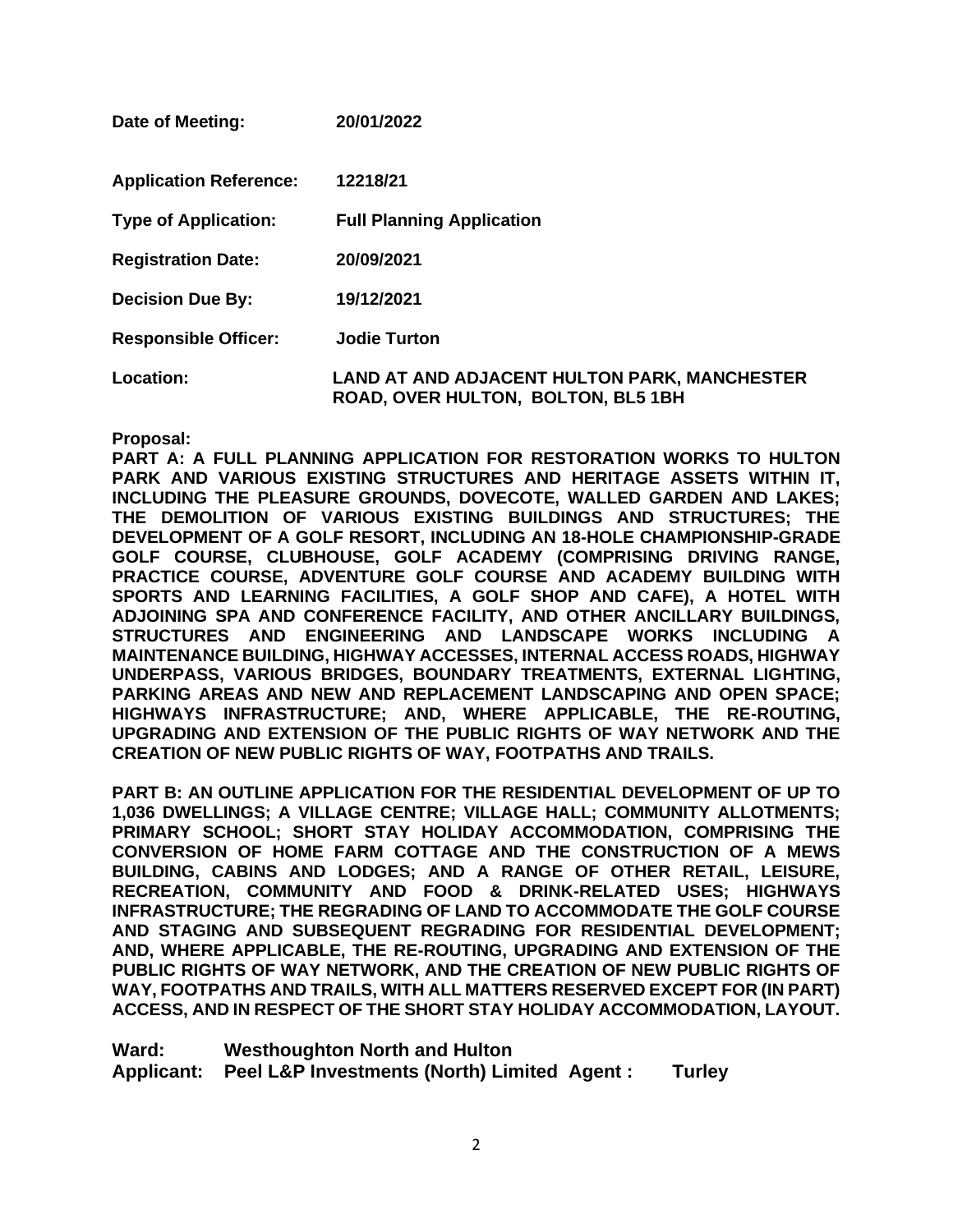# **Officers Report**

**Recommendation: Approve the application subject to the application being referred to the Secretary of State (SoS). In the event the SoS does not intervene for members to delegate the final wording of conditions and Section 106 obligations to the Director of Place and Borough Solicitor to complete all the necessary legal formalities in consultation with the Chair and Vice Chair of Planning Committee.**

# **Executive Summary**

- 1. In July 2020 the Secretary of State granted planning permission for a golf resort and major residential development at a site at and adjacent to Hulton Park. They are being asked to consider an application for an amended form of development, at broadly the same site.
- 2. As explained in this report, Officers have concluded that there remains a particularly strong and unique case for the grant of planning permission. This case is stronger for the Proposed Development than it was for the Consented Scheme.
- 3. It is accepted that the development involves a significant amount of new development in the Green Belt and that this would cause harm. The Proposed Development is, however, less harmful to Green Belt than the Consented Scheme.
- 4. Whilst the Green Belt harm must be afforded very substantial weight against the development in the planning balance (and noting that Officers have identified "other harm" associated with the Proposed Development) the proposals deliver a package of benefits which Officers are satisfied amount to very special circumstances when taken together. Their overall conclusion is that the cumulative benefits that would arise because of the development would clearly and significantly outweigh all harm identified and that the proposals would have a positive and transformational effect on Bolton and the wider Greater Manchester region, and it is a genuinely unique opportunity to secure long-lasting and wide-ranging benefits.
- 5. A key component of the case in favour of the development is that the proposed golf resort is selected to host the Ryder Cup. Without the benefits that would accrue from hosting the Ryder Cup, planning permission would not be recommended to be granted. Any permission should therefore be conditional upon the Applicant entering into a planning obligation which restricts development that can take place at the Site until such time as hosting rights have been confirmed. This was the approach which was adopted by the Secretary of State when he granted planning permission
- 6. If Members are minded to approve the application subject to conditions and a S106 agreement (the proposed heads of terms for which are included at the end of this report), the application will need to be referred to the Secretary of State under The Town and Country Planning (Consultation) (England) Direction 2021 who will confirm whether they wish to recover the application for their own determination or the Council may proceed to grant planning permission.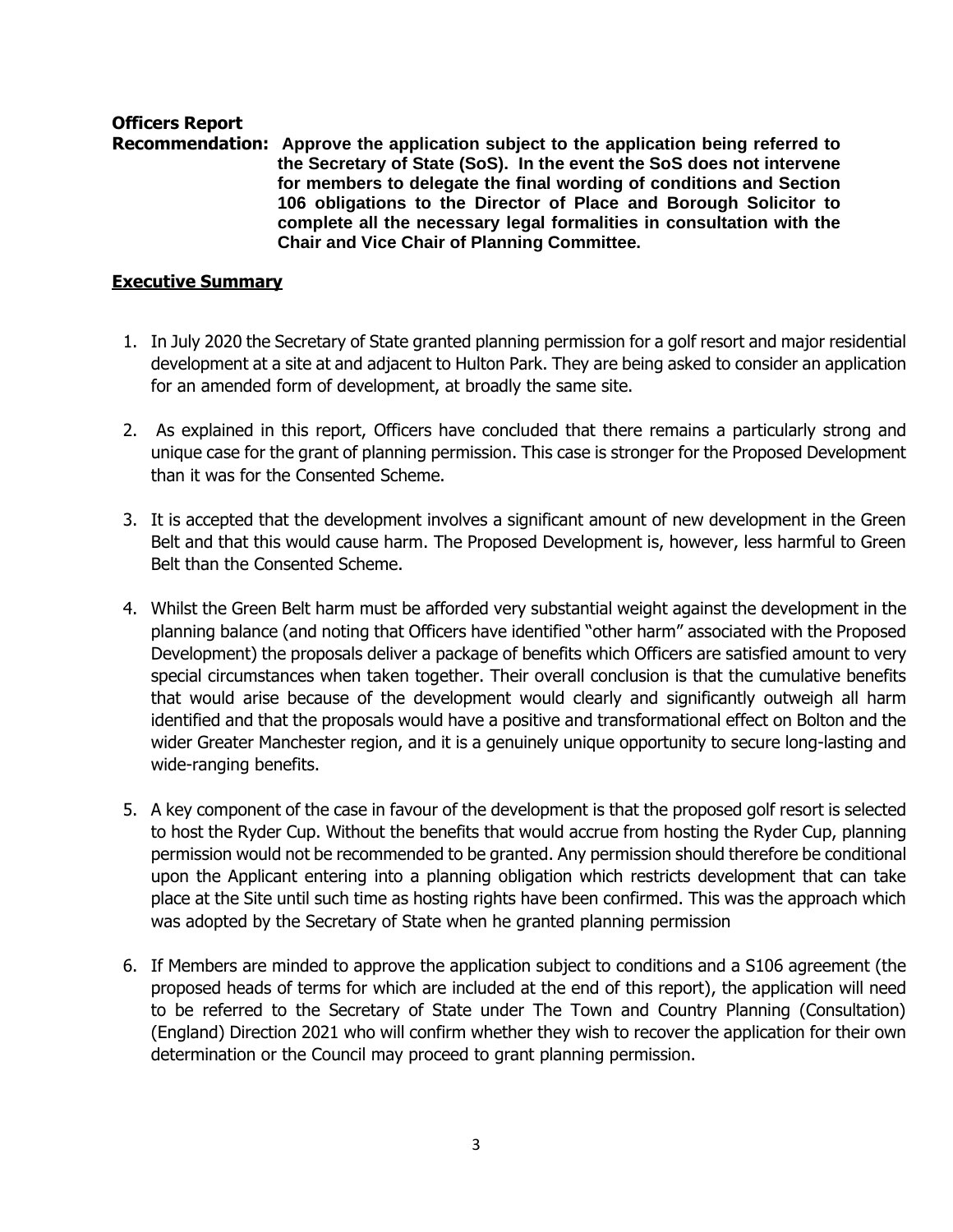# **Background**

7. In July 2020 the Secretary of State granted planning permission (part outline and part full) ("the Consented Scheme") at a 268ha site at and adjacent to Hulton Park for:

a) A full planning application for restoration works to Hulton Park and various existing structures and heritage assets within it including the pleasure grounds, dovecote, walled garden and lakes, and for the development of a golf resort, including: an 18-hole championship grade golf course and clubhouse; a golf academy including driving range, practice course, adventure golf course and academy building with sports and learning facilities, a golf shop and café; a hotel with adjoining spa and conference facilities; other ancillary buildings, structures and engineering and landscape works including a maintenance building, halfway house, highway access, highway underpass, various bridges, boundary treatments, internal access roads, external lighting, parking areas, and new and replacement landscaping; the demolition of various existing buildings and structures; and, where applicable, the re-routing, upgrading and extension of the Public Right of Way network;

b) An outline planning application for the residential development of 56.03ha of land providing up to 1,036 dwellings, a local centre and, where applicable, the re-routing, upgrading and extension of the Public Right of Way network, with all matters reserved except for (in part) highways.

- 8. The decision followed a Call-In Inquiry, which took place in October 2019 after the Council's Planning Committee confirmed in March 2018 they were minded to grant planning permission for the (now) Consented Scheme. A copy of the Secretary of State's decision letter is included at Appendix 1.
- 9. The application was referred to the Secretary of State in accordance with The Town and Country Planning (Consultation) (England) Direction 2009 (which has now been superseded by The Town and Country Planning (Consultation) (England) Direction 2021) on account of it involving a significant quantum of inappropriate development in the Green Belt. It was confirmed he had decided to call the application in in July 2018.

10. The Council's case to the Call-In Inquiry can be summarised as follows:

- The proposals would restore and bring back into viable use a particularly degraded designated heritage asset through the delivery of a high-quality leisure destination which is of sufficient quality to host one of the world's few "mega sporting events";
- The social, cultural and economic benefits of the proposals would be wide-ranging and longterm, of benefit to Bolton and the wider region;
- The proposed development, for the most part, accorded with the Development Plan ("DP") but the development as a whole was, by definition, "inappropriate development" in the Bolton Green Belt, although elements of it might be considered appropriate;
- A DP conflict therefore arose with Policy CG7AP of the Allocations Plan (which seeks to avoid inappropriate development in the Green Belt);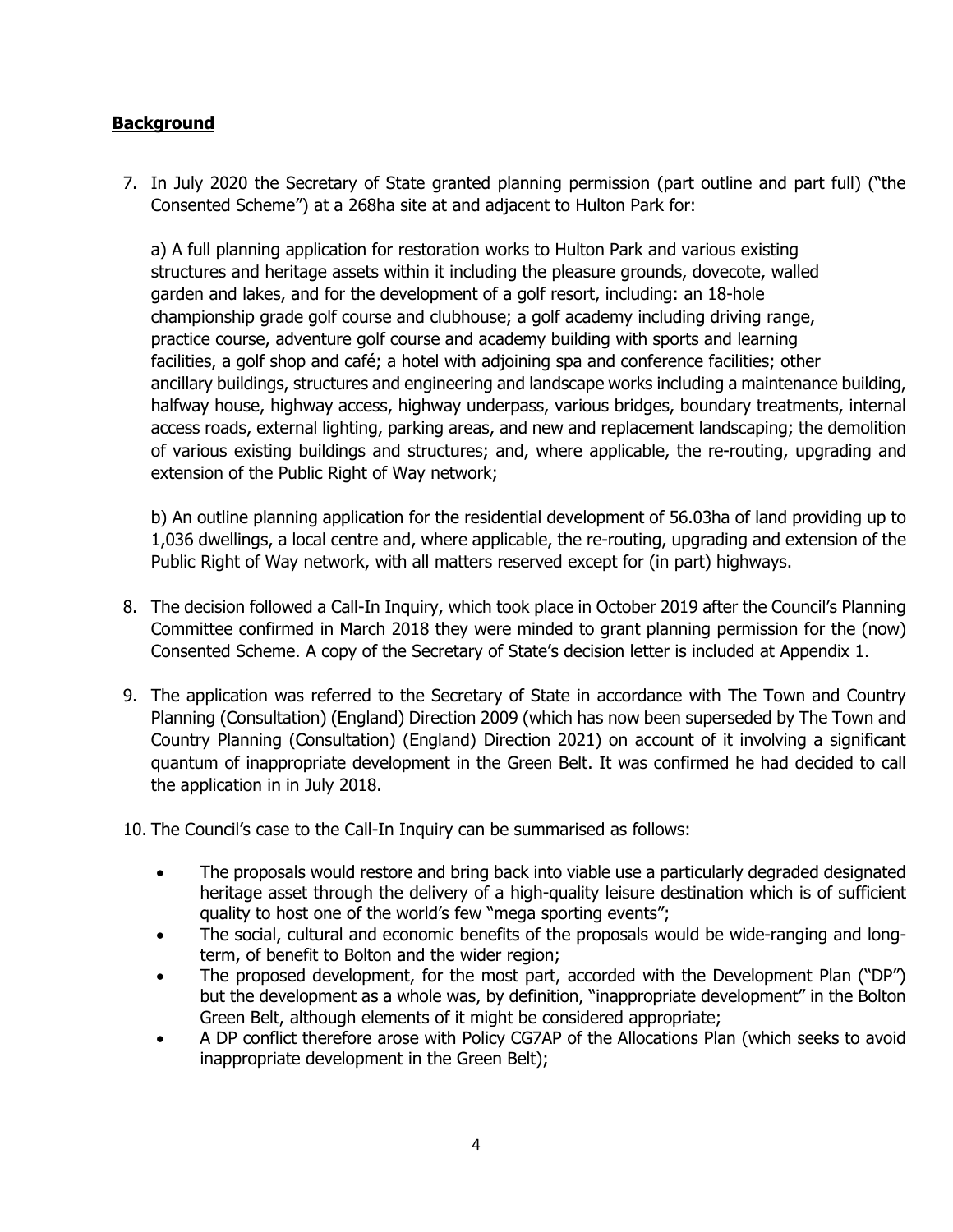- The proposals would, however, give rise to a range of substantial planning benefits which outweigh the harm to the Green Belt by virtue of their inappropriateness and any other harm arising;
- Very special circumstances therefore existed and (taking into account the above) the planning balance weighed in favour of the proposals and planning permission should be granted.
- 11. Whilst the Secretary of State acknowledged that harms would arise from the proposals, including substantial harm to the Green Belt and less than substantial harm to the Hulton Park Registered Park and Garden ("RPG"), he also concluded that the Consented Scheme would:
	- Deliver an "enormity" of benefits;
	- Generate economic benefits that would be very significant in any context, but which would take on an even greater significance in the context of a local area and region which lags behind economically and evidences higher levels of deprivation and economic inactivity;
	- Represent the optimum viable use for the RPG;
	- Diversify the ecological features and habitats at the site;
	- Deliver housing of a type which is in demand and would be likely to diversify existing housing stock in an area of significant shortfall;
	- Provide net benefits in terms of Public Rights of Way ("PROW");
	- Significantly improve the operation of the Chequerbent roundabout.
- 12. Taking into account the harm to the Green Belt and all other harm that would arise, the Secretary of State concluded that the benefits would clearly outweigh those harms and that very special circumstances existed.
- 13. However, in recognition of the role that hosting the Ryder Cup tournament at the site would play in delivering most of the benefits, a key condition of the Consented Scheme (secured via a legally binding planning obligation) was that no development whatsoever take place unless and until hosting rights for the Ryder Cup were confirmed.
- 14. The Consented Scheme remains extant and could still be implemented (subject to the relevant conditions and obligations associated with it being satisfied). The previous planning permission, granted recently by the Secretary of State, and for a similar type and form of development at the Site is a material consideration in the determination of this application.
- 15. The proposal which is the subject of the current application ("the Proposed Development"), which is described in full in the section below and is shown on the Masterplan included at Appendix 2, represents an evolution of the Consented Scheme.
- 16. Since the grant of planning permission, Peel has continued to engage with the European Tour and UK Sport on the Ryder Cup venue selection process.
- 17. Forthcoming Ryder Cup events have all been delayed a year because of the COVID-19 pandemic. It has already been confirmed that the Ryder Cup 2027 tournament will be held in Ireland; consequently, the next opportunities for hosting the European version of the tournament are 2031 and 2035.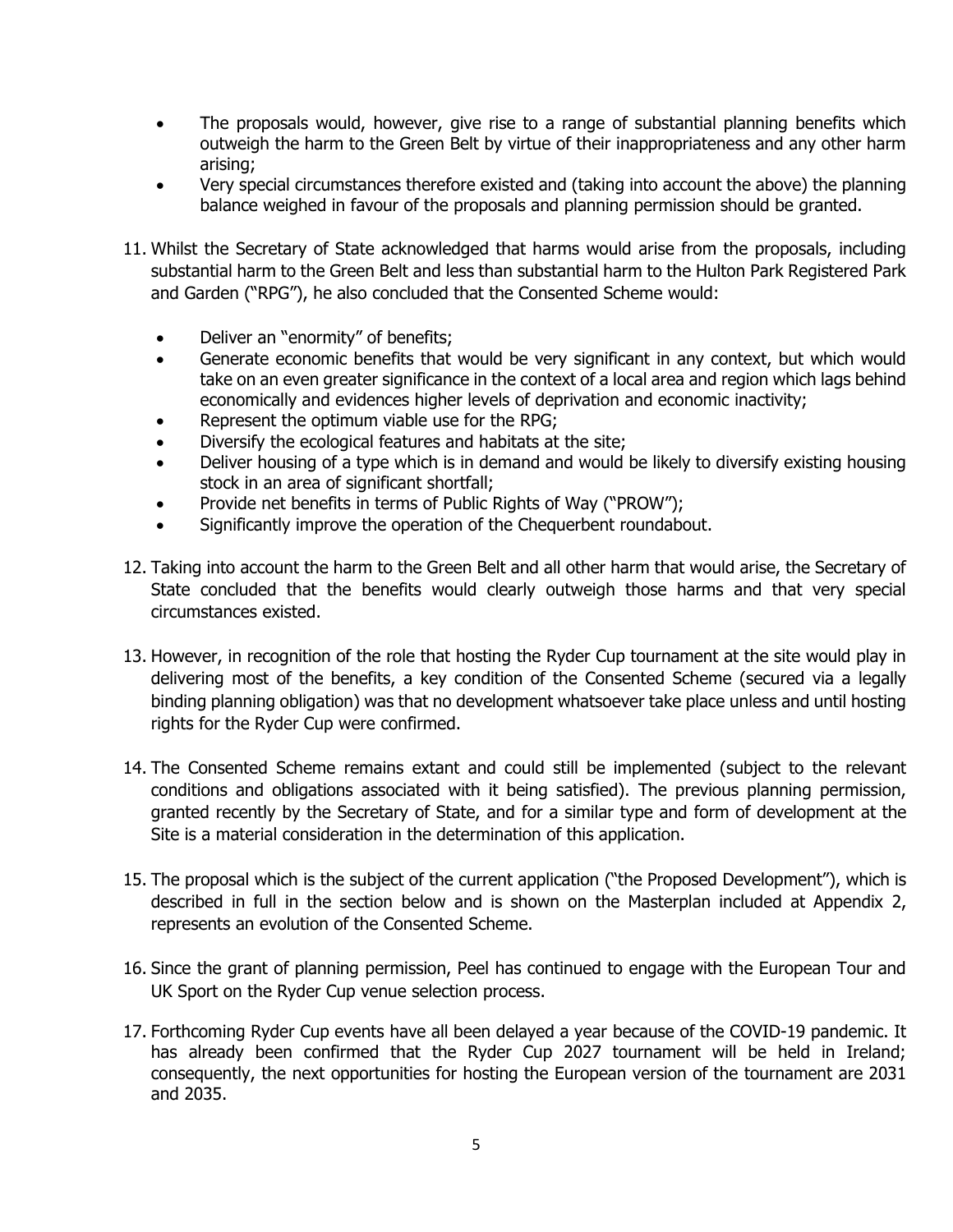- 18. Hulton Park has been shortlisted as one of three potential venues for these tournaments and as part of the shortlisting process feedback has been provided on the merits of the opportunity, including the design and format of the proposed golf course.
- 19. This feedback has shaped the Proposed Development, alongside the Applicant's stated objective to further maximise other benefits that could be delivered as part of the development and respond positively to stakeholder and community feedback on the Consented Scheme and earlier iterations of the Proposed Development they consulted upon prior to submission of this application.
- 20. Planning certainty is required for the bid for hosting rights to have any realistic prospect of success. Whilst 2031 and 2035 are years in the future, the next stage of the process is due to take place as soon as a decision is made by the Planning Committee. The European Tour are aware of the process of the application and the timing and an early decision would maximise the opportunity to progress via UK Sport and the European Tour programme.
- 21. The application sites for the Consented Scheme and the Proposed Development overlap but are not identical, as illustrated on the plan included at Appendix 3 to this report (which also includes the RPG and Green Belt boundaries for context). The site which is the subject of the Proposed Development ("the Site") is circa 89ha larger than the site of the Consented Scheme.
- 22. Considering the extant permission, the key issues for Members to consider in the determination of this application are whether:
	- the changes encompassed in the Proposed Development give rise to any additional Green Belt and/or other harm beyond that associated with the Consented Scheme (or indeed whether the changes have reduced the harm), since any harm must be clearly outweighed by the benefits of the proposals
	- the Proposed Development would result in the same or a different (higher or lower) extent of benefits to be weighed against harm
	- there has been any material change in circumstances since the granting of planning permission for the Consented Scheme that should be taken into account and weigh in the planning balance
	- taking account of the above, if very special circumstances still exist and planning permission should be granted for the amended proposals.
- 23. A key change in circumstance that Members should be aware of is the submission of an application ("the Scheduling Application") to Historic England seeking the designation of part of the Chequerbent Embankment (located in the western part of the Site) as a Scheduled Ancient Monument ("SAM"). The extent of the Scheduling application is shown on the plan included at Appendix 4.
- 24. The Scheduling Application is currently being considered by Historic England. If it is approved, the embankment will become a designated heritage asset (a Scheduled Ancient Monument).
- 25. This would materially change the weight that should be afforded to the impacts on the embankment (which are considered later) in planning decision making, with an increased emphasis on its preservation and enhancement. A precautionary approach to has been adopted by Officers in relation to this matter, which is explained in further detail later in this report.
- 26. The Applicant remains committed to the Grampian-style restriction (see Paragraph 7 of this report) in the Section 106 Agreement that accompanies the Consented Scheme. This commitment is reflected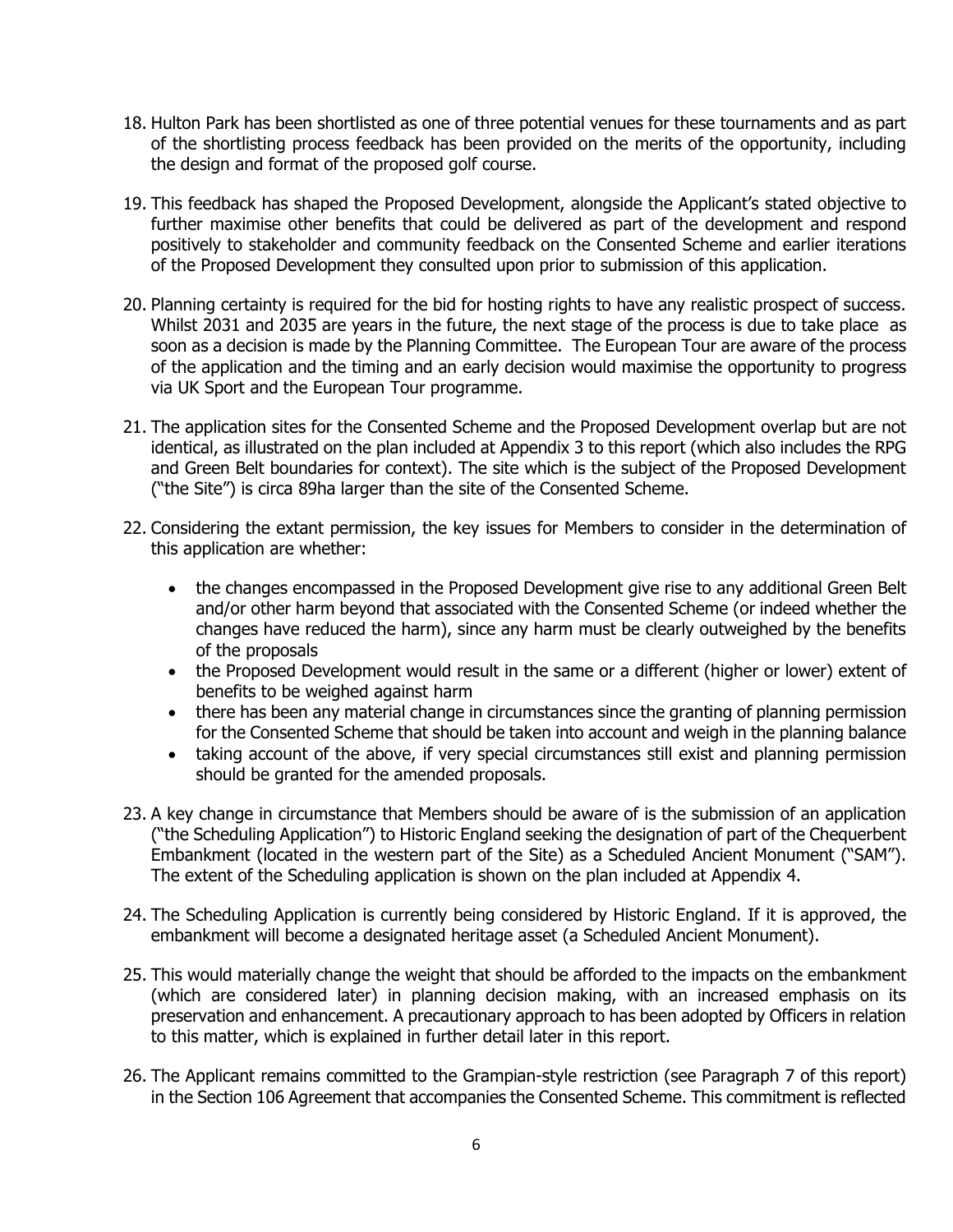in the Heads of Terms submitted with the application, which are fully detailed at the end of this report.

# **Proposal**

- 27. Like the Consented Scheme, the Proposed Development is the subject of a hybrid (part full and part outline) planning application. The restoration of Hulton Park and the delivery of a championshipgrade golf course to host the Ryder Cup are at its heart.
- 28. The Proposed Development has been further amended since the submission of the application in response to feedback from consultees and members of the public. Some of these amendments necessitated updates to the Environmental Impact Assessment. The updated plans, documents and Environmental Statement ("ES") have all been consulted upon in accordance with the relevant consultation regulations and the Council's protocols prior to the Application being report to the Committee for decision. The details below reflect these additional amendments.
- 29. In summary, the hybrid application seeks:
	- a) Detailed planning permission for:
	- (i) Restoration works to Hulton Park (and the structures and heritage assets within it, including the pleasure grounds, dovecote, walled garden and lakes);
	- (ii) The development of a championship-grade 18-hole golf resort, including:
		- structures, and engineering and landscaping works required for the golf course itself
		- clubhouse
		- golf academy (comprising driving range, practice course, adventure golf course, academy building with sports and learning facilities, golf shop, café)
		- hotel complex with spa and conference facilities
		- associated structures and buildings (including greenkeepers/maintenance buildings)
	- (iii) Re-routing, upgrading and extension of the Public Rights of Way network and creation of new Public Rights of Way, footpaths and trails to include (inter alia) the "Hulton Trail" recreational route (in large part) and other pathways;
	- (iv) Highway accesses, internal access roads, highway underpass, and various bridges, including a road linking the A6 to the M61 motorway at Junction 5; and
	- (v) Ancillary development including external lighting, parking areas, new and replacement landscaping and open space.

b) Outline planning permission (with all matters reserved except for (in part) access, and in respect of the short stay holiday accommodation, layout) for:

- (i) The creation of residential communities (upto 1,036 dwelling in total);
- (ii) Leisure, recreational, retail and community facilities (including village hall, primary school and community allotments) and associated footpaths, trails and Public Rights of Way;
- (iii) Smaller components of the golf resort, comprising the Restaurant with Rooms and additional short-stay visitor accommodation (involving conversion of Home Farm Cottage and construction of a mews building, and new cabins and lodges);
- (iv) Interim land-grading works on land adjacent to the golf resort (principally for staging of the Ryder Cup), in the areas which are proposed for residential development.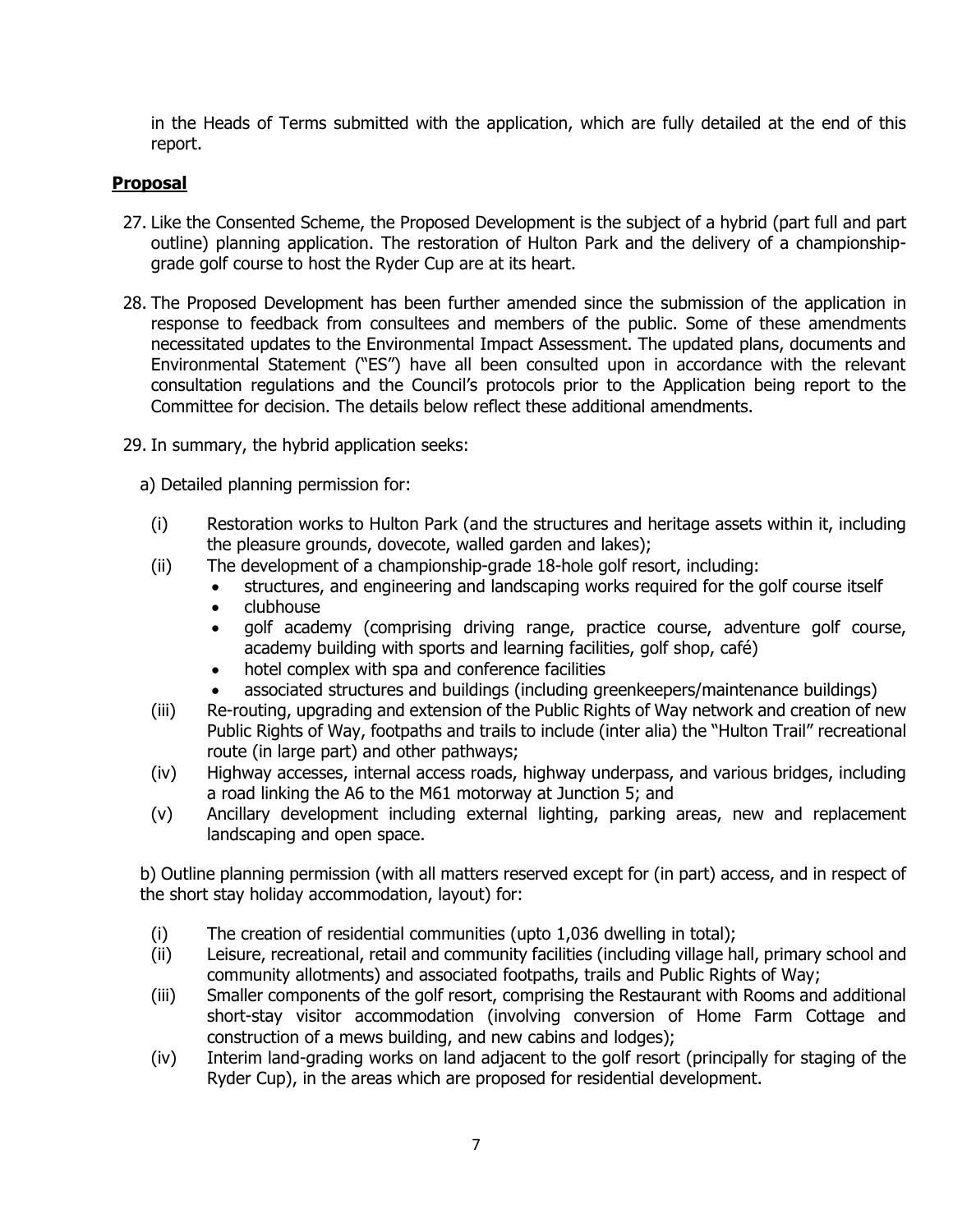- 30. Listed building consent for the proposed restoration of the Grade II listed Dovecote, which forms part of the full application, has been sought (application ref 12379/21). At the time of writing, that application was pending but Officers were minded to approved via delegated powers.
- 31. The key changes from the Consented Scheme are:
	- Amendments to golf course design this includes an increase in the length of the course (7,400) to 7,700 yards) and amendments to its layout and form to introduce (inter alia) additional water bodies, enhancing player and spectator experience and providing greater capacity for tournament staging. Buggy tracks have been re-routed and extended to reflect the altered design and the number of bridges has increased.
	- Extended golf resort offer, including the introduction of a "restaurant with rooms", cabins and lodges.
	- Relocation and handing of the clubhouse.
	- Relocation of the maintenance compound serving the golf course.
	- Temporary land grading works to create landscape platforms for use as spectator viewing areas during the Ryder Cup tournament (these areas will be regraded for subsequent residential development after the tournament) and associated update of the Ryder Cup Staging Plan.
	- Adjacent land to the west (at Chequerbent), outside of the Green Belt but designated as Other Protected Open Land, is now included in the Site and is proposed for residential development, and the quantum of residential development elsewhere in the Site has been reduced meaning the net residential yield is unchanged.
	- Introduction of a range of new facilities to support existing and new communities, including a new health and wellbeing hub; a flexible retail, food and drink venue referred to as "Chequerbent Barns"; and a village hall and retail unit at Dearden's Farm.
	- Introduction of the "Hulton Parklands" concept– bringing together elements such as paths and nature trails, cycling infrastructure, "land art", a health and wellbeing hub, and food and drink and entertainment amenities.
	- Amended highways infrastructure, including the provision of a road link between Junction 5 of the M61 and the Site, linking to an enhanced connection north to south through the Site via new four-arm roundabout on the A6. The length of this road, which comprises a large section of the long-awaited Bolton-Wigan Link road – known as Park Avenue.
	- The preparation of a Memorandum of Understanding for the delivering of the "missing" element of the Bolton-Wigan Link Road (with other sections delivered by the development, as above).
	- Introduction of a Community Charter, following recent establishment of community liaison.
- 32. As a result of the amendments the Proposed Development reduces the extent of golf interventions in the historic core of the RPG. Similarly, the amount of residential development on Western Fields and within the Green Belt is also reduced (by 18.25ha/572 homes). The existing buildings at Dearden's Farm are now retained.
- 33. In respect of the outline elements of the Proposed Development, the application is accompanied by a Parameters Plan and a series of design codes which reserved matters will have to accord with.
- 34. The Proposed Development will be delivered in phases. Due to the extent of land required for staging of the Ryder Cup, only a proportion of the proposals can be delivered prior to the tournament. Subject to securing planning permission and hosting rights being confirmed in 2022, development will commence in 2023 and be fully complete in either 2039 or 2043 (depending on when the Ryder Cup is hosted at the Site).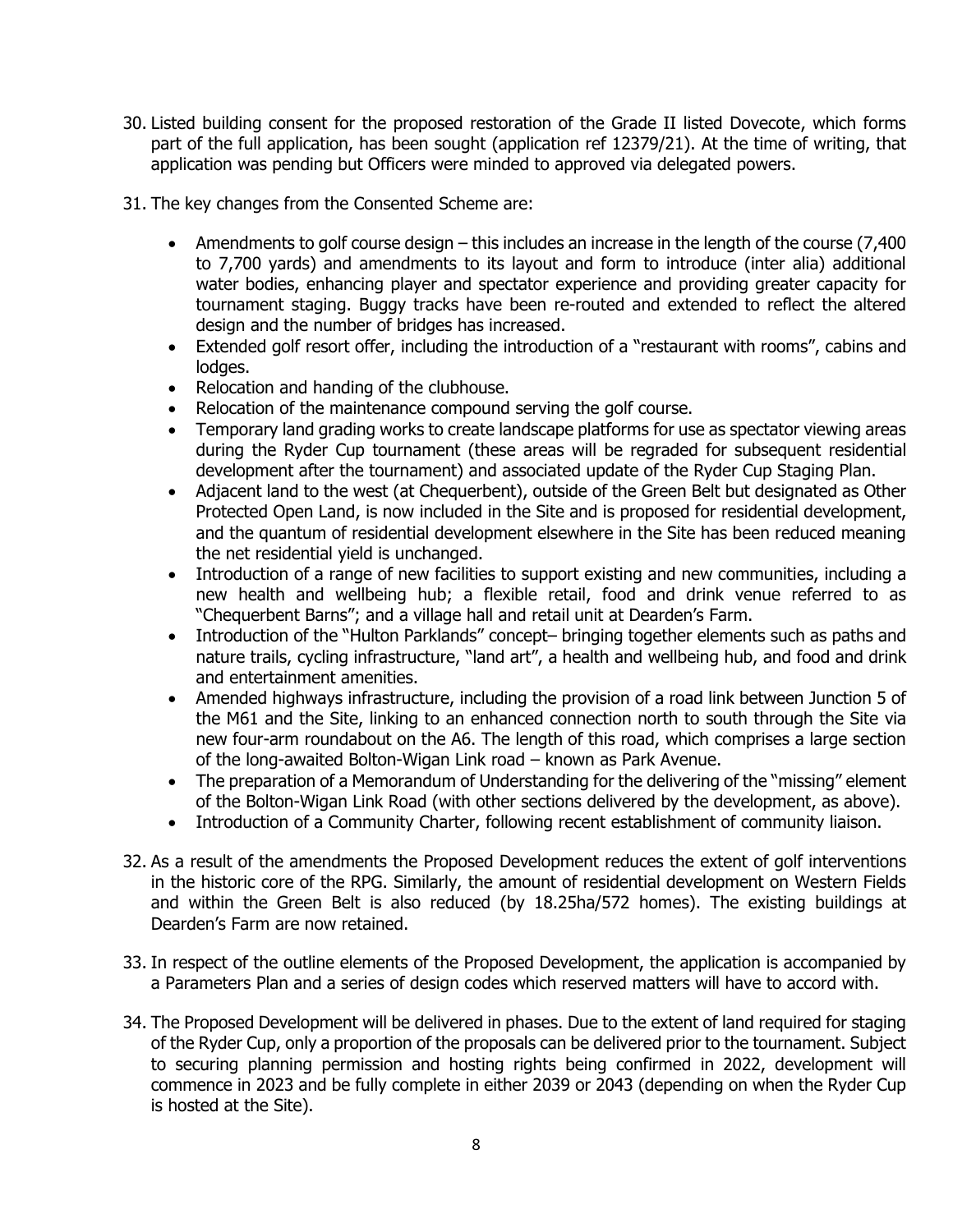- 35. In either scenario, the golf course will be complete and operational in 2027 and is the Applicant is proposing that 365 homes will be constructed prior to the Ryder Cup. This delivery will take place at Chequerbent Bank, Banks North, Lee Hall Quarter, Park End Farm, the Retail Area and Dearden's Farm (see the plan at Appendix 5).
- 36. It is noted that this would represent an uplift in the delivery of new homes prior to the tournament taking place (previously 275) but (like with the Consented Scheme) has been proposed because this reflects the availability of land within the Site prior to the Ryder Cup and highways mitigation requirements.
- 37. It is noted that the planning permission for the Consented Scheme does not include either a condition or obligation which would prevent the delivery of some residential development (within this 275 home "envelope") prior to the restoration works being completed and/or operation of the golf course component of the Consented Scheme, and no such limitation is proposed now in light of the Secretary of State not considering this necessary before.
- 38. Other development is associated with the Proposed Development but does not form part of this application: temporary buildings, structures and facilities required for staging large tournaments and events, including temporary park and ride facilities on key routes; hosting of small/medium scale events associated with the facilities delivered as part of the Proposed Development; off-site tree planting and habitat enhancement; and off-site highway improvements at the Four Lane Ends junction and to increase the capacity of the right turn lane at the Park Road/Leigh Road junction.

# **Site Characteristics**

- 39. The Site (shown on the plan at the start of this report) is 356.77 hectares in size and is located at and adjoining Hulton Park.
- 40. The Site lies in the Hulton and Westhoughton North and Chew Moor wards of Bolton, approximately 4.5km south of Bolton, 8km east of Wigan and 16.5km north-west of Manchester. The site is set between Over Hulton to the east, Atherton to the south and Westhoughton to the west.
- 41. The A6 Manchester Road bisects the Site to the north, extending westwards where it forms an existing roundabout at Chequerbent with the A58 and eastwards where it forms the Four Lane Ends signalised junction (Manchester Road, St Helens Road, Salford Road and Newbrook Road).
- 42. The Site comprises three main parcels:
	- The northern parcel, a broadly rectangular area located between the M61 and A6;
	- Land south of Chequerbent, to the east and west of Platt Lane; and
	- Hulton Park and adjoining land (within its setting) to the west.
- 43. The Site also includes land south of the M61 motorway and east of the A58 Snydale Way for the purposes of creating an access to the Proposed Development.
- 44. A rail line is approximately 300 metres south of the Site there are three nearby train stations. Approximately 500m to the southwest of the development is Daisy Hill train station. 300m to the south of the site is Hag Fold Station and to the southeast is Atherton approximately 500m away.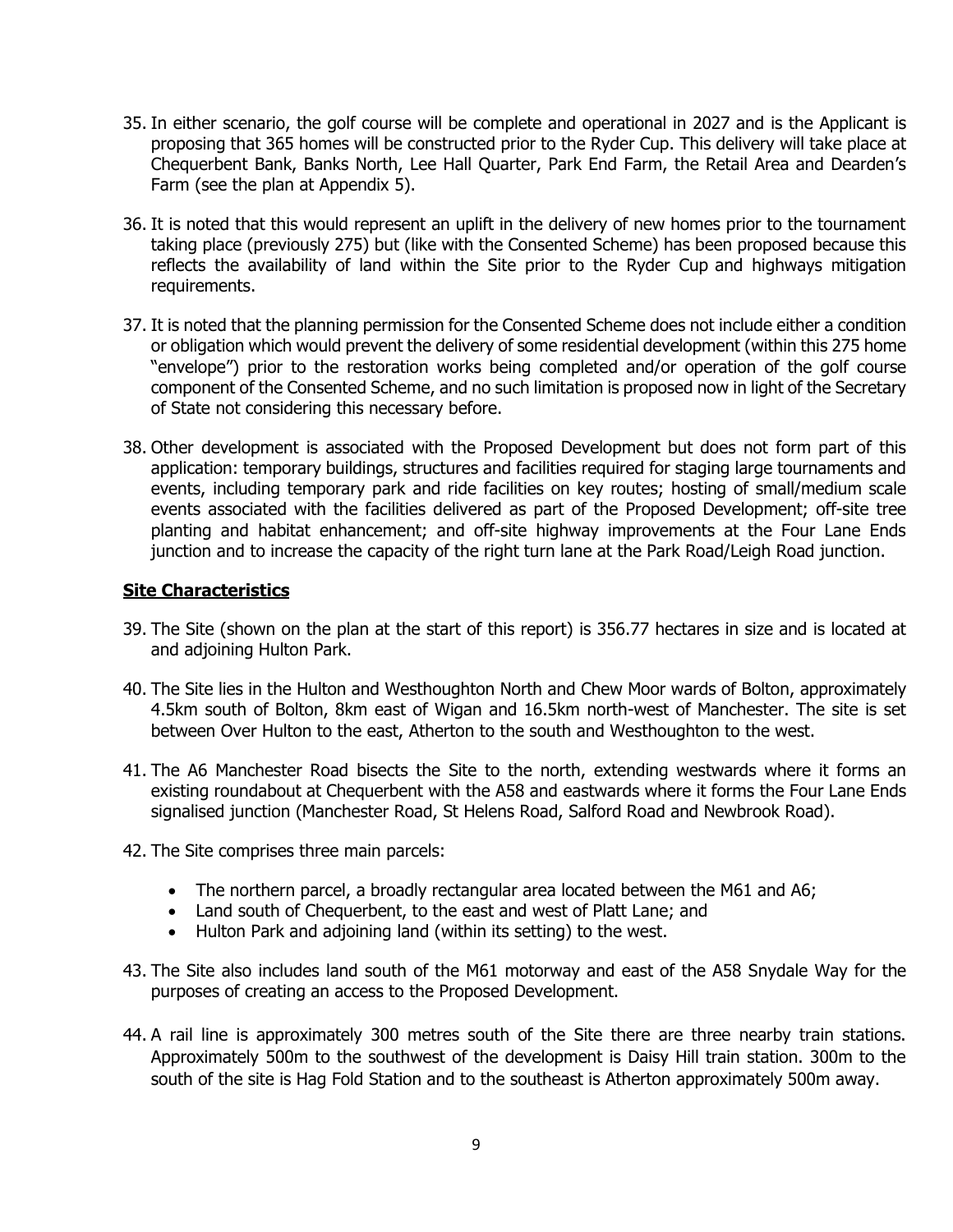- 45. Hulton Park is formed of the landscaped estate that once surrounded Hulton Hall, which was demolished in the 1950s. The Park is generally undulating land laid to grass with substantial areas of woodland rising to the north with features which include:
	- A principal entrance from the east off Newbrook Road, in the form of a gated carriage entrance bounded by a lodge building;
	- A secondary entrance from the A6, again in the form of a gated carriage entrance, with a residential property known as the Cottage (a former residence of the Hulton family) lying adjacent;
	- A cluster of the  $19<sup>th</sup>$  and  $20<sup>th</sup>$  century farm buildings and deteriorated structures around the site of the former Hulton Hall, know as Home Farm. Within this cluster is a small Dovecote, which is a Grade II listed structure;
	- The severely overgrown remains of pleasure grounds and a kitchen garden that once served Hulton Hall;
	- Two large lakes, albeit subject to significant silting and hence reduced in depth and size;
	- A stream known as Mill Dam Stream which extends from the north west down in to the centre of the Site where it feeds one of the lakes;
	- Three other farm building clusters:
		- − Dearden's Farm in the north east, accessed from the A6;
		- − Park End Farm in the south east, accessed from Woodlands to the east; and
		- − Wood End Farm in the west, accessed from a farm track which adjoins Platt Lane to the west;
	- A memorial to the Pretoria Pit mining disaster in the south east corner;
	- Large expanses of open ground, now largely grazing pasture, defined by woodland, plantations and individual specimen trees;
	- Vehicular tracks and footways, only one of which is a public right of way, extending into the western extent of the Park.
- 46. The Park is currently used for agricultural purposes (grazing), horse related activity, some limited residential use and limited leisure use, such as local archery and angling clubs.
- 47. The Site includes areas of land beyond the designated boundary of the RPG, namely:
	- Land immediately west of the boundary of the RPG and east of the former Chequerbent Incline railway. The land is outside of the park but visible from within it forming part of its setting. It is agricultural land in use as pasture and has a network of public footpaths, mature hedgerows and blocks of woodland
	- Land to the west of the former Chequerbent Incline railway. The existing eastern edge of Westhoughton defines part of its western boundary. It is bisected by Platt Lane which provides a highway route to Atherton.
	- Land to the north of Hulton Park and north of the A6 (Manchester Road). This area comprises agricultural land, blocks of woodland and agricultural buildings, with residential properties along Manchester Road. There is a public right of way running north to south through part of the Site.

# **Decision Making Context**

48. Section 38(6) of the Planning and Compulsory Purchase Act 2004 requires planning applications should be determined in accordance with the development plan unless material considerations indicate otherwise.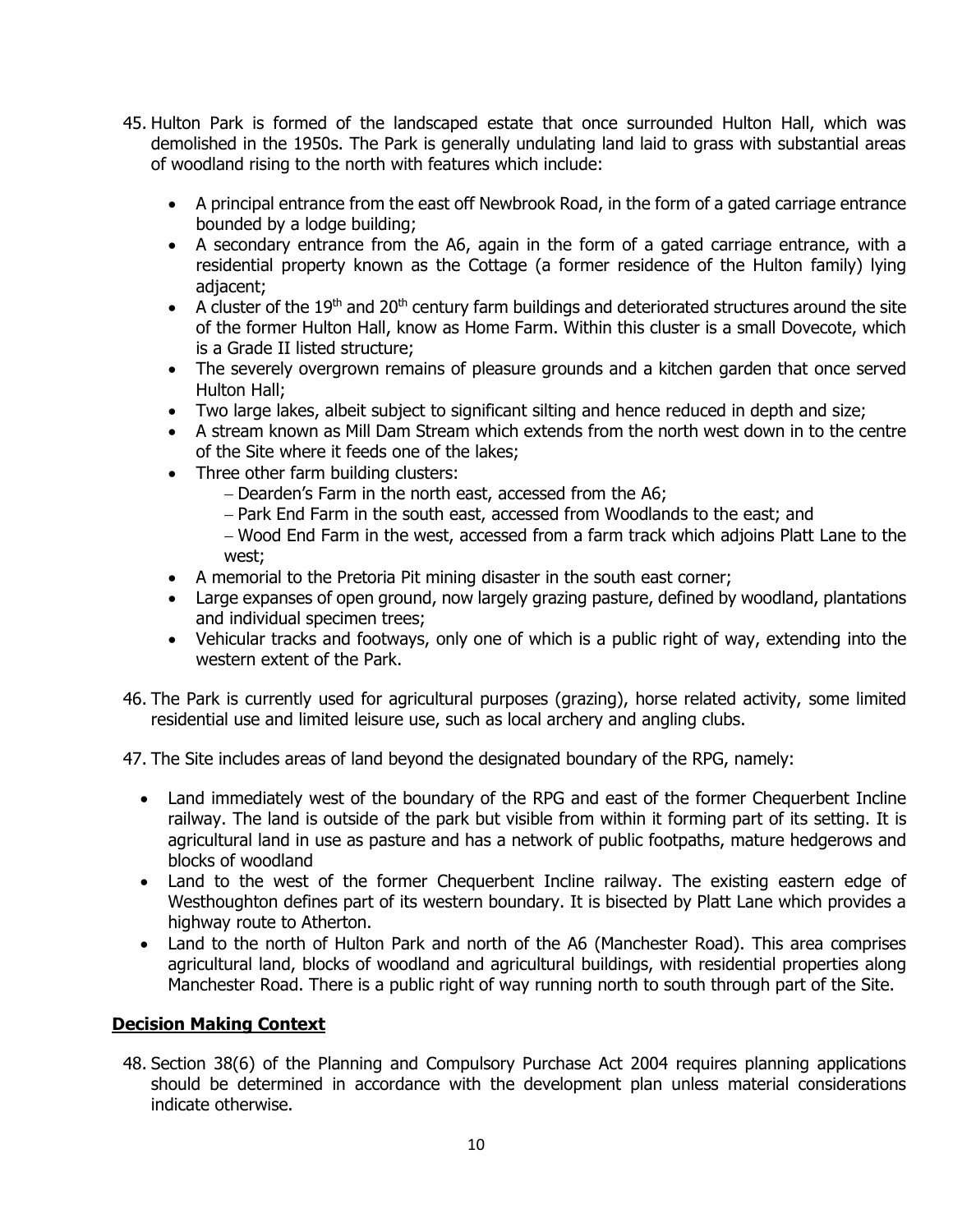- 49. Section 66(1) of the Listed Buildings and Conservation Areas Act 1990 states that: "*in considering* whether to grant planning permission [or permission in principle] for development which affects a listed building or its setting, the local planning authority or, as the case may be, the Secretary of State shall have special regard to the desirability of preserving the building or its setting or any features of special architectural or historic interest which it possesses".
- 50. The Town and Country Planning (Environmental Impact Assessment) Regulations 2019 (as amended) ("the EIA Regulations") state that "EIA development" means development which is either: (a) Schedule 1 development; or (b) Schedule 2 development likely to have significant effects on the environment by virtue of factors such as its nature, size or location. The proposals comprise EIA development under Schedule 2, Category 12: Tourism and Leisure (f) - Golf courses and associated developments. The Application is accompanied by an Environmental Statement ("ES").

# Development Plan

51. The adopted DP has not changed since planning permission was granted for the Consented Scheme.

52. It comprises the following:

- Bolton Core Strategy (March 2011) ("CS")
- Bolton Allocations Plan (December 2014) ("AP")
- Greater Manchester Joint Minerals Plan (April 2013) ("GMMP")
- 53. The CS was adopted prior to the National Planning Policy Framework ("NPPF") (2012) and both the AP and GMMP's were adopted prior to the NPPF (2019). Relevant DP policies should only be considered up to date where they are consistent with the NPPF, which (as detailed below) was further updated in 2021.
- 54. The CS sets out a range of "Strategic Objectives" relevant to the Proposed Development:
	- SO1 Maximising access to health, sport and recreation facilities and increase opportunities for walking and cycling
	- SO5 Ensuring Bolton takes economic advantage of its location in the Greater Manchester City Region.
	- SO6 ensuring transport infrastructure supports all aspects of the spatial vision and that new development is accessible and makes use of existing infrastructure
	- SO11 To conserve and enhance Bolton's heritage and landscapes and improve the quality of open spaces and design of new buildings
	- SO12 To protect and enhance Bolton's biodiversity
	- SO14 To provide housing which meets the needs of everybody

55. The relevant policies of the CS are:

- H1: Healthy Support the development of new health facilities in renewal areas and ensure new developments contribute through planning contributions to meet the health needs which they generate
- A1: Achieving support development of secondary schools and primary in accessible locations and ensure new developments contribute appropriately through planning contributions to meet the needs they generate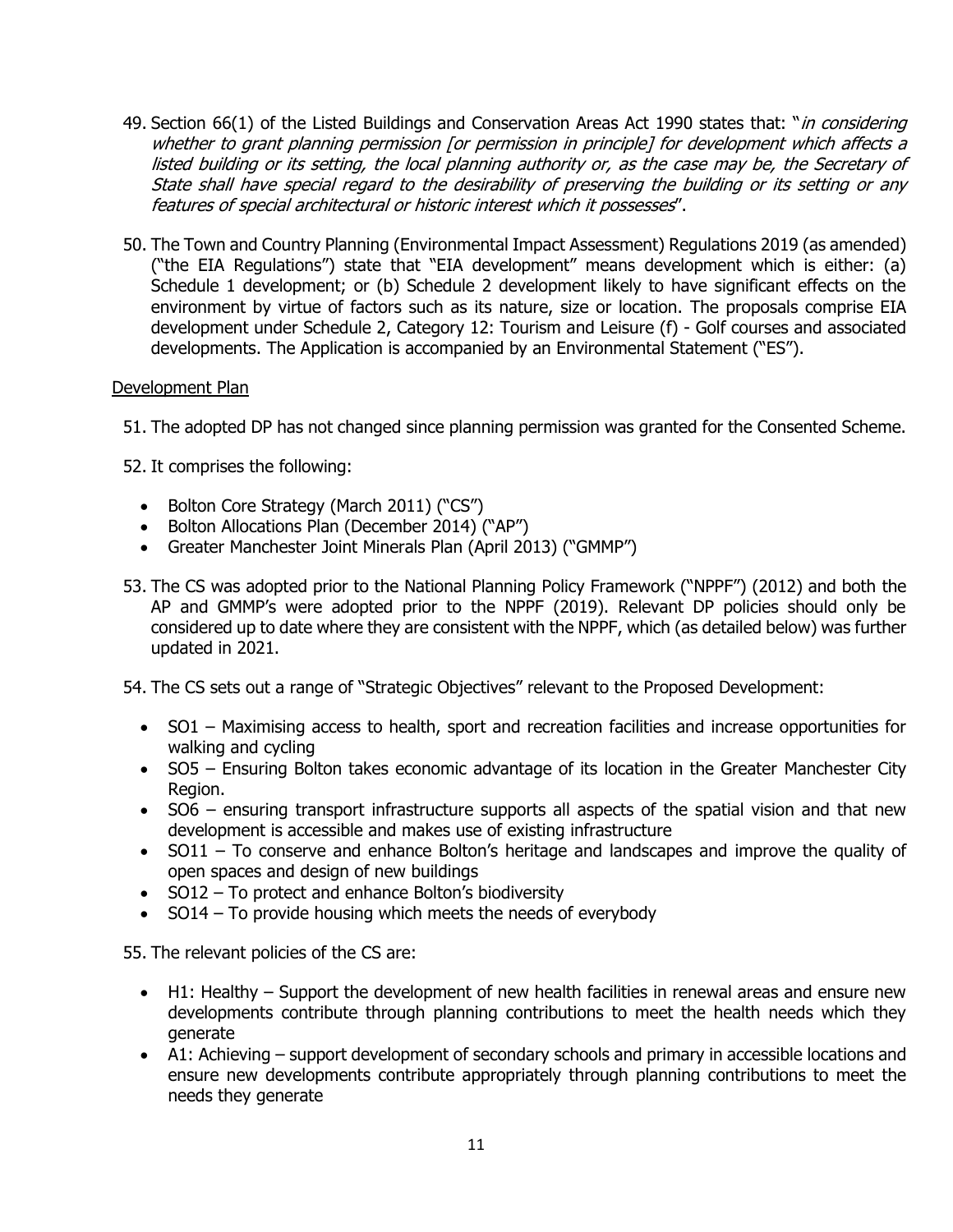- P2: Retail and Leisure Plan for additional convenience goods floor space of upto 10,000 square metres in town, district and local centres where local communities have good access.
- P4: Minerals Council will maintain an adequate land bank of aggregate is maintained and known resources of minerals safeguarded
- P5: Accessibility ensuring developments are accessible to different types of transport
- S1: Safe ensure design of new development will reduce crime and promote road safety in the design of new development
- CG1: Cleaner Greener safeguarding of rural areas in respect of agriculutural value, enhancing biodiversity and enhancing parks and open spaces
- CG2: Sustainable Design and Construction ensuring all development proposals contribute to the delivery of sustainable developed and are located and designed so as to mitigate any adverse effects of the development and adapt to climate change through sustainable design and construction principles
- CG3: The Built Environment Ensuring proposals display innovative sustainable design and conserve and enhance local distinctiveness, ensuring development has regard to built character and landscape quality of the area
- CG4: Compatible Uses Ensure development is compatible with surrounding land uses and protects amenity, privacy, safety and security.
- SC1: Housing Identifying a range of housing sites to meet provision of 694 dwellings per annum between 2008 and 2026.
- SC2: Cultural and Community Provision Ensuring the local cultural activities and community facilities are located in the neighbourhoods.
- OA3: Westhoughton policies including the maintaining of the current Green Belt boundary, ensuring Protected Open Land remains undeveloped and ensuring regard is had to the character of farm complexes
- OA4: West Bolton Providing policies for West Bolton which includes maintaining the current Green Belt, conserving and enhancing the character of existing physical environment and ensuring developments are regard to the overall density, plot sizes, massing and materials of the surroundings.
- IPC1: Infrastructure and Planning Contributions ensuring developers make reasonable provision or contribution towards the cost of appropriate physical, social and green infrastructure required by the proposed development and/or to mitigate the impact of the development.
- 56. The Allocations Map which accompanies the AP confirms the land use designations which affect the Site. These include:
	- Green Belt
	- Other Protected Open Land
	- Site of Biological importance
	- Historic Park and Garden
	- West Bolton
	- Mineral Safeguarding Area

57. The following policies of the AP are relevant to the determination of the application:

- P7AP: Strategic Route Network safeguarding the Strategic Route Network which traffic flows will be directed and will support development of public transport and improvements for cyclists
- P8AP: Public Rights of Way Permitting of development proposals affecting public rights of way, providing integrity of the right of way is retained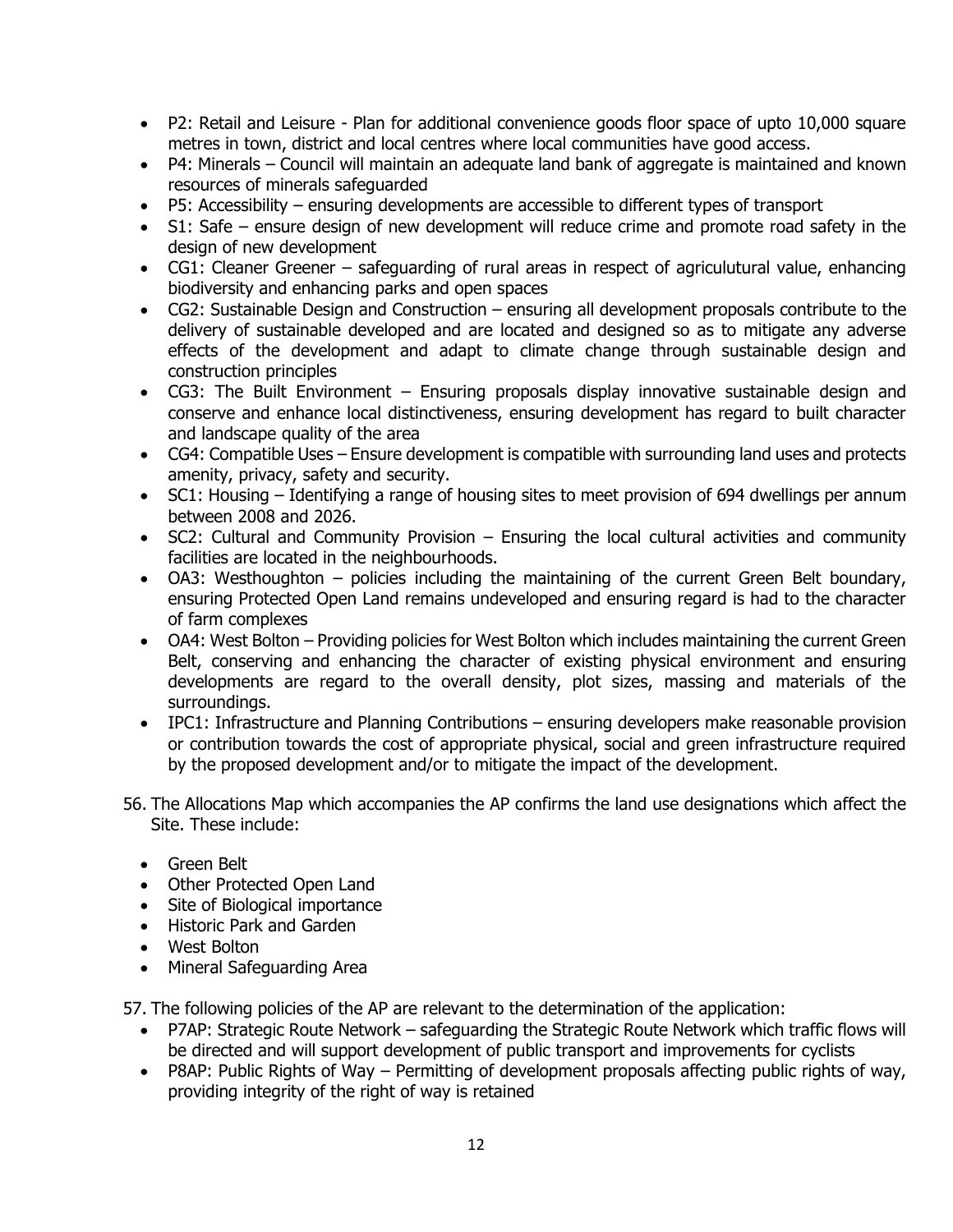- CG6AP: Other Protected Open Land permits development proposals if they fall within one of the following categories: development represents limited infilling; maintaining existing employment; requires a location outside urban area; development would be appropriate within the Green Belt.
- CG7AP: Green Belt Inappropriate development will not be permitted in the development which does not maintain the openness of land or which onflicts with the purposes of including land within the Green Belt.
- 58. The GMMP includes various policies and objectives which are relevant to the Application. It seeks to: protect local environments from landscape harm resulting from minerals extraction, protect minerals infrastructure from sterilisation, to provide an adequate supply of minerals to meet Greater Manchester's needs and to support the development of local energy minerals (Objectives 1-5); avoid adverse impacts upon sensitive areas (Policy 2); and encourage the extraction of viable mineral resources in advance of development construction (Policy 8).

#### Other Material Considerations

# National Policy and Guidance

- 59. The National Planning Policy Framework ("NPPF") is a material consideration. National Planning Practice Guidance ("PPG") also provides relevant guidance.
- 60. The NPPF has been substantially updated since the Consented Scheme was approved. However, its focus on delivering sustainable development through the achievement of its three overarching objectives (economic, social and environmental) in mutually supportive ways remains.
- 61. The latest updates, however, also brought about an enhanced emphasis on the creation of "beautiful", well-designed and sustainable places, with a particular focus on the role of tree-planting in creating high-quality urban environments.
- 62. Extensive parts of the NPPF are of relevance, including policies within:
	- Section 2 Achieving sustainable development
	- Section 5 Delivering a sufficient supply of homes
	- Section 6 Building a strong and competitive economy
	- Section 8 Promoting healthy and safe communities
	- Section 9 Promoting sustainable transport
	- Section 11 Making effective use of land
	- Section 12 Achieving well designed places
	- Section 13 Protecting Green Belt land
	- Section 14 Meeting the challenge of climate change, flooding and coastal change
	- Section 15 Conserving and enhancing the natural environment
	- Section 16 Conserving and enhancing the historic environment
	- Section 17 Facilitating the sustainable use of minerals

#### Emerging Policy

63. Since the approval of the Consented Scheme, the Emerging Development Plan ("EDP") has advanced. The Greater Manchester Combined Authority ("GMCA") and nine of the planning authorities within Greater Manchester (including the Council) are in the process of preparing a joint plan for their parts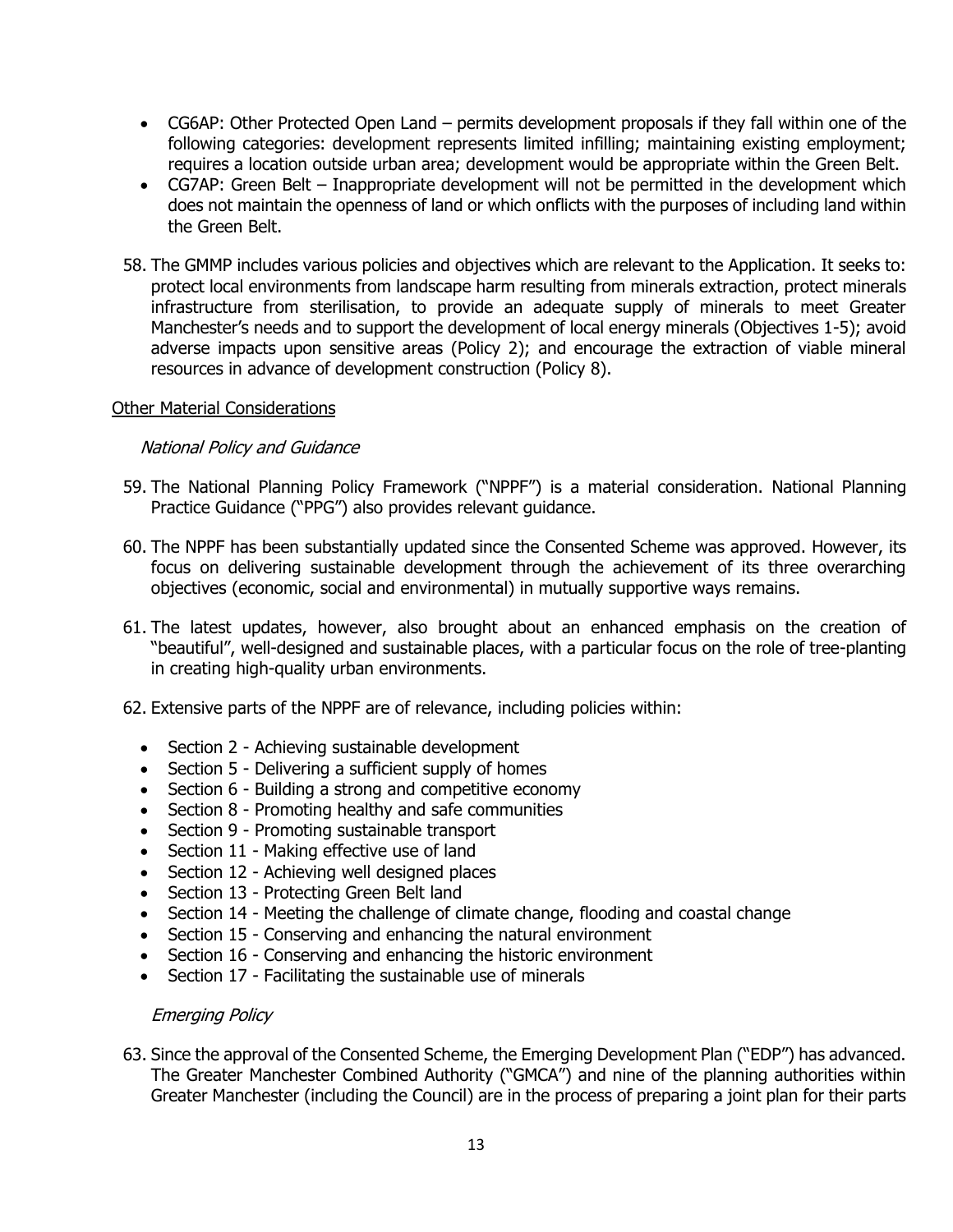of the conurbation, referred to as "Places for Everyone" (2021) ("PFE"). This replaces an earlier version of the EDP, known as the Greater Manchester Spatial Framework ("GMSF").

- 64. PFE will be a new strategic development plan for the city-region which will guide development up to 2037. It will form the first part of a new development plan for Bolton which will, inter alia, establish a new housing requirement for the Borough and allocate strategic development sites, amending the Green Belt boundaries across the region in doing so. Upon adoption it will supersede the relevant policies of the existing development plan, including those set out in the CS.
- 65. PFE is at Regulation 19 (Publication) stage. It therefore remains at a relative early stage of preparation, having not yet been submitted for examination, and there are outstanding objections to relevant policies within it.
- 66. It is, however, a material consideration in so far as it provides a clear indication of the indicated "direction of travel". It (i) largely carries forward the latest content of the GMSF, including in-principle support for the restoration of Hulton Park and delivery of a championship golf course and associated leisure and tourism facilities and allocation of a Wigan-Bolton growth corridor for employment and residential development which includes part of the Site (Policy JP-Strat 8), and (ii) is supported by the most up-to-date evidence on a range of matters, including housing needs and land supply.
- 67. A Neighbourhood Plan for Over Hulton is also in preparation. The approved Area Designation includes most of the Site, extending to encompass all of the RPG and land up to the former Chequerbent Incline, including north of A6.
- 68. The OHNP has reached the Regulation 14 consultation stage (in 2021). It therefore remains at a relative early stage of preparation, having not yet been submitted for examination, and there are outstanding objections to relevant policies within it.
- 69. It does not recognise the existence of the Consented Scheme and includes several provisions which are contrary to it. However, there are policies and objectives which are aligned with the intentions of the proposal.

Other Relevant Guidance, Strategy and Policy Documents

- 70. The Council published its Housing Delivery Test Action Plan in July 2021. This indicated that the Council had a 3.9 year supply of deliverable housing land and that housing completions had been substantially below required levels of delivery for some time (recorded as 70% of the annual requirement for the 2020/21 period).
- 71. Members of the Planning Committee were provided with an update on the latest housing land supply position at the Planning Committee on 9 December 2021 in recognition of the fact that the five-year housing land supply is an evolving figure as new sites come into supply and supply diminishes as completion take place. This update (based on completions date as at September 2021) indicated that the Council's supply is now equivalent to 4.8 years; whilst closer to the 5 year requirement there is a still a shortfall and the presumption in favour of sustainable development still applies even at this level of supply.
- 72. Relevant SPDs include: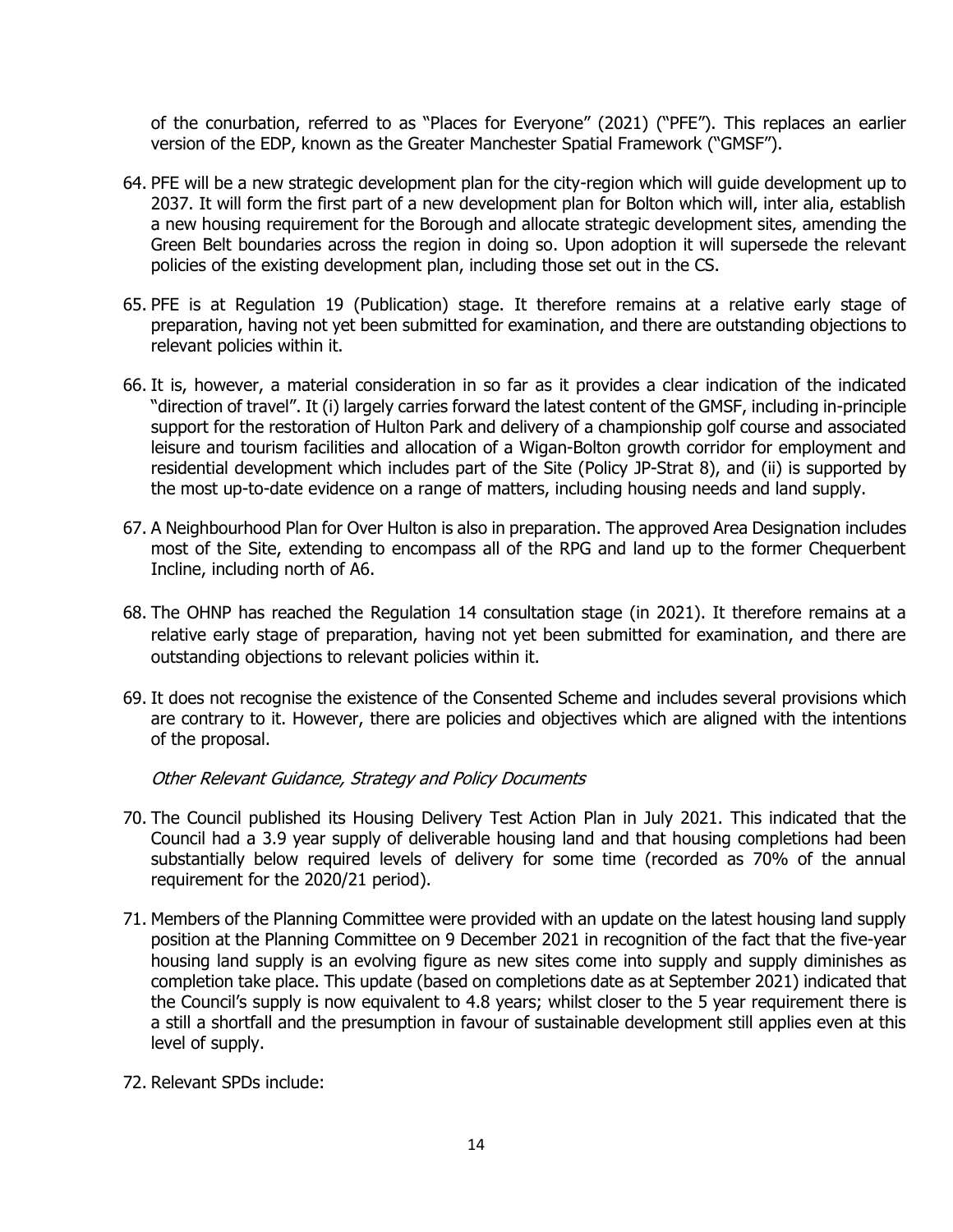- Sustainable Design and Construction (adopted October 2016)
- General Design Principles (adopted June 2015)
- Accessibility, Transport and Road Safety (adopted October 2013)
- Infrastructure and Planning Contributions (adopted July 2015)
- Affordable Housing (adopted February 2013)
- 73. Whilst now archived, the English Heritage guidance Golf in historic parks and landscapes is a useful document when assessing development proposals for golf developments affecting designated heritage assets and/or historic landscapes.

74. Also of relevance:

- Sporting Future: A New Strategy for an Active Nation (Department for Culture, Media & Sport) (2015)
- UK Mega Events Policy Framework (HM Government) (2017)
- UK Sport Strategic Plan 2021-31 (UK Sport) (2021)
- Uniting the Movement, Sport England (Sport England) (J2021)
- Northern Powerhouse Strategy (HM Treasury) (2016)
- Industrial Strategy: Tourism Sector Deal Building a World Class Experience Economy (HM Government) (2019)
- Planning for Sport Guidance (Sport England) (2019)
- Our People, Our Place: The Greater Manchester Strategy (Mayor of Greater Manchester, GMCA, Greater Manchester LEP and AGMA) (2017)
- Greater Manchester Local Industrial Strategy (GMCA) (2019)
- The Greater Manchester Strategy for the Visitor Economy 2014 2020 (Marketing Manchester) (2014)
- Greater Manchester Moving The Plan for Physical Activity and Sport 2017-21 (Greater Manchester Sport Partnership) (2017)
- Bolton 2030 A Vision for Bolton's Future (Bolton Vision Partnership) (2017)

# **Analysis**

- 75. Section 38 of the Planning and Compulsory Purchase Act 2004 requires applications to be determined in accordance with policies in the Development Plan unless material considerations indicate otherwise.
- 76. Applications which are not in accordance with Development Plan policies should be refused unless material considerations justify granting permission.
- 77. Similarly, proposals which accord with Development Plan policies should be approved unless there are material considerations which would justify a refusal of permission.
- 78. The main issues relevant to the determination of the application are:
	- Impact on Green Belt
	- Impact on heritage assets
	- Social, cultural and economic benefits
	- Delivery of new homes and supporting infrastructure
	- Creation and integration of communities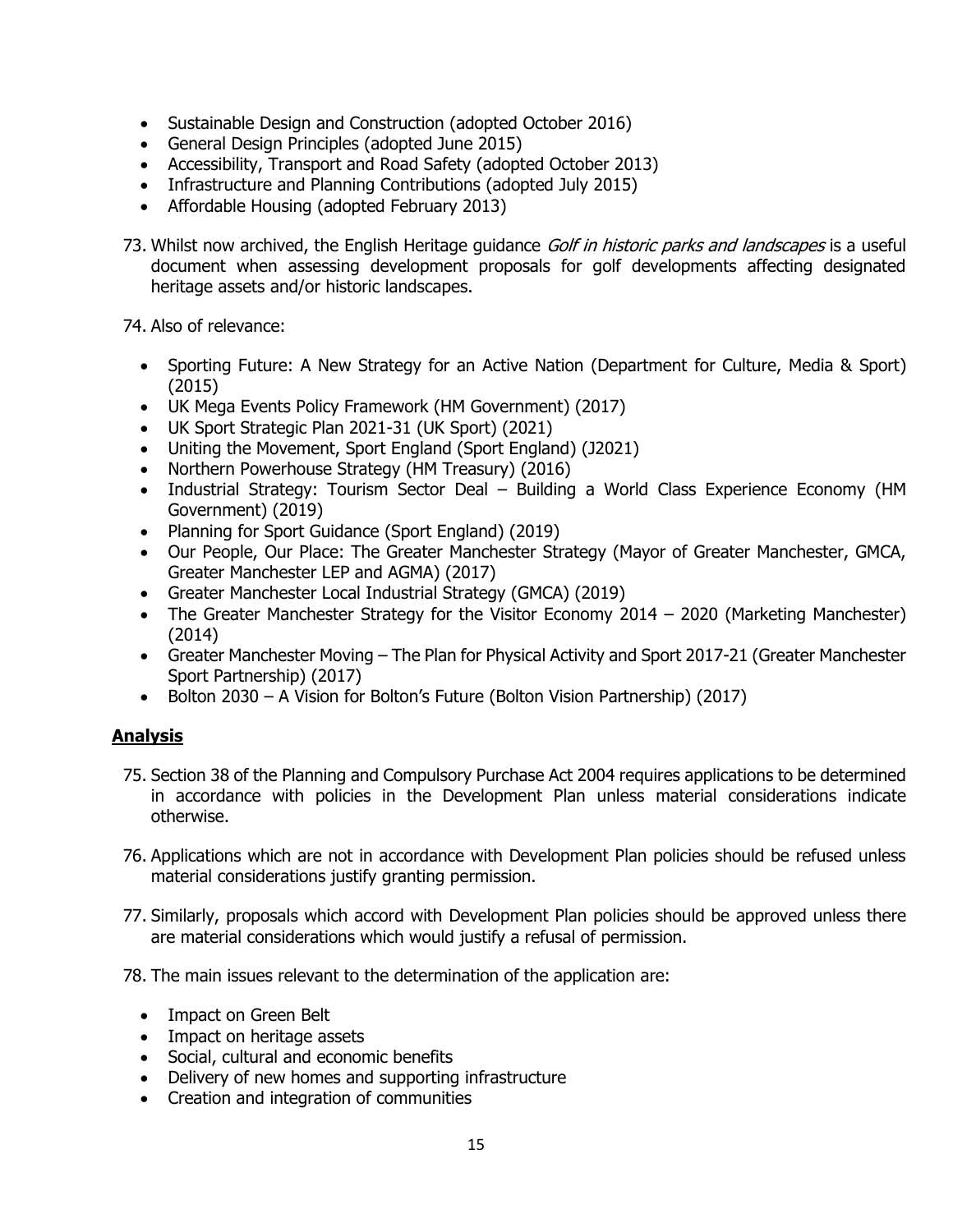- Transport and access
- Landscape and visual effects
- Biodiversity
- Arboriculture
- Residential amenity
- Impact on existing town centres
- Public Rights of Way
- Ground conditions
- Minerals safeguarding
- Water resources
- Loss of agricultural land
- The planning balance
- 79. Whilst the Proposed Development is the subject of a new application and should be considered on its own merits, the extant permission is a significant material consideration. Therefore, once the impacts of the proposals are understood, the key issues for Members to focus on when considering this application are whether:
	- the changes encompassed in the Proposed Development give rise to different Green Belt and/or other harm in comparison to the Consented Scheme
	- the Proposed Development would result in a differing extent of benefits to be weighed against harm
	- there has been any material change in circumstances since the granting of planning permission for the Consented Scheme.

# Impact on Green Belt

- 80. Government attaches great importance to protection of the Green Belt and, accordingly, it is afforded the highest level of protection via national policy.
- 81. At the local level, Green Belt is similarly protected by AP Policy CG7AP.
- 82. The policy states (categorically) that inappropriate development in the Green Belt will not be permitted. It was agreed during the Call-In Inquiry that the wording of the policy itself did not fully align with national Green Belt policy in this regard.
- 83. However, in line with up-to-date national policy, the policy's supporting text (at Paragraph 5.17 of the AP) goes on to clarify that were very special circumstances ("VSC") are demonstrated, inappropriate development may be permitted.
- 84. The Council had regard for this provision when considering the Consented Scheme, and it was also the approach taken by the Secretary of State. It is both necessary and appropriate to take the same approach in this case.
- 85. Most built development (with limited exceptions, which are defined at NPPF Paragraph 149) is inappropriate development in the Green Belt.
- 86. The Proposed Development includes new homes in the Green Belt (in the residential parcels referred to as Chequerbent Banks, Park Rows, Hole 16, Hole 13, Dearden's Farm and Park End Farm on the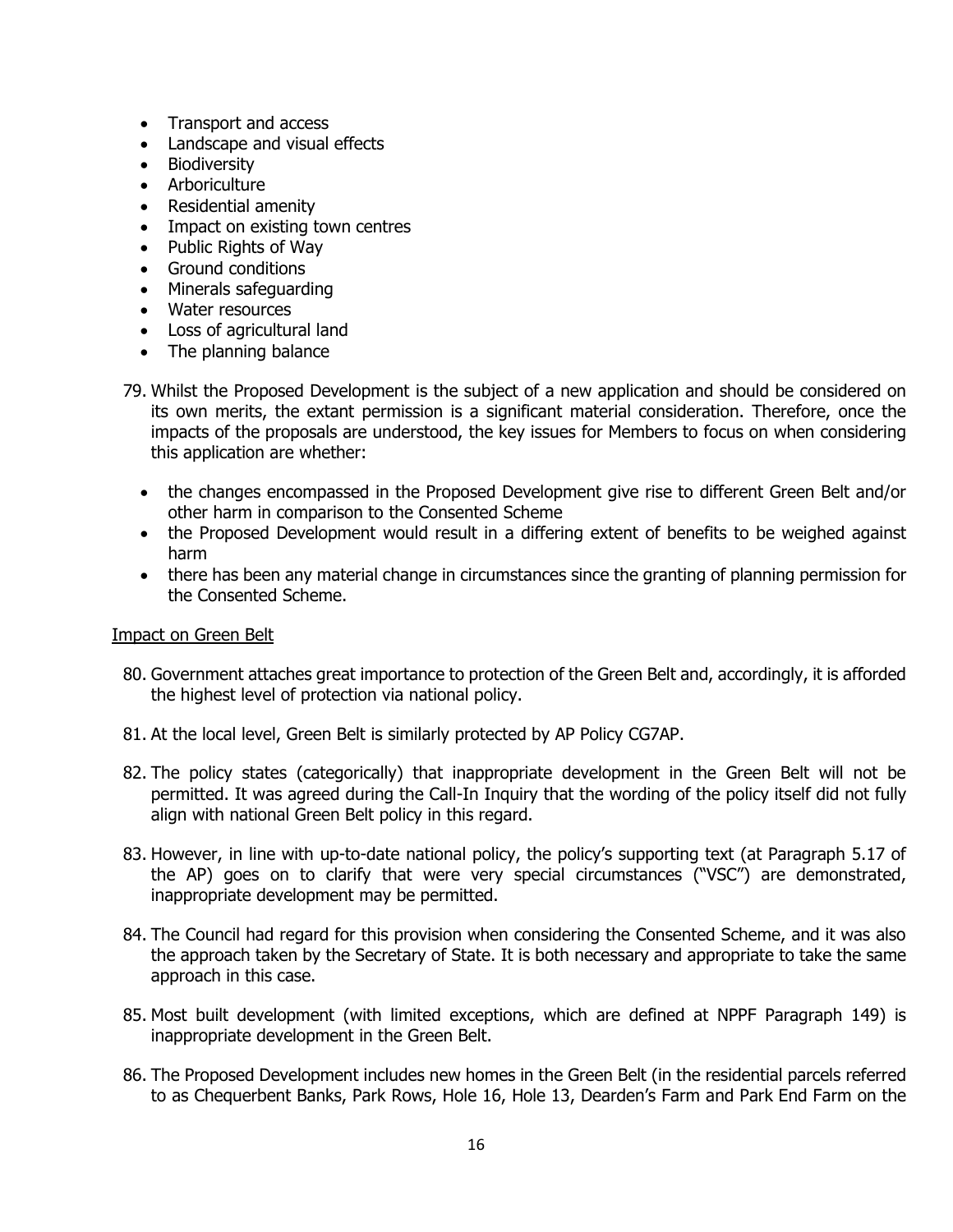Illustrative Residential Masterplan, which is included at Appendix 5). The new homes are inappropriate development.

- 87. It should, however, be noted, that a large proportion of the residential development now site outside of the Green Belt, by virtue of the inclusion of additional land to the west of the Chequerbent Embankment (which sits outside of the Green Belt). This is a clear and significant step-change from the Consented Scheme, whereby all of the proposed homes were in Green Belt. Whilst there is now a greater impact on land designated as Other Protected Open Land as a consequence, this designation is less sensitive than Green Belt and consequently afforded less protection in planning policy.
- 88. There is also a significant quantum of development associated with the golf-resort; whilst "appropriate facilities" required in connection with the golf use of the site would not be regarded as inappropriate development, Officers are of the view that the proposed buildings go beyond what would ordinarily be required to support such a use on account of the additional championship-grade requirements.
- 89. In comparison to the Consented Scheme, the proposals now also include additional built development in the Green Belt for holiday accommodation (lodges and cabins), albeit these are limited in number and relatively small scale.
- 90. Inappropriate development in the Green Belt is (by definition) harmful to the Green Belt and will inevitably impact the purposes of including land within it and negatively affect its openness.
- 91. As part of the decision-making process, it is therefore necessary to consider the extent and significance of the harm to the Green Belt caused by the development and then weigh this harm (and any other harm) against the benefits of the development.
- 92. This section of the Officers' Report considers the impact of the Proposed Development on the Green Belt and the harm arising in this regard.
- 93. Later sections of the Report consider whether any other harm would arise and then, in turn, whether the VSC case advanced by the Applicant clearly outweighs the cumulative harm.
- 94. The impact of the development on the Green Belt has been considered in terms of its impact on the purposes of including land within it, definitional harm, and loss of openness. The impact has been compared to that which would arise in connection with the Consented Scheme.

#### Green Belt Purposes

- 95. At a strategic level, the Green Belt Assessment which supports the PFE demonstrates that the Green Belt in this part of Bolton fulfils the Green Belt roles of checking unrestricted sprawl, preventing neighbouring towns from merging, protecting the countryside from encroachment and (like all areas of Bolton) assisting in urban regeneration by encouraging recycling of derelict and other urban land.
- 96. Officers have considered the harm that would arise under each of the purposes of Green Belt defined by the NPPF and conclude:
	- (i) To check the unrestricted sprawl of large built-up areas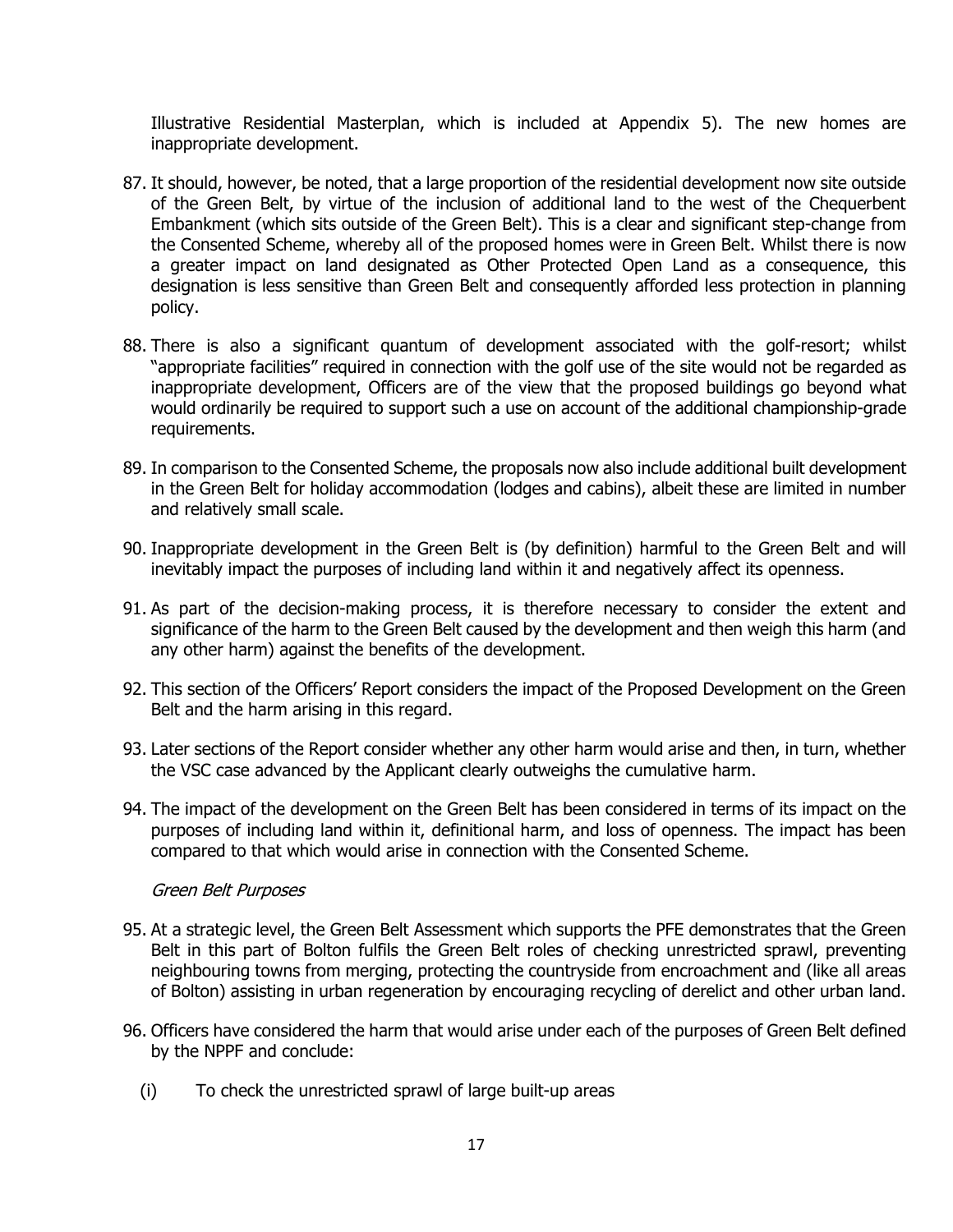- 97. One of the key roles of the part of the Site which is in Green Belt is to check the unrestricted sprawl of urban areas. The Green Belt parcels at the Site perform a "strong" Green Belt function in this regard.
- 98. By its very nature, the residential development in particular would result in "urban sprawl". The other development proposed is more loosely arranged and/or isolated in its location and/or of lesser scale and would not result in urban sprawl to such a significant extent.
- 99. In general, it would extend built development into the open countryside and would extend the builtup areas of the settlements it adjoins (which will already be extended in the case of Westhoughton/the Chequerbent part of the site by virtue of the development now proposed to the west of the embankment).
- 100. Development at Wood End is divorced from any existing settlement and would represent the introduction of a new (relatively densely) built-up area in a part of the Green Belt where there is currently only a single farmhouse.
- 101. Notwithstanding that the boundaries of the residential development land will generally follow areas of existing mature woodland, the sprawl associated with the development would be significant (by virtue of its extent) and would cause substantial harm to the Green Belt, albeit to a lesser extent than the Consented scheme.
- 102. This impact is tempered somewhat by the fact that (following development) these areas of woodland would have the potential to create logical and defensible Green Belt boundaries.
	- (ii) To prevent neighbouring towns merging into one another
- 103. A further key purpose of the Green Belt part of the Site to the south of Newbrook Road (i.e. where the residential development will be located) is to prevent neighbouring towns from merging into one another.
- 104. The development will result in the reduction of the open gap between Atherton and Westhoughton. The Park will, however, be retained and enhanced and will continue to provide a generally open area between the two towns which reduces the effect in this regard.
- 105. Therefore, whilst the erosion of the physical separation between the towns will result in harm to the Green Belt, it will not result in the merging of the settlements and visual separation will be maintained.
- 106. Nevertheless, there is still harm to the Green Belt, which Officers define as "limited" (as they did previously, when considering the Consented Scheme).
	- (iii) To assist in safeguarding the countryside from encroachment
- 107. The Site plays an important role in safeguarding the countryside from encroachment. By virtue of its sprawl (considered above), the residential development in particular would give rise to significant Green Belt harm in this regard.
- 108. As per the Consented Scheme, the majority of the development associated with the golf resort would be sited in the approximate locations of existing or former buildings. Whilst, in most cases the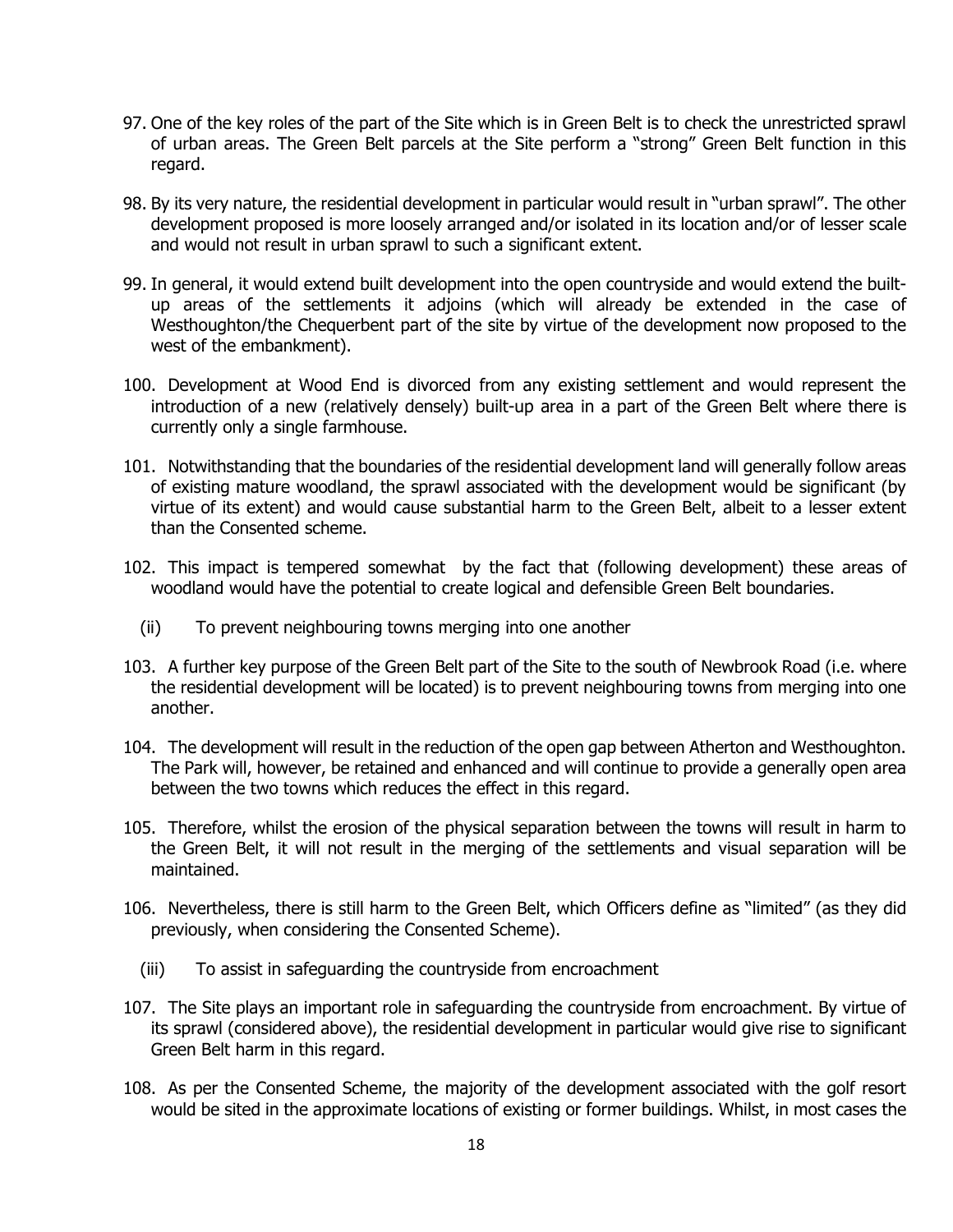proposals would have larger footprints and/or be of greater scale/height, these components of the development are generally well screened by mature trees and woodland areas and/or landform. This limits the encroaching effects of the golf resort component of the development, though does not entirely avoid it.

- (iv) To preserve the setting and special character of historic towns
- 109. The closest towns are Westhoughton and Atherton. In relation to the setting and special character of historic towns, the evidence base for the EDP categorises the role of this area as "weak-moderate" and this is not, therefore, the key function of the Green Belt in this location.
- 110. There would be no significant impact on this Green Belt purpose because of the Proposed Development.
	- (v) To assist in urban regeneration
- 111. Like Green Belt across the rest of the Borough, the Site is integral to the Council's strategy to prioritise urban regeneration over greenfield development. The CS carried forward the emphasis on the redevelopment of brownfield sites from previous development plans for the area with this in mind.
- 112. Because the golf resort component of the development is not footloose and could not be reasonably located within the urban area by virtue of its intrinsic character, that element of the proposals does not undermine this Green Belt objective.
- 113. However, the residential component would clearly conflict with this Green Belt purpose. This would be to a more limited extent in the short term based on projected delivery rates, but in the longer term this would be more substantial.
- 114. The element of harm is, however, reduced in comparison to the Consented Scheme on the basis that less residential development is proposed in the Green Belt as part of the Proposed Development.
- 115. Overall, the development will cause substantial harm to the Green Belt in this part of the Borough, significantly impacting on three out of five Green Belt purposes. This was also the case for the Consented Scheme, albeit Officers are of the view that there is now a lesser impact in relation to the first and fifth Green Belt purposes (checking unrestricted sprawl and assisting in urban regeneration).

#### Definitional Harm

- 116. NPPF Paragraph 147 confirms that inappropriate development is, by definition, harmful to the Green Belt.
- 117. Whilst most of the buildings associated with the proposed use of the Site for golf are potentially not inappropriate development, this is only if it is judged that the facilities preserve openness and do not conflict with the purposes of including land within it.
- 118. Officers are of the view that some of the buildings, by virtue of their scale and the fact they are of greater scale/number than "typical" golf course buildings, are inappropriate development.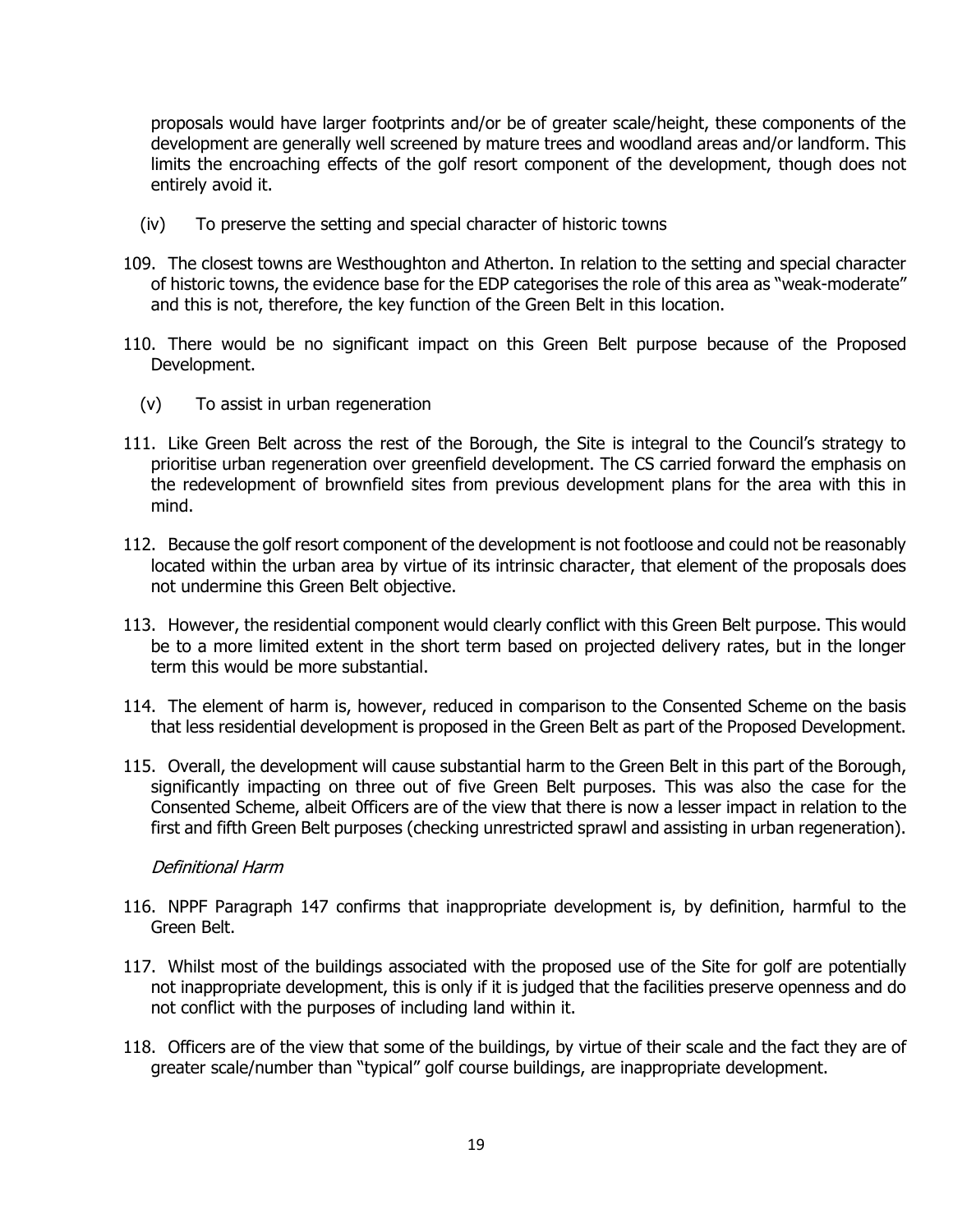- 119. There are no circumstances in which the new homes could be considered appropriate development, but it is relevant that the quantum and scale of residential development has been reduced via the amendments in comparison to the Consented Scheme.
- 120. It is also relevant that the parameters and design codes for some of the remaining residential development in the Green Belt, in particular at Park Rows and Wood End would give rise to lower density development that would have a lesser impact on openness than "typical" residential development.
- 121. Overall, however, the development still causes substantial definitional harm to the Green Belt by virtue of its inappropriateness but this is reduced in comparison to the Consented Scheme.

#### Loss of Openness

- 122. Assessing the impact of a proposal on the openness of the Green Belt requires a judgment based on the circumstances of the case.
- 123. Officers have concluded that the development (the residential component in particular) will give rise to significant overall visual change in the local landscape, on a permanent basis.
- 124. Whilst the Proposed Development will still introduce a significant quantum of built development (new homes and buildings of scale associated with the aspiration to achieve championship-grade status) in an area which is currently open, this has been markedly reduced in comparison to the Consented Scheme.
- 125. It remains, however, that the development as whole will also give rise to a permanent change in the character of the area, introducing comings and goings associated with the golf resort and dayto-day movements associated with the residential development. Whilst the character of the area is not entirely "rural" at present (due to factors such as proximity to the strategic road network and existing urban areas) the intensity of use would most certainly increase.
- 126. The hosting of the Ryder Cup tournament would result in additional impacts on openness, but these would be limited in duration and the additional event facilities would be fully removed following the event.
- 127. Overall, Officers consider that the impact of the development on openness would be significant (but markedly less than the Consented Scheme).

Impact on Green Belt – Conclusion

- 128. The Proposed Development will cause substantial harm to the Green Belt in this part of the Borough. It will significantly impact on three out of five Green Belt purposes, give rise to significant definitional harm and cause a loss of openness.
- 129. Notwithstanding this conclusion, whilst some minor elements of the amendments brought forward as part of the Proposed Development introduce additional sources of harm to the Green Belt (for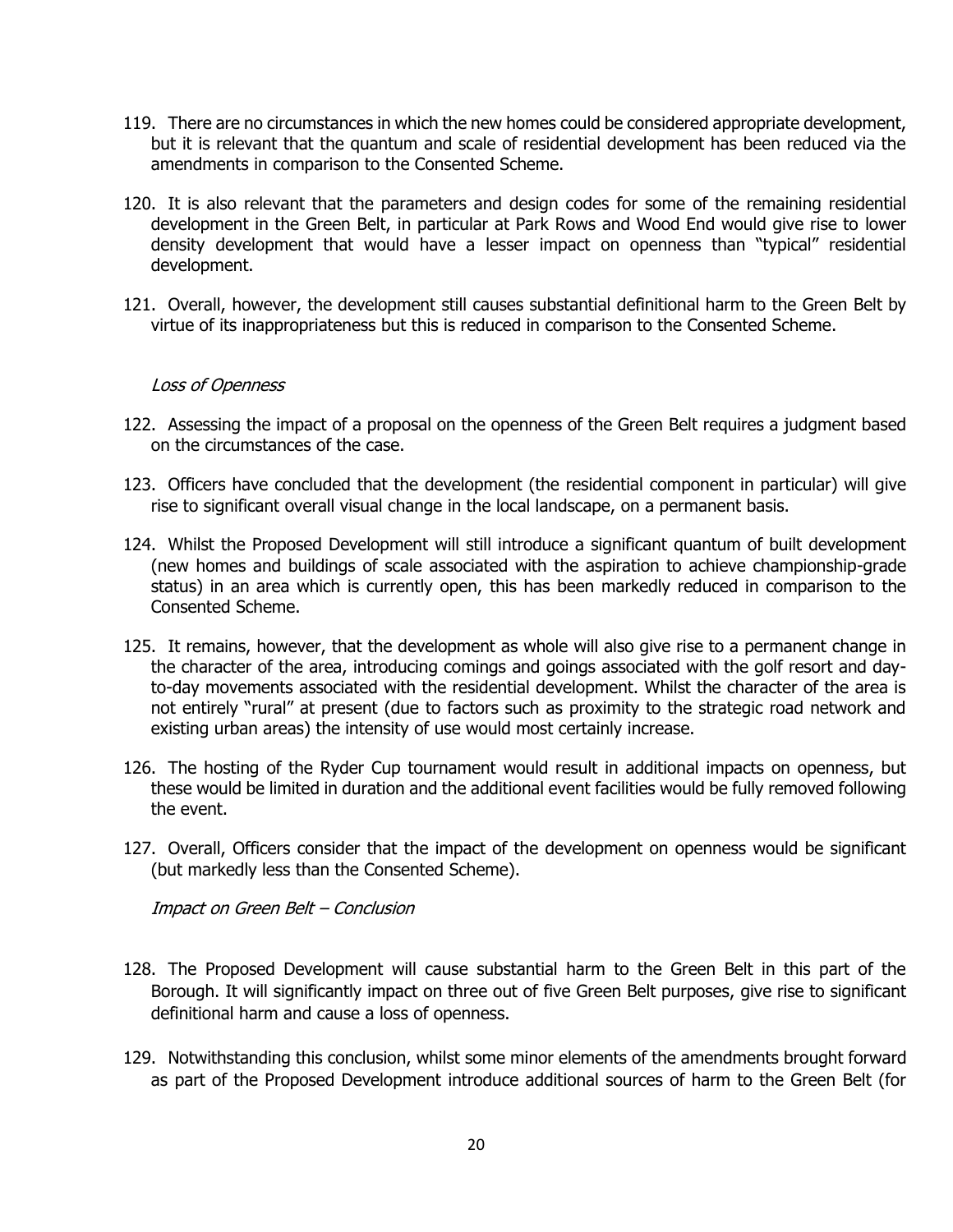example the lodges and cabins) it is material that the overall extent of this harm has generally been reduced by the amendments that are brought forward as part of the Proposed Development.

130. Significant weight must however still be attributed to this harm in determining the application.

#### Impact on Heritage Assets

#### Hulton Park

- 131. Hulton Park is a Grade II RPG, which means it is a heritage asset of national and regional importance. Within it is a Grade II Listed Dovecote.
- 132. It is one of five Registered Parks and Gardens in the Bolton Metropolitan Borough and an example of a late 18th century and early 19th century designed park, often characterised by open parkland, woodland plantations and chains of lakes forming the sweeping estates of historic country houses. It also has links to the history of coal mining in the area and contains valuable habitats.
- 133. The Application includes a Statement of Significance which identifies the "special qualities" of the RPG and considers its evidential, historical, aesthetic, communal and ecological value. The Council's urban design and conservation officer has endorsed the Statement of Significance as an appropriate account of the archaeological, architectural, artistic and historic interest of the Park.
- 134. Whilst there are areas of woodland within the Park, as well as specimen trees, none of these are subject to a Tree Preservation Order ("TPO").
- 135. Hulton Hall, which was previously at the centre of the RPG, was demolished in the late 1950s but several other buildings and undesignated heritage assets still remain on the Site today. These include, inter alia, a cluster of 19th and 20th century farm buildings and structures adjacent to the former Hulton Hall; a Grade II Listed Dovecote; the Entrance Lodge and Gates; Hulton Cottage and the Pleasure Grounds and Kitchen Garden.
- 136. Most of these have fallen into disrepair and, in some cases, this is to the extent that some or all their significance has been lost or is not easily understood.
- 137. As a parkland landscape, it has been subject to limited management over the years. Woodland areas are overgrown and in need of an intensive regime of works; invasive species dominate in some areas.
- 138. The RPG is now primarily used for agricultural purposes involving the grazing of cattle and horses. However, it also contains farm dwellings and leisure uses (for example, an archery club and stables).
- 139. The impact of agricultural uses at the Site and years of under-investment by previous owners has led to a gradual degradation of the Park's landscape (including designed views), the loss of heritage features (including Hulton Hall itself) and the decline of natural and built features.
- 140. The Applicant acquired the Site in 2010 and, by reference to the List Entry (dated January 2002) it is clear the Park was already degraded at that point.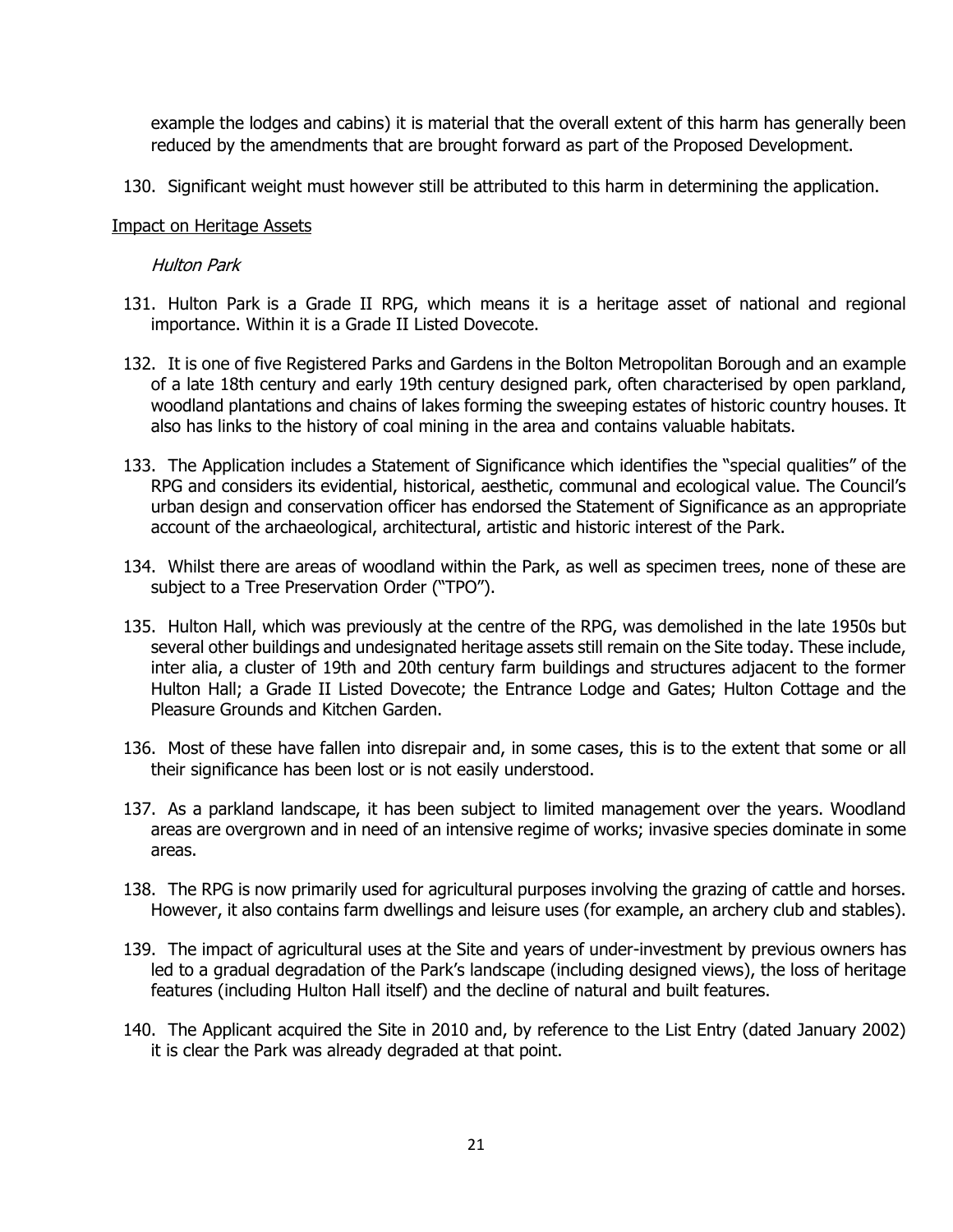- 141. Historic parks and landscapes often provide the setting for golf courses and the Site lends itself well to the Proposed Development by virtue of its intrinsic characteristics (inter alia: its gently undulating topography; mature woodland belts and blocks and specimen trees; the presence of natural waterbodies; its scale).
- 142. Whilst archived, former English Heritage guidance on golf developments in historic parks and landscapes provided helpful guidance to support decision-making on applications such as this. As the most recent expression of golf-specific guidance and in broad accordance with the overriding principles of the NPPF, the Council previously referred to it when considering the Consented Scheme and are of the view it remains appropriate to do so again when considering the Proposed Development.
- 143. In the Design and Conservation Officer's view, several elements of the Consented Scheme caused harm to heritage assets: the loss of the Dearden's Farm and Park End Farm character areas to residential development; the provision of new buildings within the Park, including the clubhouse, hotel, maintenance building and other ancillary structures; the impact of the residential development at Western Fields on the setting of the Park; landscaping and drainage works required to create the golf course, which will remodel the existing grassland and parts of the existing woodland; and the loss of Hulton Cottage and other non-designated assets.
- 144. The Council's overall conclusion on the heritage balance was, however, that there would be a net benefit. This reflected the substantial benefits associated with (inter alia) the restoration works to the RPG and various structures within it, enabling its significance to be better revealed. The increased levels of public access to and use of the RPG would also enable its historic value to be better understood, by more people.
- 145. It was also concluded that the Consented Scheme represented the optimum viable use of the RPG, which was another factor weighing in its favour.
- 146. The Applicant has (again) followed the process which is outlined in the document and, through the amendments to the layout of the golf course, has now achieved an even greater level of protection and enhancement of the RPG's significance. This is a major benefit of the Proposed Development over the Consented Scheme.
- 147. The Proposed Development now also retains the existing buildings at Dearden's Farm.
- 148. The concerns of The Gardens Trust (and others) in relation to the potential impact of the development on the significance of the RPG are noted.
- 149. However, the Council's Design and Conservation Officer has welcomed the restoration of the RPG that would be delivered as part and parcel of the Proposed Development, recognising this as a major benefit of the proposals.
- 150. Considering the wider impacts of the proposals, they conclude that the Proposed Development would result in less than substantial harm to the significance of the RPG and that some of this harm would be negated by the benefits.
- 151. The Design and Conservation Officer commented initially that there were opportunities to reduce the extent of harm further, these included: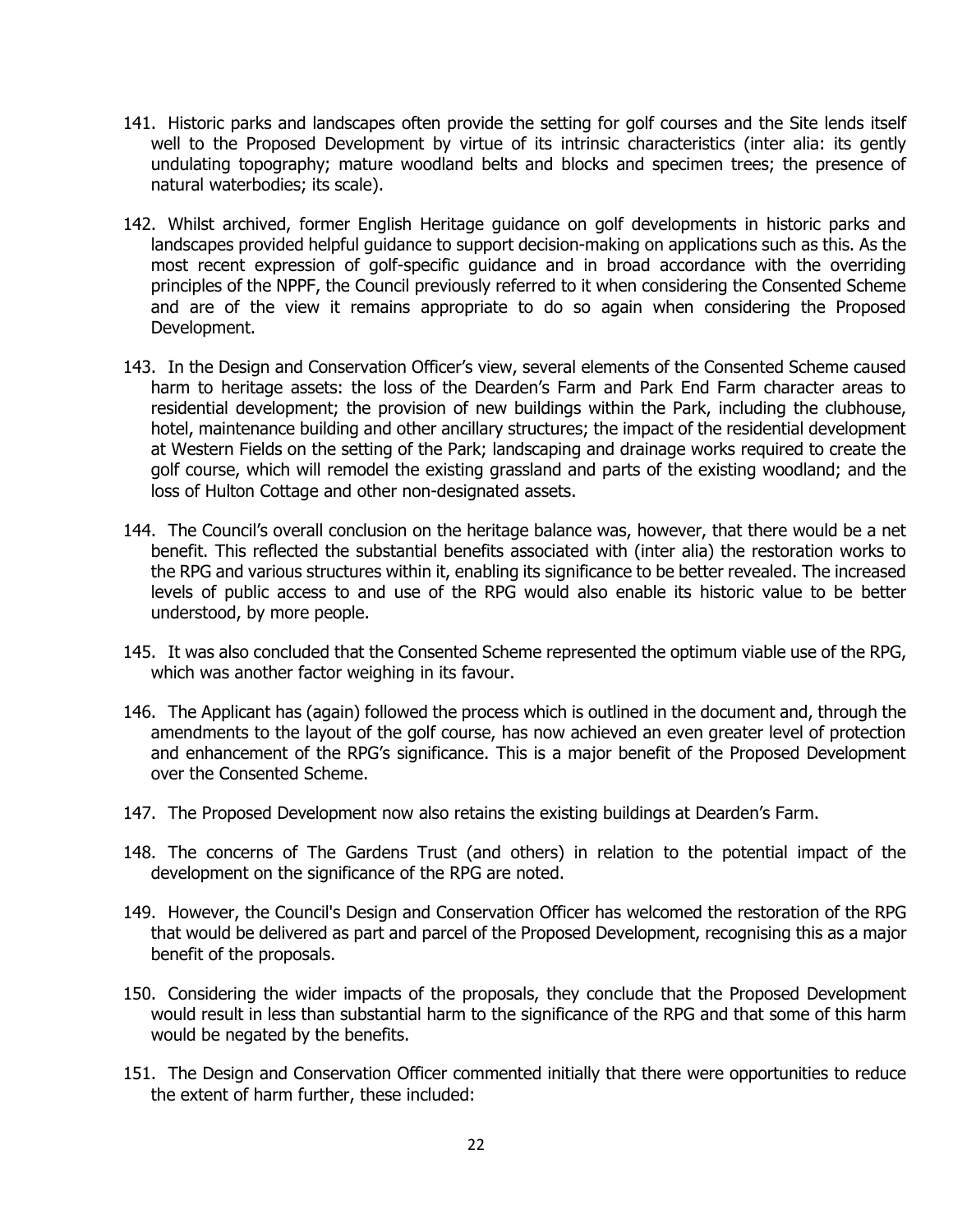- Reducing the scale and extent of lodges proposed in the centre of the RPG, with potential removal of South Lodges entirely
- Amending and reducing the extent of development at Home Farm Cottage, restaurant, cabins and rooms
- Reviewing and redesigning Park Avenue and its junction with the A6 to reduce its overall visual and landscape impact
- Screening of the clubhouse car park and reviewing the design of its junction on the northern driveway
- Retaining and re-using existing farm buildings at Dearden's Farm
- Further reviewing the design codes for the Park End Farm and Dearden's Farm character areas; and
- - Exploring further opportunities for public access
- 152. The Applicant subsequently made a series of further amendments to the Proposed Development and submitted additional information in support of other elements of the proposals.

153. These amendments included:

- The reduction in the height and increased set back of the new restaurant building in the vicinity of Home Farm Cottage, improving their relationship
- A reduction in the number of lodges at South Lodges
- Retention of the memorial route in vicinity of Park End Farm
- Retention and conversion of existing buildings at Dearden's Farm and a reduction in the height parameter for residential development in this part of the Site (maximum of 2.5 storeys)
- 154. The Design and Conservation Officer advises that (whilst retaining the view that further improvements could still be made to Proposed Development in terms of further reducing its impact on the RPG) these amendments have had a positive impact in heritage terms, reducing the scale of harm further and placing it lower down on the less than substantial harm "spectrum".

# Chequerbent Embankment

- 155. As detailed earlier in this report, there is a pending Scheduling Application relating to Chequerbent Embankment ("the Embankment"). Which, at present, is a non-designated heritage asset (meaning the effect of the development on its significance should be taken into account in determining the application in accordance with the provisions of the NPPF (Paragraph 203)).
- 156. The Embankment runs approximately 550m, beginning around 30m north of the A6 and ending along the south side of the M61 embankment. It is a former railway with steeply-banked slopes (approximately 45 degrees), with a dry-stone track-bed along the full length of the top. The overall height of the Embankment is around 4m, although its height varies on the east side where the ground is undulating.
- 157. The Embankment forms part of the now-disused Bolton to Leigh Railway ("BLR"), which was one of the very earliest passenger lines.
- 158. Regular passenger services along the route of the BLR started in c.1831 and ended in 1954, and the line was closed in stages through the 1960s until final closure in 1969.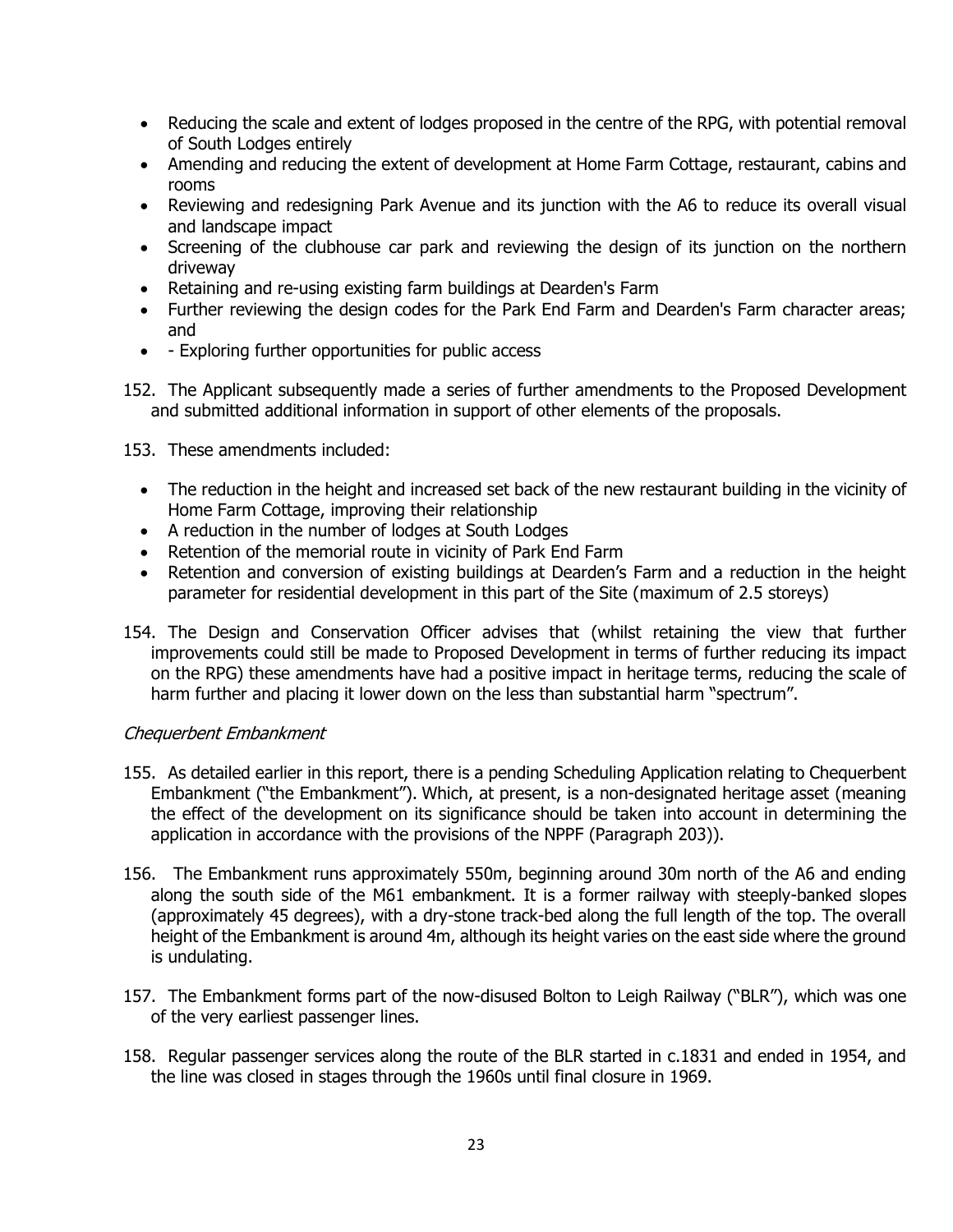- 159. The line was cut through by the construction of the M61 motorway in 1970, removing around 250m of the north end of the embanked section.
- 160. The Embankment is hidden from public view and in an overgrown condition, with vegetation making it inaccessible and difficult to identify/perceive by passers-by. It is not currently accessible to the public.
- 161. The Embankment will be impacted by the Park Avenue element of the Proposed Development, which provides a connection between the A58 at Snydale Way and the A6. Park Avenue is a critical element of the Proposed Development and will bring a range of transport benefits (considered fully in the transport section of this Report).
- 162. The Embankment will be impacted through the removal of a section (circa 88m, i.e. approximately one fifth of the total length of the Embankment) to facilitate the construction and operation of the road (as shown on the plan included at Appendix 6, which is extracted from the Applicant's Briefing Note on this specific issue).
- 163. The Applicant has offered up conditions to minimise the extent of the works on/loss of the Embankment as far as practicable and which would require them to implement a package of mitigation which will improve the understanding and appreciation of the remainder of the Embankment, and ultimately provide both heritage and public benefits.
- 164. Officers have taken advice from Counsel to confirm whether this application can be determined whilst the outcome of that Scheduling Application is unknown.
- 165. Based on that advice, it has been confirmed that the determination of the application can proceed but a "precautionary approach" has been adopted which assumes (for the purposes of considering the impact of the development on designated heritage assets and the resultant planning balance) that the Chequerbent Embankment is a designated asset (a Scheduled Ancient Monument ("SAM").
- 166. This approach effectively represents a "worst case scenario" in terms of the positive determination of the application (since more weight is placed in favour of the embankment's preservation and conservation than it would be on the basis of it not being designated). In short, it means if the Scheduling Application is successful then all relevant considerations have been considered in decisionmaking.
- 167. Members should also note that, should the Embankment be Scheduled and become a SAM then, prior to undertaking any work which might affect it (either above or below ground), Scheduled Monument Consent ("SMC") would be required.
- 168. The SMC procedure requires an application be made to the Secretary of State for Digital, Culture, Media and Sport. Historic England gives advice to the government on each application and administers the consent system. In assessing applications, the aim is to ensure that the significance of protected sites is safeguarded for the long term. SMC is not guaranteed by virtue of planning permission being granted for the works.
- 169. The Applicant has submitted an assessment which considers the impact of the development on the significance of the Embankment in this context, which the Council's Design and Conservation Officer and the Greater Manchester Archaeology Advice Service ("GMAAS") has reviewed.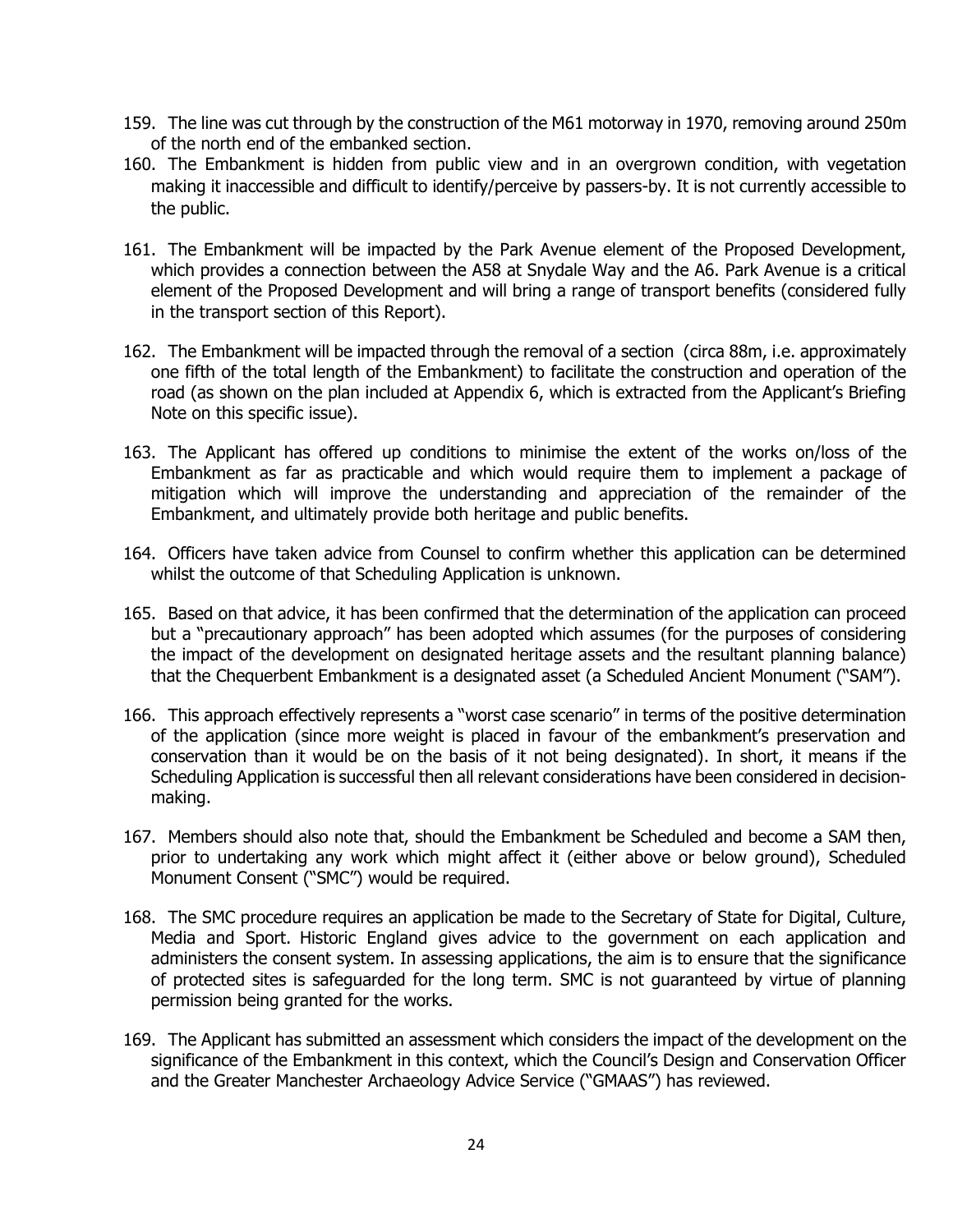- 170. Assuming the Scheduling takes place, this presents the case that the proposed works to the Embankment will give rise to harm categorised as less than substantial harm at the very worst.
- 171. In reaching this conclusion it refers to various heritage benefits that would be brought about, including a programme of archaeological recording and "preservation by record" that will enable better understanding of the significance of the asset.
- 172. In reaching an overall conclusion on the heritage balance in relation to the Embankment, the Note also considers the various public benefits that would be accrued, including transport benefits, but also the potential for information about the Embankment gathered during the recording process (referred to above) to be disseminated to the local and wider community, enabling an understanding of its construction, former use and heritage significance. They also state that this will result in better presentation and interpretation than would have otherwise been possible.
- 173. Following the construction of Park Avenue, the remaining length of the Embankment would be restored, made accessible to the public and maintained in the long term. This would enhance the remaining length of the Embankment, protect it from further damage by trees and vegetation and allow the general public to better appreciate its significance. The Applicant is proposing interpretation boards to add context to the heritage asset.
- 174. Further, the Applicant has committed that any structural remains and/or equipment and historic paraphernalia removed during the construction phase of Park Avenue would be reused as landscape features elsewhere at the Site to reinforce historic understanding.
- 175. All of the above measures can be secured via a planning condition if planning permission is granted.
- 176. In addition, and notwithstanding the detailed plans submitted for Park Avenue as part of the application, a further planning condition has been offered by the Applicant that requires the final details of the cut through the Embankment to be finalised prior to the construction of the road. The objective of the condition is to reduce the extent of works to the Embankment as far as reasonably practicable.
- 177. On the basis of the above the submitted archaeology assessment concludes within the Updated ES (Nov 2021) that, with mitigation, there will be no significant effects on the significance of the Chequerbent Embankment.
- 178. GMAAS and the Council's Design and Conservation Officer have considered the information submitted by the Applicant.
- 179. Whilst there are some limitations in the understanding of the potential significance of the asset and the proposals would clearly result in loss of some of its historic fabric, they have advised that some of the harm would be offset by the benefits of being able to understand how (inter alia) the Embankment was constructed and what lies below ground. Taking this into account they have determined that the impact on the Embankment would equate to less than substantial harm (upper end of the spectrum).
- 180. Officers are satisfied that this harm would be demonstrably outweighed by the public benefits the intervention would bring (alleviating severe traffic congestion on the local highway network;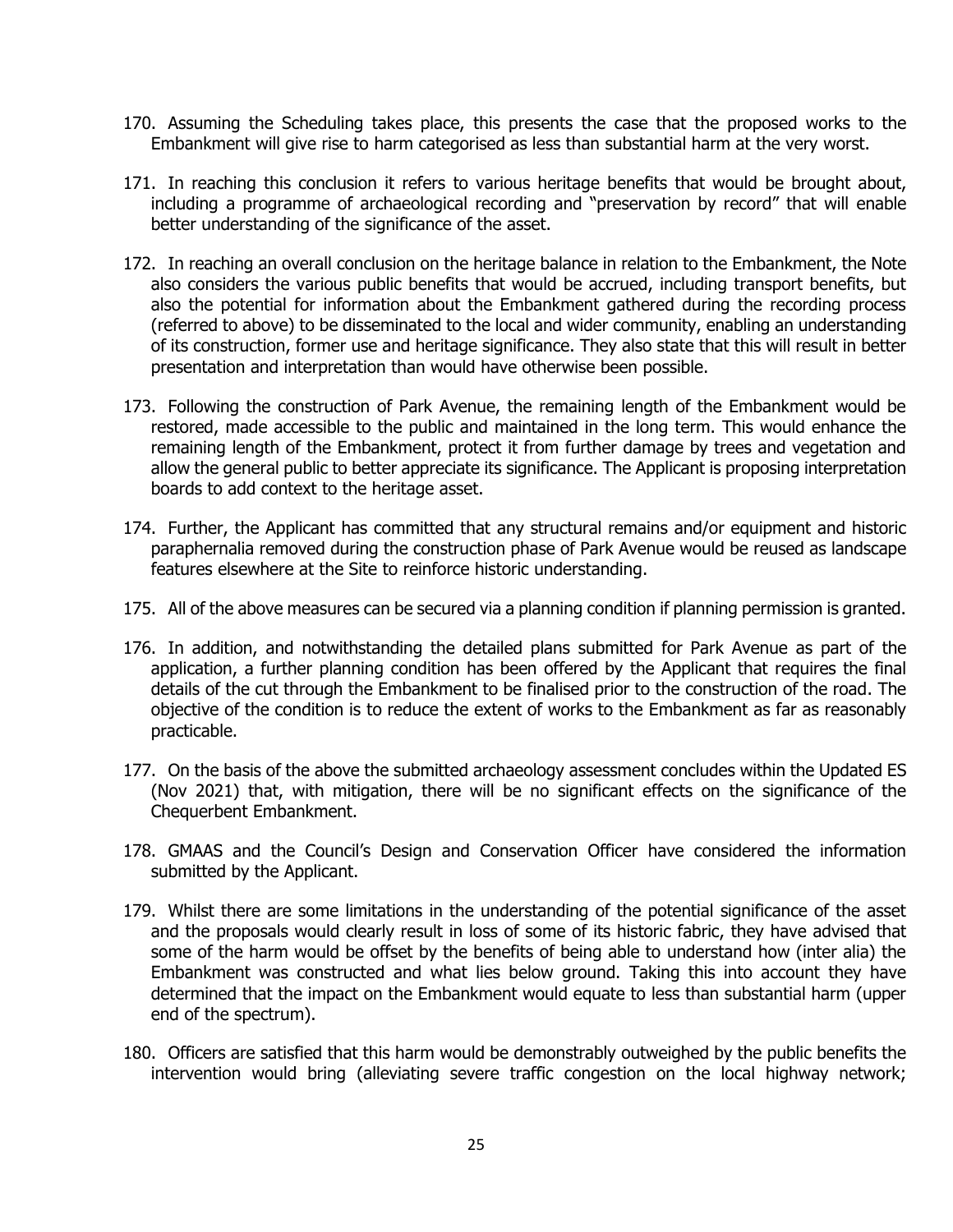interpretation and understanding of and access to the asset; and facilitating the wider Proposed Development and the associated benefits this will convey).

181. Officers and relevant consultees are therefore satisfied paragraphs 199 and 202 of the Framework are satisfied.

Overall Heritage Impacts Conclusion

- 182. The proposed development would give rise to less than substantial harm to designated (and assumed designated for the purposes of decision-making) heritage assets, as well as some undesignated assets.
- 183. National policy directs that where less than substantial harm to the significance of designated heritage assets occurs, this harm should be weighed against the public benefits of the proposal including, where appropriate, securing its optimum viable use. Where harm occurs to non-designated assets, this needs to be weighed in the planning balance.
- 184. The heritage "importance" of the Embankment has (potentially) been elevated since the Consented Scheme was approved. The Proposed Development will also have a much more significant impact upon it than the Consented Scheme since a section of it will now be removed as part of the proposals.
- 185. Taking these factors into account, there will be less than substantial harm to heritage assets as a result of the Proposed Development (with mitigation measures). For the purposes of decision-making this harm is considered to have increased in comparison to the Consented Scheme due to the elevated status of the Embankment.
- 186. Officers have considered the public benefits case. This is wide-ranging and substantial (as considered further below) and, whilst significant weight has been placed on the desirability of preserving and enhancing historic assets, outweighs the heritage harm that has been identified.

# Social, Cultural and Economic Benefits

# Social and Cultural

- 187. The golf resort will be one of the leading golf resorts in Europe. It will be an unrivalled addition to Bolton and Greater Manchester's sporting asset; supporting the objective of enabling and supporting healthy lifestyles.
- 188. The Proposed Development also includes a multi-functional golf academy, which will provide a range of teaching and practice facilities for golfers at every level. The academy is also intended to operate a local outreach programme to encourage local take-up of the sport.
- 189. Hosting rights for the Ryder Cup will be linked to the requirement to deliver a range of "legacy programmes". Whilst exact nature of these cannot be fixed at present, the Applicant has indicated these will be comparable to those associated with previous tournaments and will include opportunities for the local population (estimated 225,000 residents, focussed on priority and minority groups) and those of school age to participate in golf, the latter of which will be linked to encouraging educational attendance and achievement. A package of cultural and community focussed events, activities and spaces will also be delivered.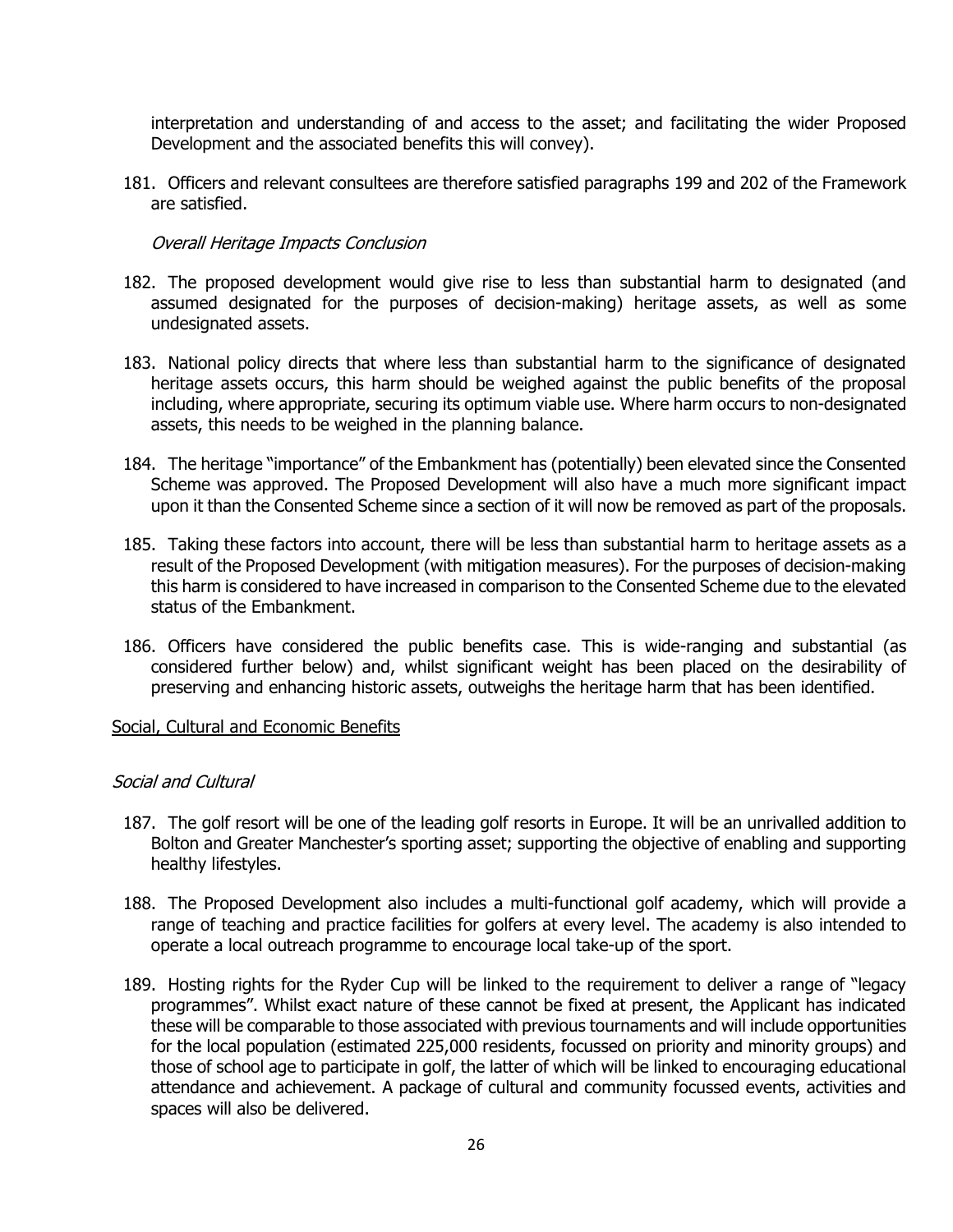- 190. The significant benefit of the proposed restoration of Hulton Park necessary to deliver the golf resort is considered above. The proposals would enable the RPG and the Dovecote to be enjoyed by existing and future generations.
- 191. The new Pretoria Park, close to the Pretoria Pit Memorial, will provide a valuable public open space but also anchors the scheme in the heritage and social consciousness of the local community.
- 192. The proposed golf resort development will deliver improvements to existing public rights of way and the creation of a new right of way (The Hulton Trail, which also formed part of the Consented Scheme) and a new permissive footpath (the Parkland Circular Path) which will link with the Hulton Trail and then also provide a route around the perimeter of the historic parkland itself.
- 193. There is also now provision for guided heritage and nature walks within the RPG, in the vicinity of Mill Dam Lake, and a permissive cycle path in the northern part of RPG, which connects into the wider green network.
- 194. There will therefore be a range of health and wellbeing benefits associated with this component of the scheme.
- 195. The golf resort would also lead to increased beneficial use of the Bolton Green Belt, including a wide range of opportunities for sport, recreation and relaxation. These would include:
	- the golf course itself and the golf academy facilities
	- the adventure and short courses
	- spa facilities within the hotel complex
	- outdoor activities offered by the hotel (expected to include fishing, archery, horse riding, cycling and walking/running).
- 196. The wider development will also deliver a range of public open spaces, including a new public park and a health and wellbeing hub.
- 197. Opportunities for sustainable travel will also be maximised and will include provision of new and extended bus services and, during major tournaments, park and ride facilities.
- 198. Furthermore, creating a viable and active use for the Site will make a major positive contribution to the quality and character of the area, whilst reversing the fragmentation of the landscape experienced due to overgrazing and lack of management and providing for long-term enhancement and stewardship.

# Economic

- 199. The intention that the golf resort hosts the Ryder Cup is integral to the proposed development; it has shaped the development proposals themselves and is critical to realising the uplift in development value necessary to make the scheme deliverable.
- 200. Without the Ryder Cup, the Proposed Development would not give rise to some of the benefits which are expected and, where those benefits would still arise, they would be of much lesser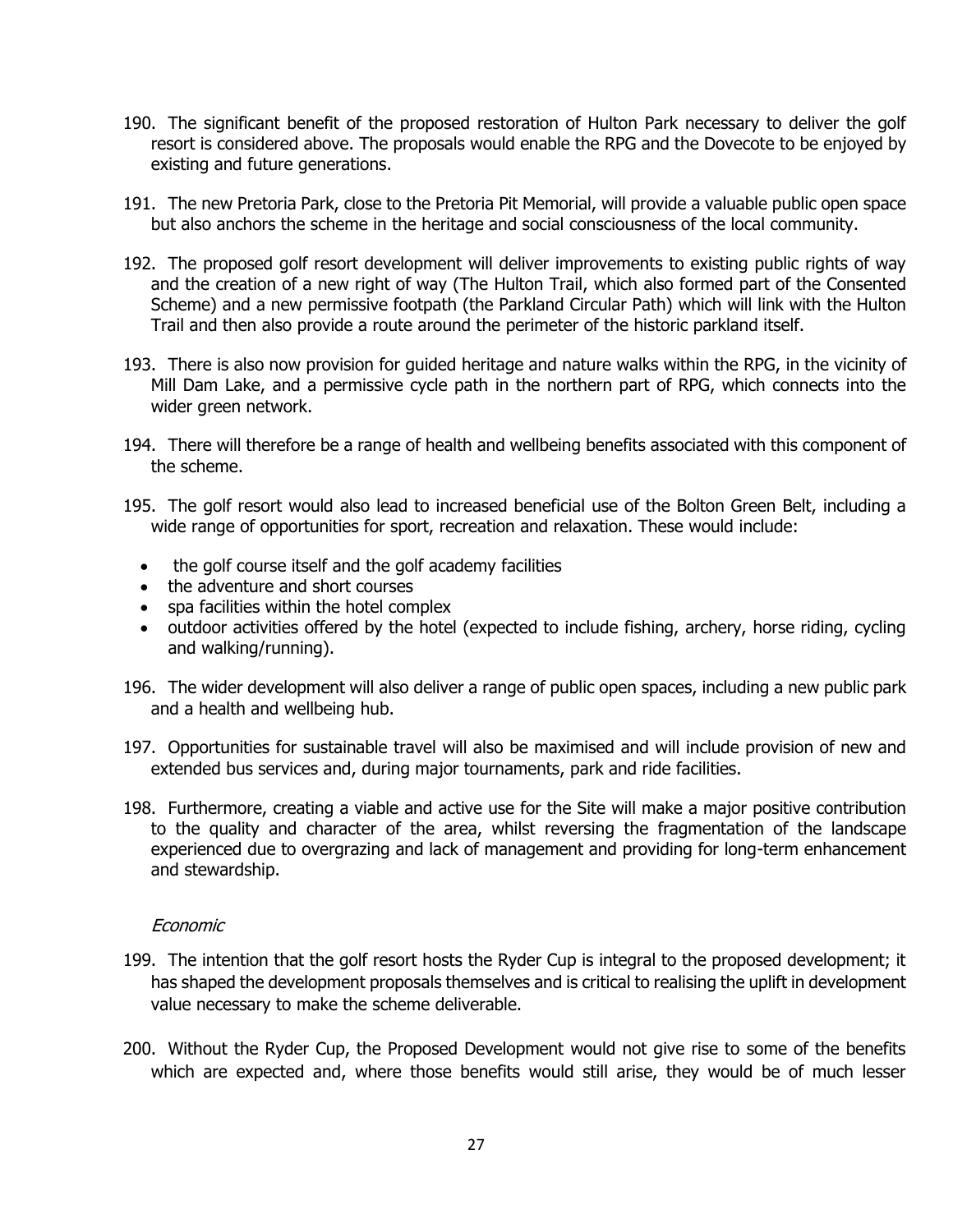magnitude. This is principally because the Ryder Cup is one of just a few worldwide "mega" sporting events.

- 201. The tournament would deliver significant benefits while it is happening through economic activity and the raising of Bolton and the Greater Manchester area's international profile, but it will also be integral to making the Proposed Development viable in the long-term.
- 202. Hosting the tournament would mean the Site is permanently established as a world class golf and leisure resort. The golf resort would also be in a "class of its own" by virtue of the way that the resort has been designed to fulfil the exacting requirements of the European Tour.
- 203. The proposed development would generate an annual average of 1,100 (full time equivalent) jobs over a 20-year period. This figure includes construction jobs, operation of the golf resort, hosting the Ryder Cup itself and jobs generated by the various "Ryder Cup Commitments" (considered later).
- 204. During the Ryder Cup itself, a significant number of overnight stays are expected (likely to be focussed in the Greater Manchester area). These are predicted to generate in the order of £56.4m expenditure, supporting 1,973 full time equivalent jobs.
- 205. Whilst somewhat difficult to quantify, the event would also raise the international profile of Bolton and the Greater Manchester area, giving rise to opportunities to attract international business investment to Bolton and surrounding areas.
- 206. All of this will position the Site to then provide a long-term investment in the sport and, in doing so, support a range of local businesses and strengthen the local and regional economy.
- 207. This will include hosting other major golf tournaments at the Site, all of which would attract significant numbers of spectators and media personnel (albeit not the scale of the Ryder Cup). The major golf events programme which follows on from the Ryder Cup is likely to include an annual tour event, complemented by senior, junior and ladies' events.
- 208. There would be in the order of 39,400 annual overnight stays associated with the golf resort in the years following the Ryder Cup, which would generate an annual spend of circa £3m and would support 21 full time equivalent jobs in the leisure and tourism industry.
- 209. The additional business rate revenue from the golf resort alone is expected to be in the order of £400,000 per annum.
- 210. As part of the Ryder Cup "legacy", there would be an Apprenticeship Programme, potentially providing 110 new apprenticeship opportunities, and a Local Business Development Programme. The Applicant has also committed to a Local Employment Framework via the draft Heads of Terms for Section 106 Agreement, which will aim to maximise local take-up of employment and supply chain opportunity, working with local agencies and education providers.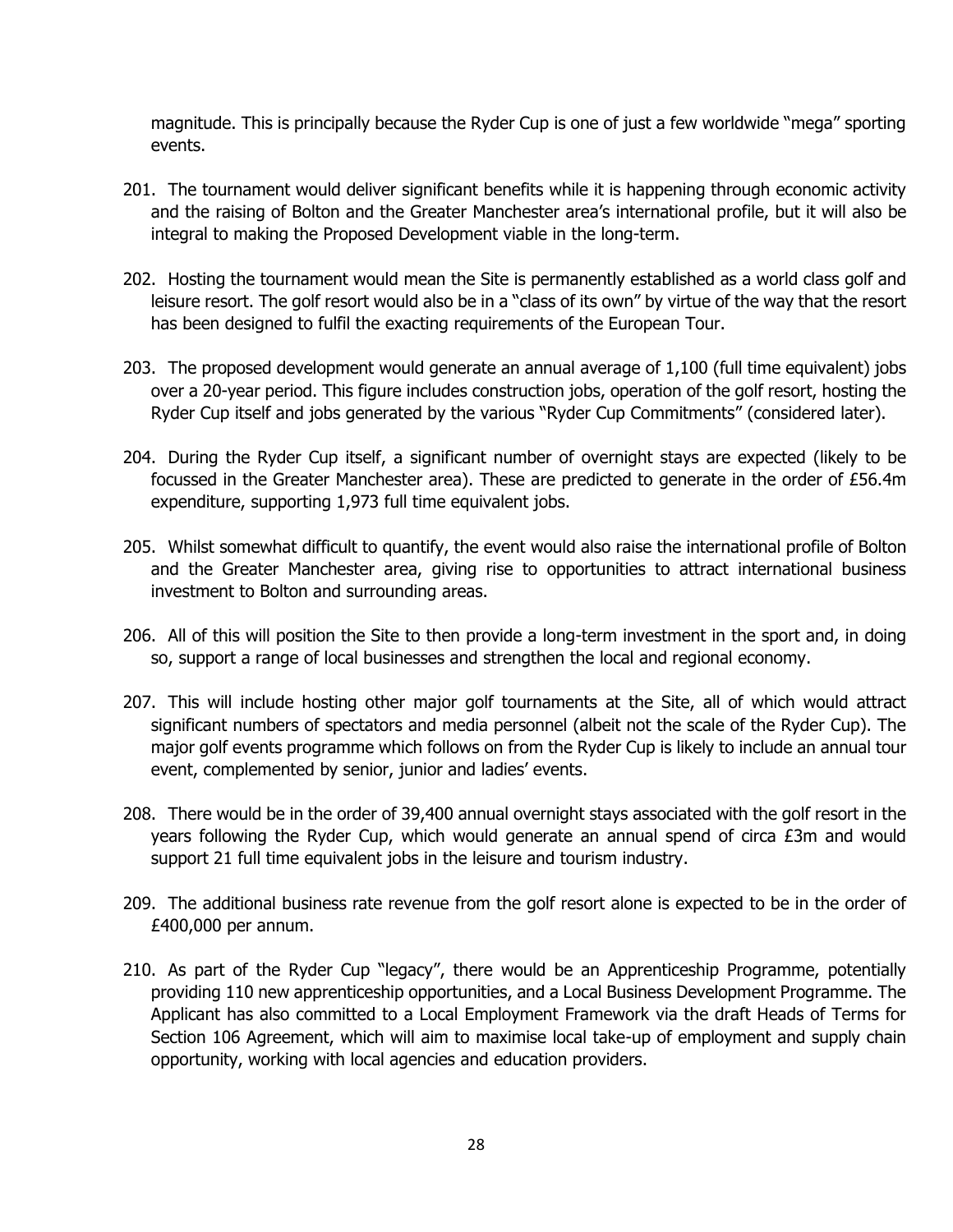211. The Applicant estimates that the development will give rise to  $E2.6m$  of NHS and mental health cost savings because of increased participation in sport; £53.05m worth of savings and increased tax revenues associated with people coming off job seekers allowance and gaining employment; and £42.62m from young people who are not in employment, education or training gaining employment. The Applicant also attributes an economic value of  $£13.48m$  to volunteering associated with the Ryder Cup alone.

#### Social, Cultural and Economic Benefits – Conclusion

- 212. The Inspector who considered the Consented Scheme afforded very significant weight to the economic and social benefits of the development. The Secretary of State endorsed this approach.
- 213. This was on the basis that they were very substantial in their own right, but also that they would be delivered in an area where they were "needed most" because Bolton and Wigan lag behind many other local authority areas, with higher levels of unemployment and deprivation.
- 214. There are a host of acknowledgements in the CS and PFE of the scale of these issues. This has manifested in a series of objectives and policies which are focussed on improving educational attainment, skills and access to jobs. A key theme running through the CS is ensuring that Bolton takes advantages of the opportunities available to it because of its location in the Greater Manchester City Region.
- 215. A "healthy Bolton" is also identified as strategic objective in the CS, which the supporting text confirms means (amongst other things) maximising access to sporting and recreation facilities and to increase opportunities for walking and cycling.
- 216. At the national level, the NPPF confirms three overarching objectives: economic, social and environmental. It seeks to secure net gains across each of the objectives (Paragraph 8).
- 217. The Proposed Development is to be delivered in the same economic and social context and will bring at least equivalent economic and social benefit (likely far greater). Such benefits will not only be felt in the borough, but in Greater Manchester, the wider North West and nationally.
- 218. It remains that hosting the Ryder Cup is a genuinely unique opportunity for Bolton.
- 219. It will generate substantial economic, social and cultural benefits that will directly contribute towards the achievement of strategic and local policy objectives focussed on growing the regional economy, addressing deprivation, and contributing towards an improved quality of life for residents of Bolton.
- 220. It will give Bolton an international profile that could deliver transformational levels of inward investment, boosting the local and regional and economy in a range of sectors and helping to rebalance the economy. At a local level, it has the potential to address deprivation, opening up new opportunities through employment, training and skills, sport and recreation, and health and wellbeing.
- 221. The Proposed Development will provide a wealth of opportunities for improved access to sport and recreation, encouraging healthy lifestyles. It also delivers restoration of degraded designated and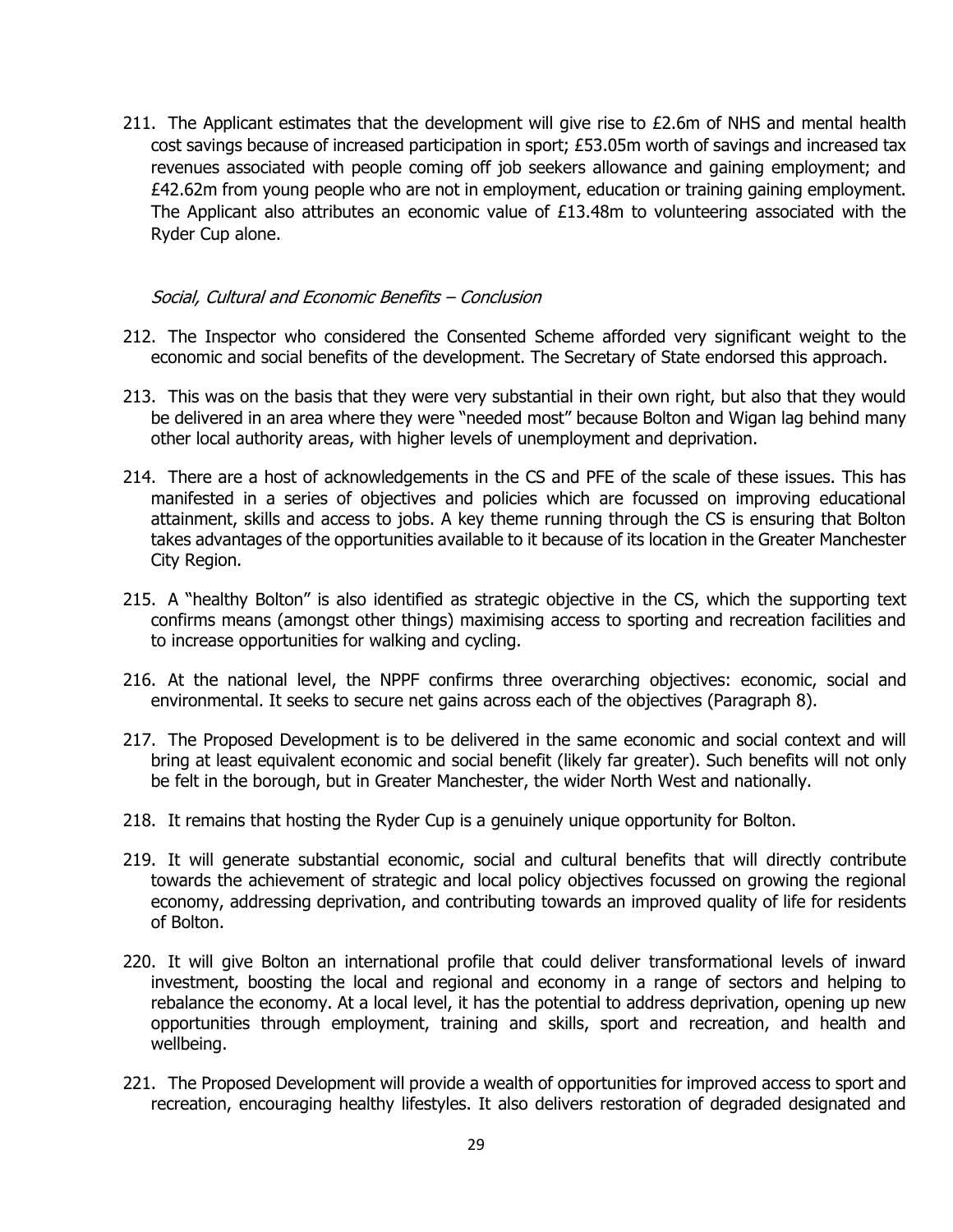non-designated heritage assets, the former including a Grade II listed park and garden and a Grade II listed Dovecote, and creation of new public spaces that are anchored in the Site's mining legacy.

222. Officers therefore conclude that the social, cultural and economic benefits associated with the Ryder cup and creation of a world class leisure destination should be afforded very significant weight in favour of the development in the planning balance.

#### Delivery of New Homes and Supporting Infrastructure

223. The Proposed Development includes circa 68ha of residential development and permission is sought (in outline) for up to 1,036 new homes.

#### Financial Viability

- 224. As with the Consented Scheme, the proposal for new homes is presented as being commercially necessary to enable the delivery of the golf resort via cross-funding.
- 225. When considering the Consented Scheme, the Council (and then the Inspector and Secretary of State) accepted that a significant financial investment is necessary to deliver the golf resort and associated facilities/infrastructure and (i) restore and secure the long term maintenance of the RPG and (ii) enable the Ryder Cup to be hosted at the Site, thereby securing the economic, social and cultural benefits described above.
- 226. A Financial Viability Appraisal ("FVA") is submitted with the application. It includes a detailed costs plan and a valuation of the end "financial asset" (the operational, world-class golf resort) that will be delivered at the Site. It demonstrates that the costs associated with delivery go substantially beyond the anticipated end value.
- 227. The FVA has been reviewed by independent costs and financial viability consultants on behalf of the Council. They have confirmed that the approach to the FVA is consistent with the approach that was taken to the appraisal which supported the Consented Scheme and they are satisfied it provides a reasonable basis on which to consider the overall viability of the Proposed Development, in particular it:
	- Has been undertaken in accordance with industry best practice
	- Builds in a reasonable expectation that values will rise over the course of the development
	- Recognises that the golf resort and commercial revenue it will generate is somewhat difficult to assess until the major elements have been delivered and operational for a period of time but, in any event, these inputs would only ever form a small proportion of revenue
	- Key inputs into the model, including construction costs and abnormal costs in particular are wholly reasonable.
- 228. Because of their cross-funding role in the development and current market conditions in this location, the FVA demonstrates that the residential element of the scheme cannot viably deliver affordable housing (at present). The same conclusion was reached in relation to the Consented Scheme.
- 229. The Applicant is, however, proposing 10% affordable housing provision (as they did as part of the Consented Scheme).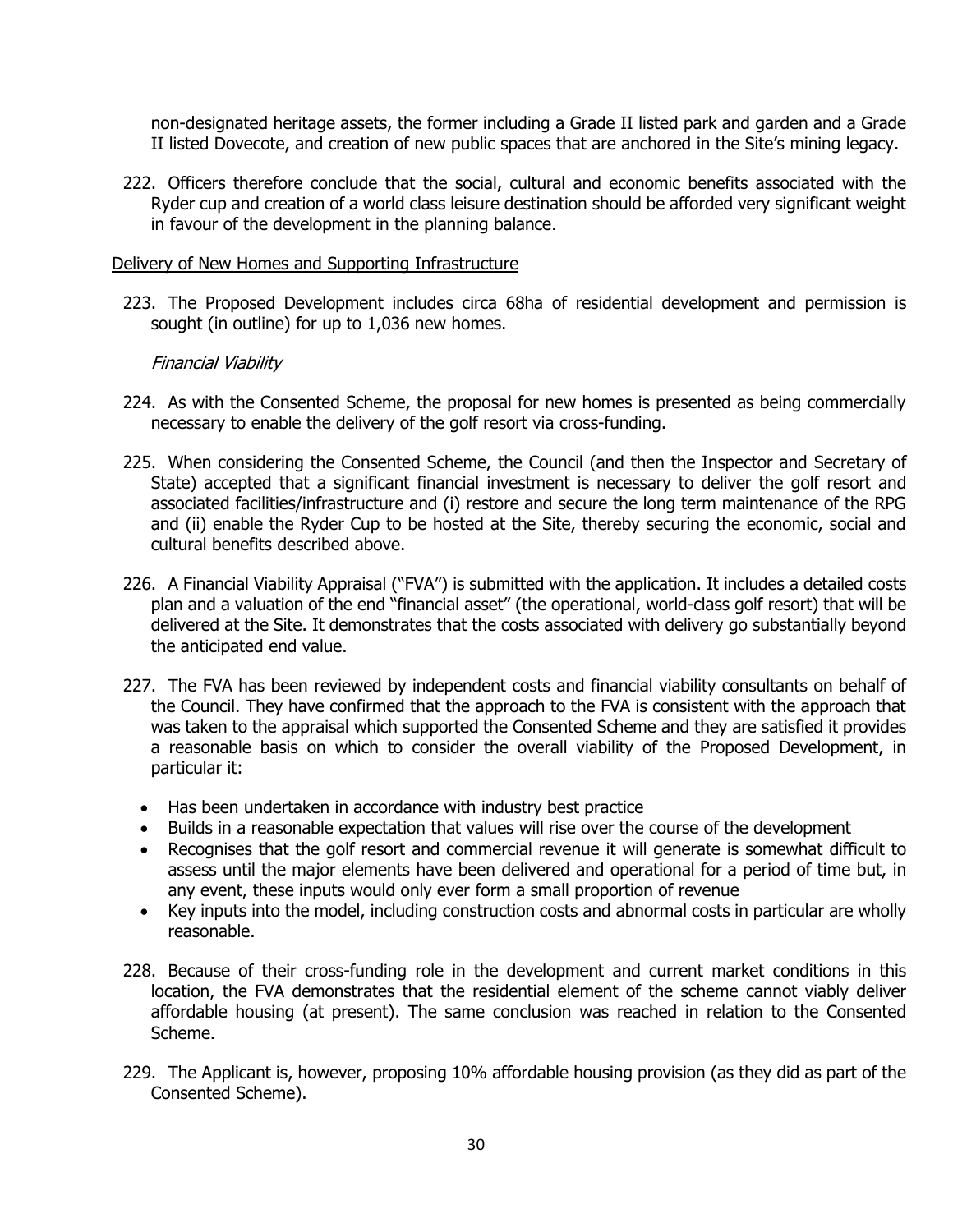- 230. This is below the Council's adopted policy aspiration of 35% on greenfield sites with a yield of 15 or more dwellings, as set out in CS Policy SC1.
- 231. Policy SC1 makes provision for viability to be taken into account (in accordance with the NPPF) and Officers are satisfied that appropriate evidence has been provided by the Applicant to activate this limb of the policy.
- 232. 10% affordable housing is, however, the minimum amount that will be delivered across the Proposed Development, with this quantum being secured via a Section 106 Agreement.
- 233. The homes will be a mix of social rented (65%) and intermediate tenure (35%). This is a change from the Consented Scheme, which only offered homes for discounted home ownership.
- 234. The Council's Community Homes Management has confirmed this is acceptable and Bolton at Home (the Council's delivery partner) would be comfortable delivering homes in partnership with Peel on this basis.
- 235. The change to affordable housing tenure is a benefit of the Proposed Development in comparison to the Consented Scheme, more closely reflecting the Borough's needs.
- 236. The Applicant has also committed to open book reappraisal at three separate stages during the build-out of the residential development. This provides an opportunity to update key inputs into the appraisal to reflect (inter alia) actual (rather than projected) costs, market conditions and take into account any site-specific uplift in values that may be achieved as an outcome of (for example) the prestige associated with hosting the Ryder Cup.
- 237. The mechanism that will be included in the Section 106 Agreement to secure this reappraisal reflects what was included in the Section 106 Agreement for the Consented Scheme. Officers are satisfied this is robust and will ensure that affordable housing delivery is maximised so far as possible, now and in the future.

#### Housing Need

- 238. The Proposed Development includes a significant number of new homes (upto 1,036, which is the same as proposed via the Consented Scheme).
- 239. This scale of development has the potential to make a meaningful contribution towards the Borough's housing need, over a significant period of time (the contribution towards five-year housing land supply is tempered by the fact that only a proportion of the residential development can be delivered prior to the Ryder Cup).
- 240. No part of the Site, however, is allocated for housing in the DP. Most of the land proposed for housing is greenfield. Most of the residential areas (to the west of the Site) are designated as Other Protected Open Land by the DP and some of the residential development is in the Green Belt. All the Site sits outside of the development limits of any existing settlements.
- 241. The housing development would, therefore, be a departure from the DP in principle but the weight that should be afforded to the conflict with settlement limits and the Other Protected Open Land designation is limited on account of these policies being "out of date" (see below).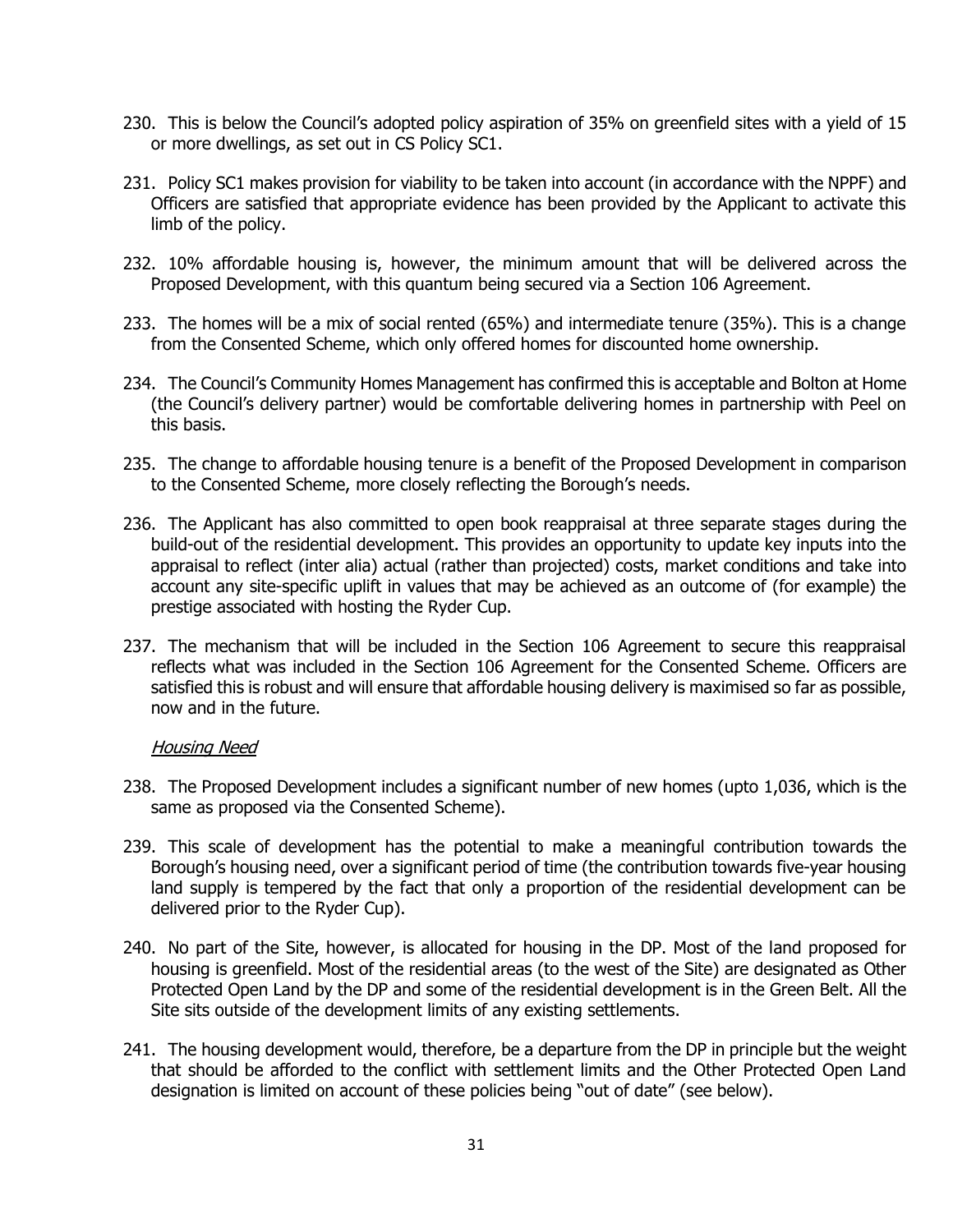- 242. Notwithstanding, the Council cannot demonstrate a five-year supply of deliverable housing land (as confirmed during the determination of several recent appeals) and has consistently underperformed against the housing delivery test.
- 243. By virtue of the housing land supply position, the Council's housing policies are considered "out of date" and the presumption in favour of development contained at NPPF Paragraph 11d is engaged.
- 244. It is accepted by the Council (and was concluded by the Inspector considering the Consented Scheme) that some housing development will need to take place on greenfield land over the forthcoming plan period to remedy the housing shortfall in the Borough.
- 245. Significant weight should be afforded to the delivery of new homes in the planning balance in the context described above and in light of the Government's objective to significantly boost the supply of homes. This accords with the Secretary of State's thinking (see Paragraph 17 of the Decision Letter at Appendix 1).
- 246. As explained above, the Proposed Development will deliver at least 10% affordable homes. Whilst falling short of the policy expectation, the delivery of any affordable housing beyond this should be attributed weight in the planning balance (as per the Secretary of State's approach to the matter).
- 247. The appropriate housing mix to be delivered across the Site/within each parcel as it comes forward will be determined at reserved matters, but the Applicant's indicate in their submission that the Proposed Development in comparison to the Consented Scheme will make provision for a wider range of new homes, meeting a broader spectrum of local housing need and responding more fully to the local housing market. The anticipated capacity of the Site is based on an indicative mix of homes which accords with the Policy SC1 of the DP.

# Reserved Matters

- 248. The residential development is submitted in outline, with all matters reserved except for access (in part).
- 249. The application is, however, supported by Parameters Plans which define the development "envelope" within which reserved matters can be brought forward in due course. The controls embedded in these plans include the extent of the built development areas and the maximum height of development with them.
- 250. Different residential parcels within the Site are intended to have their own distinct characters, reflecting existing features/development on the ground and in their vicinity and the historic context of different parts of the Site.
- 251. Indicative Masterplans show one way in which these parameters could be delivered, but will not be approved drawings. A set of design codes (one for each residential character area) are however submitted and can be conditioned to control the type and form of development that comes forward at reserved matters, thereby ensuring high quality development across the Site which contributes positively to the character of the area.

Supporting Infrastructure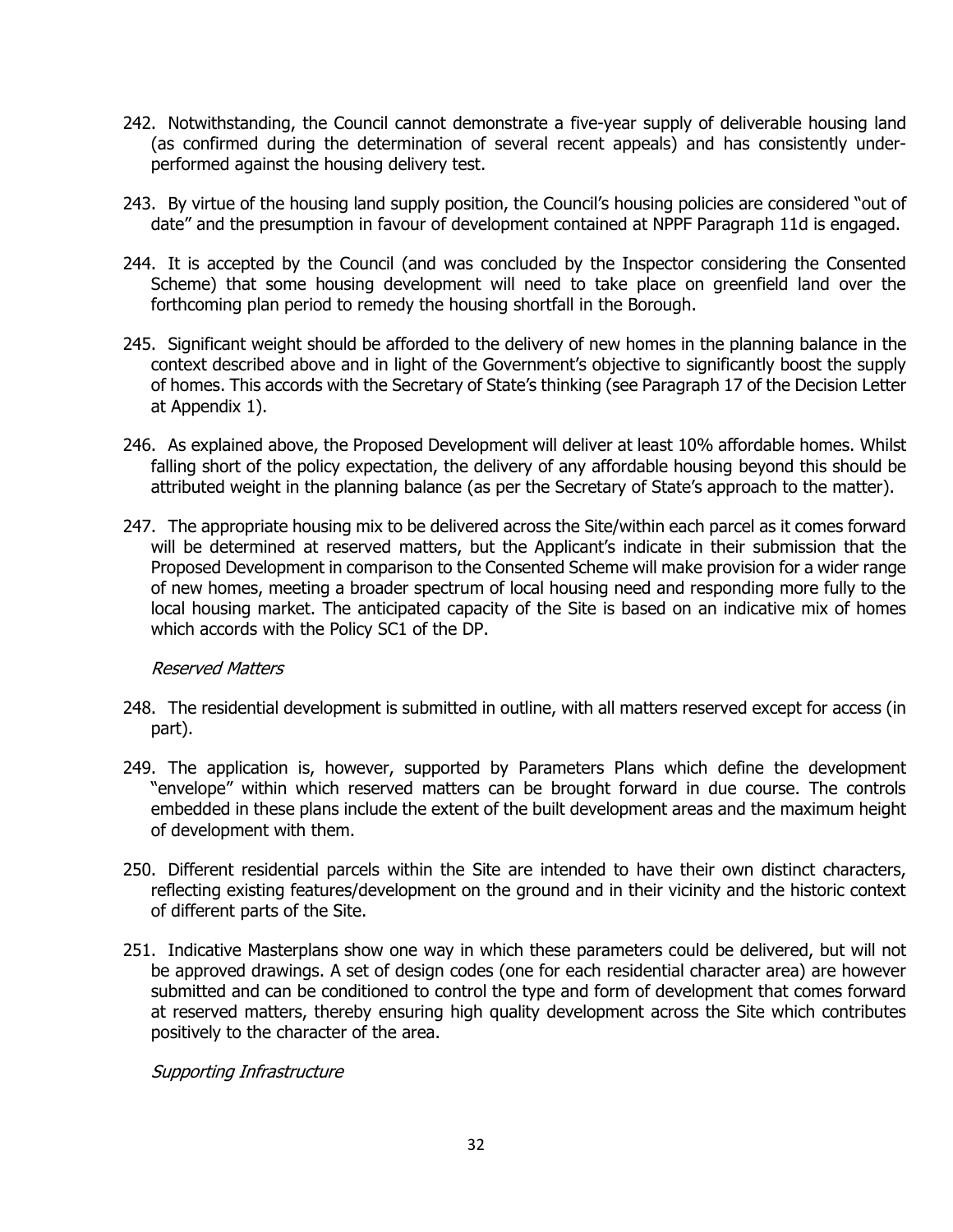- 252. CS Policy IPC1 is relevant and sets out the expectation for development to contribute towards and/or providing supporting infrastructure to cater for increased needs.
- 253. The range of infrastructure that is proposed as part of the development to support the proposed residential communities is generally broader than the Consented Scheme.
- 254. Sustainable travel and movement has been a focus in the development of the new proposals for the Site, with the 20-minute neighbourhood model in mind  $-$  this model aims to make new communities more sustainable by reducing the need to travel through provision of complementary services and facilities on-site to meet day to day needs and providing better access to sustainable transport options.
- 255. Alongside the residential development, provision is made for policy-compliant open space and children's play space; health and wellbeing facilities; community and cultural facilities; public art and public realm improvements. The Applicant has also made provision for education needs, either on or off-site depending on the Council's preference (in the case of primary school provision, see below).
- 256. Relevant consultees/stakeholders have confirmed their general support for the range of supporting infrastructure that is proposed, although Members should be aware of two minor qualifications to this statement:
	- In relation to primary education provision the Council's education officer has outlined that the proposed single form entry school may not be deliverable, albeit this position would need to be reviewed at the point of delivery. A financial contribution to enable the capacity of other schools may be preferred by the Council. The proposal is for this matter to be dealt with via appropriate drafting of the Section 106 Agreement, such that the Council has security and certainty that education needs will be met and that this will be in the most appropriate way.

In relation to sports facilities – Sport England has been consulted on the proposals and advised that there is a lack of certainty on the type and amount of provision that will be needed to address the requirements of the new and existing communities at the point in time when the sports facilities would be delivered. Rather than fixing the nature of the provision now, a condition is proposed which will enable up to date needs to be understood and responded to by the scheme which comes forward.

# Delivery of New Homes and Supporting Infrastructure – Conclusion

- 257. The impacts of the new homes are considered elsewhere in this report. Notably though, whilst the Proposed Development intends to bring forward the same quantum of housing development the quantum of new homes in the Green Belt is substantially reduced.
- 258. The delivery of new homes, including any affordable housing beyond the 10% minimum, is a benefit of the Proposed Development that should be afforded significant weight in the planning balance. It is notable that a proportion of this delivery will take place in the context of a housing land supply shortfall and persistent under-delivery against annual targets.
- 259. Officers are satisfied that, through the use of planning conditions and appropriate interrogation of reserved matters, high quality, sustainable residential communities will be delivered at the Site as part of the Proposed Development. Any and all impacts can be controlled and appropriately mitigated through the use of planning conditions and/or obligations.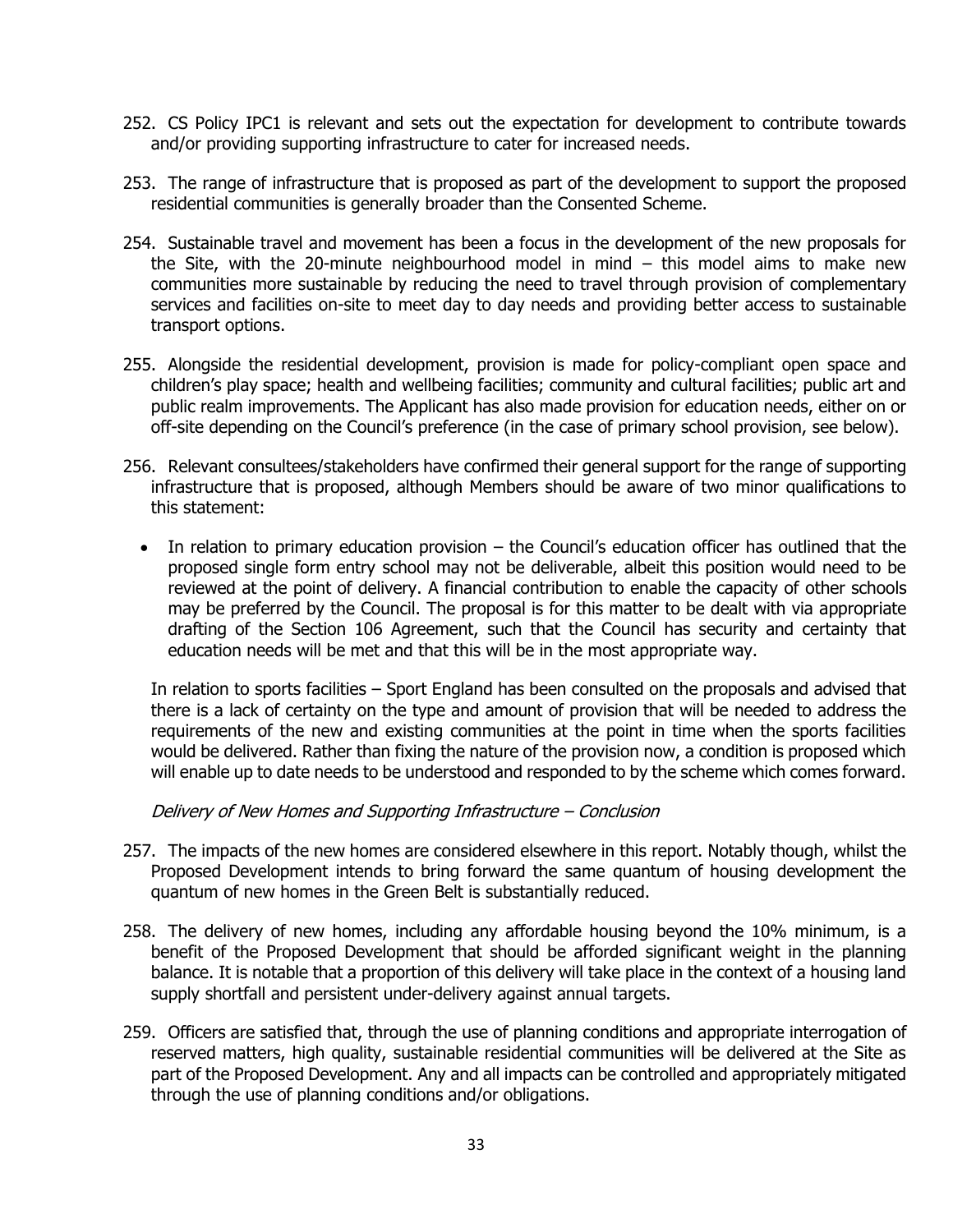# Creation and Integration of Communities

- 260. As part of the evolution of the Consented Scheme and the preparation of this application, the Applicant has sought to engage local residents, businesses and other stakeholders. Feedback from these groups has informed the Proposed Development and an ongoing commitment to meaningful integration with local communities is proposed by the Applicant.
- 261. To date the engagement has included establishing a Community Liaison Group ("CLG"), which has met at regular intervals over the last 12 months.
- 262. The engagement has culminated in the preparation of the Outline Community Charter which can be secured by a condition. The Charter sets out the commitments that the Applicant is offering to make to maximise the benefits to the local community, including in respect of participation, affordability and accessibility.
- 263. As a by-product of this engagement, letters of strong support for the Proposed Development have also been received from several important local stakeholders, including Bolton College, Bolton University, and the Confederation of British Industry North West (CBI North West).

#### Transport and Access

264. Paragraph 111 of the National Planning Policy Framework sets out that development should only be prevented or refused on transport grounds where the residual cumulative impacts of development are "severe".

# Transport Impacts

- 265. The application is supported by a Transport Assessment (TA), Addenda to the Transport Assessment (ATA) and supporting modelling data (including VISSIM modelling) to assess the transport impacts of the Proposed Development.
- 266. The survey data which underpins these have been accepted as robust by the local highways authority ("LHA"), Wigan Council, Transport for Greater Manchester ("TfGM") and National Highways ("NH").
- 267. The assessments themselves have been independently reviewed by the LHA's transport consultant Aecom, as well as TGFM and NH's transport consultant WSP.
- 268. It has been confirmed that the Applicant has been robust in considering growth from committed development within the Bolton and Wigan area.

# Transport Infrastructure Proposals

269. The Proposed Development includes a new link road from Junction 5 of the M61 to North Road in Wigan. This goes well beyond the highway infrastructure that was proposed and supported as part of the Consented Scheme, which focused on connecting Platt Lane to a fifth arm onto Chequerbent roundabout. The new link road bypasses Chequerbent roundabout and this is a benefit of the Proposed Development in transport terms.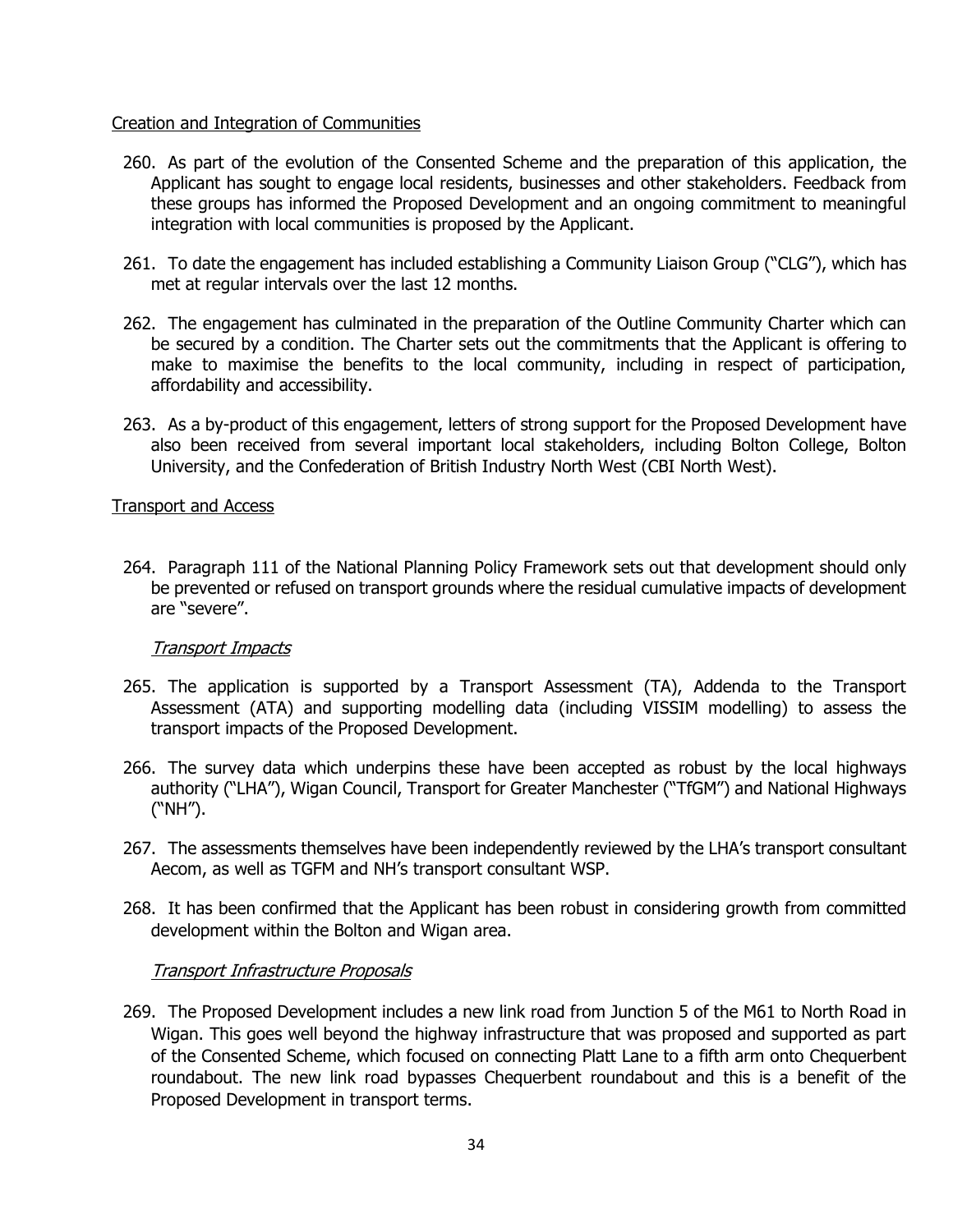- 270. The Applicant has put forward two alternative designs for the section of the link road between the M61 and the A6:
	- (a) a fifth arm off Junction 5 of the M61 or
	- (b) a new junction part way along Snydale Way.
- 271. Both options bypass Chequerbent Roundabout, offering additional capacity and relief, and reducing flows at the A58 Park Road / Platt Lane junction, where there is a high proportion of right turners in the AM peak (unable to get out due to traffic on the A58 Park Road).
- 272. In relation to the former, the LHA has advised that the VISSIM model shows that (without intervention and taking into account committed development) traffic queueing back from Chequerbent roundabout will impact on the operation of M61 Junction 5 and result in traffic queueing on the operational running lane of the M61 – the works proposed by the Applicant will enable this severe situation to be avoided. This is a significant and material benefit of the proposals.
- 273. The fifth arm at Junction 5 (i.e. Option 1) is the LHA's preferred scheme but, because the existing motorway junction is not "at standard", it is not possible to deliver an amendment to the junction which meets NH standards. Whilst approval of a "departure from design policy" may be achievable it is unlikely to be forthcoming in the timescales necessary in this case bearing in mind the Ryder Cup decision-making timetable.
- 274. The Proposed Development has therefore considered by all transport consultees based on Option B, which is shown on the plan at Appendix 7.
- 275. To mitigate traffic impact at Junction 5 of the M61 as part of Option B, the Applicant proposes additional capacity measures (widening of the Wigan Road arm of the A58) to alleviate queueing on the A58 Wigan Road which is referenced as Option B(1). The LHA has indicated it requires these additional measures to make the development acceptable in transport terms and these can be secured by planning condition.
- 276. NH and TfGM have noted with Option B that additional queueing on the south bound off slip at Junction 5 of the M61 is forecast to occur and have requested the conditioning of a signalisation of this arm, which the Applicant has agreed to and submitted plans accordingly.
- 277. From the A6 to North Road the applicant is proposing a new link road (Park Avenue) that traverses around the extended golf course proposal. This includes a new signalised junction where it intersects with Platt Lane. The applicant is proposing a 'Streets for All' design to this section of highway following the principles of segregated pedestrian and cycle facilities and measures to reduce the impact of traffic movement. The link road has been tracked for HGV movement and assessed for capacity in providing relief to Chequerbent roundabout and local highway network.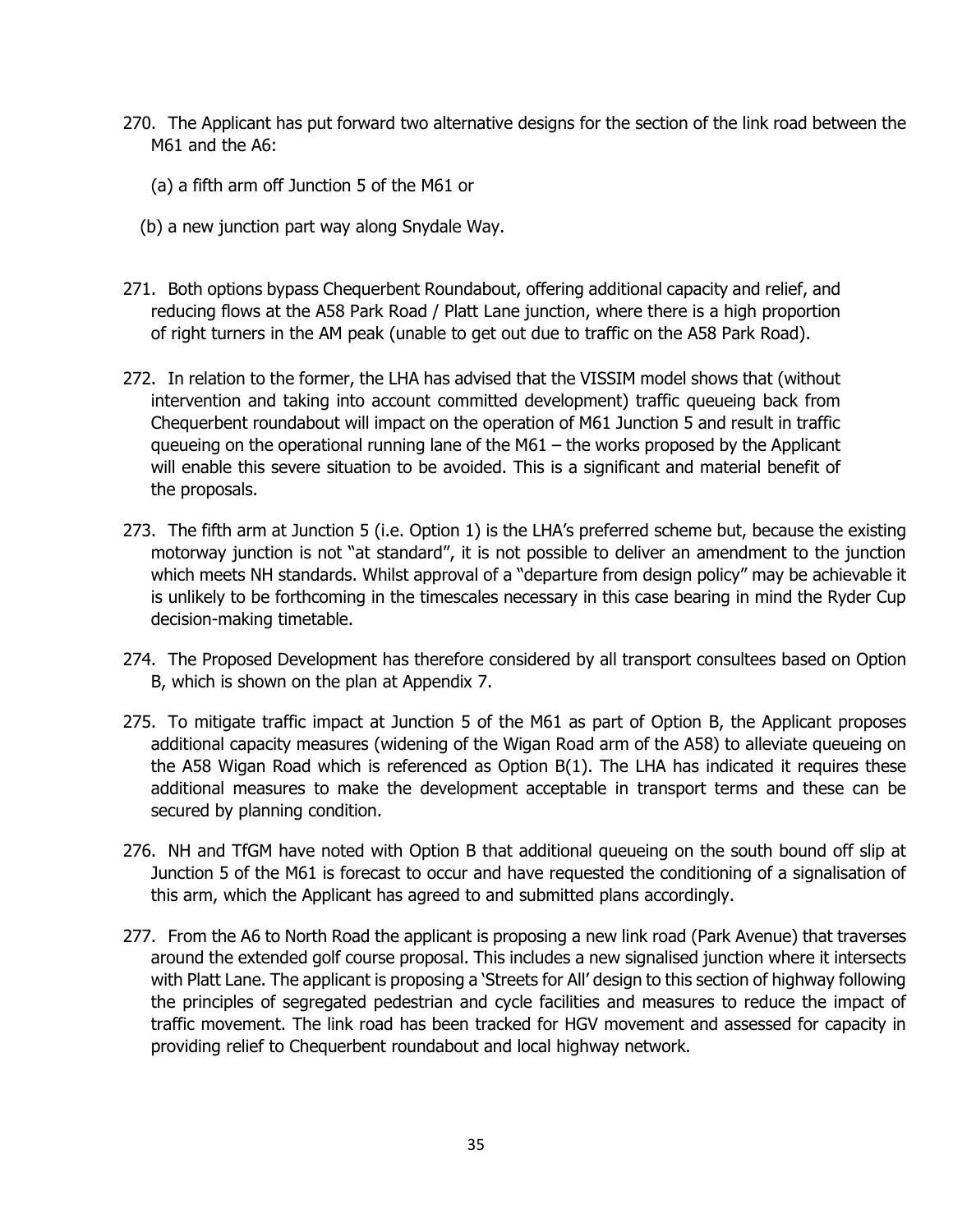- 278. To enable the extension of the golf course to the west, a section of Platt Lane will be closed and removed. Existing traffic will transfer and use the new Park Avenue. Access to existing residential properties will be retained.
- 279. The Proposed Development also includes the following additional highways mitigation:
	- Segregated footways and cycleways along Park Avenue.
	- A58 Park Road / B5235 Leigh Road Junction Improvement. Traffic lanes extended on the westbound Park Road approach to the junction.
	- A6 Manchester Road / A579 Newbrook Road (Four Lane Ends) Junction Improvement. Changes to lane markings and signal timings.
	- Pedestrian refuges at the Golf Resort accesses on to A6 and contributions to pedestrian crossings of Newbrook Road.
- 280. Consistent with the Consented Scheme, the Applicant is also proposing the implementation of a Travel Plan with supporting sustainable and active mitigation measures; Event Management Plan; Public Transport Strategy and improvements to PROW including the provision of a Hulton Trail.
- 281. Wigan Council has expressed some concerns about active travel connections with communities to the south of the Site (in Wigan), acknowledging that it is proposed to extend the existing Public Rights of Way to the south of the development site into Wigan at Everest Road and Spa Road, providing improved connectivity to Hag Fold rail station but highlighting that the 'civilised street' design ends at North Road, meaning access to the new development from Wigan is more likely to be made by car as there is minimal active travel and public transport infrastructure on North Road. Officers do not consider that there is a substantial difference in the approach to this matter between the Consented Scheme and the Proposed Development.
- 282. Wigan Council has requested it be part of the Public Transport Steering Group that will be responsible for agreeing public transport enhancements in the vicinity of the to ensure appropriate connections to Wigan are provided. The request is considered reasonable by Officers and can be worked into the drafting of the relevant Section 106 obligation.

# Memorandum of Understanding

- 283. The Applicant is proposing a Memorandum of Understanding ("MoU") between them, Bolton Council and Wigan Council.
- 284. The stated purpose of the MoU is to enable additional mitigation beyond that required in connection with the Proposed Development to improve east-west connectivity in accordance with the Greater Manchester 2040 Transport Strategy Delivery Plan.
- 285. Additional measures proposed include:
	- the provision of a new link road across the Atherton rail line to provide a more direct route and linking to Gibfield Park Avenue
	- the ability to continue to work with NH to pursue Option A at M61 Junction 5; and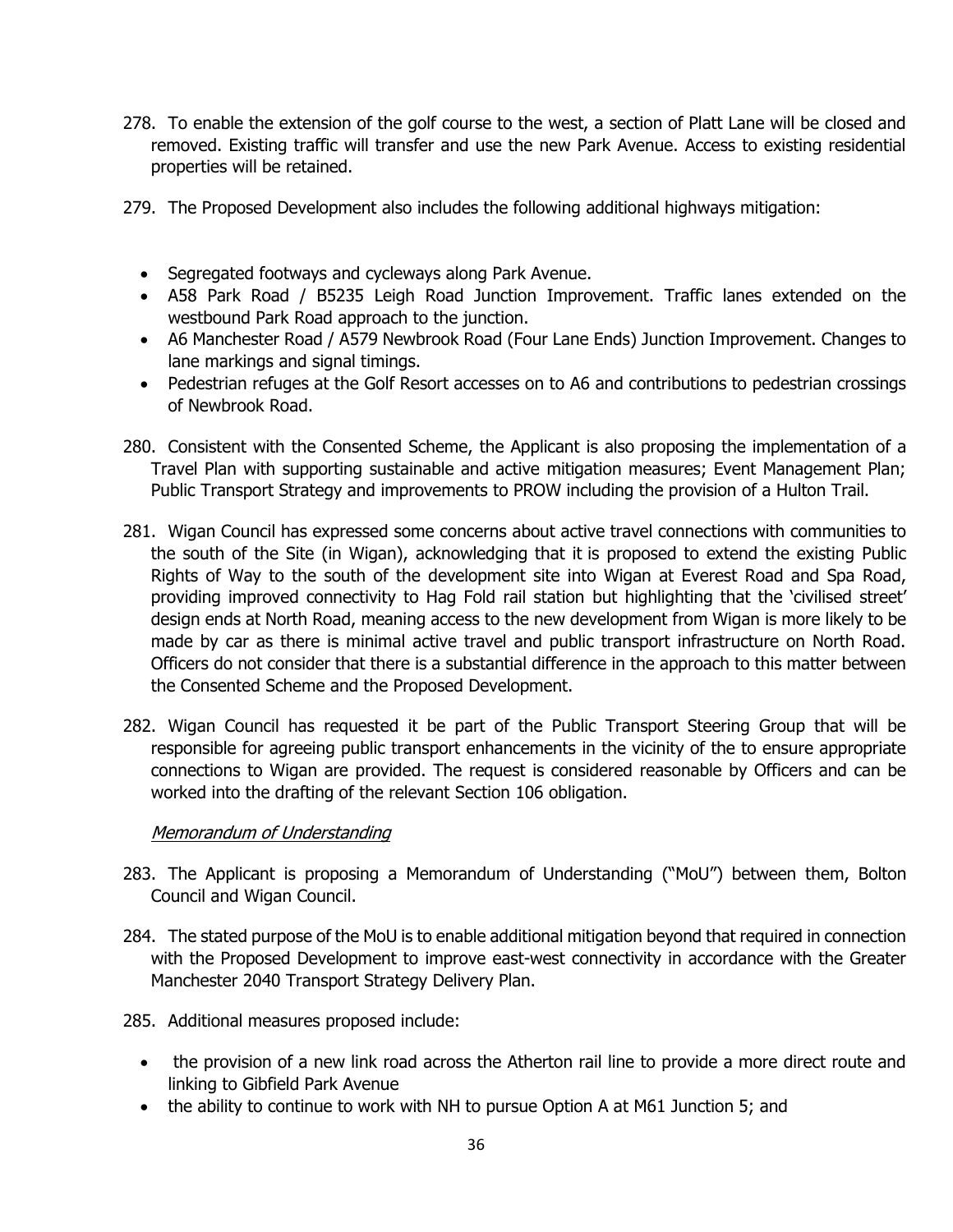- Increase capacity at junctions along the route to accommodate a greater transfer of traffic. These will allow the provision of a full link road between M61J5 and Gibfield Park Way, with significant elements delivered by the Proposed Development
- Commitment to work with the Councils to deliver the remainder of the link road.

# Transport and Access - Conclusion

- 286. The applicant has submitted a Transport Assessment, ATA and VISSIM Model that has been accepted by the LHA, TfGM and NH as being robust. Through the modelling work the applicant has demonstrated that the implementation of the Park Avenue between M61 Junction 5 and North Road not only accommodates the traffic generation forecast from the development but also has considerable benefits to existing congestion experienced on the highway network, especially the removal of queueing traffic from the running lane of the M61. The implementation of Park Avenue in conjunction with highway improvements at Four Lane Ends and Park Road/Leigh Road/Cricketers Way mitigates the impact of development and results in an overall benefit to the highway network.
- 287. From a Strategic perspective, the applicant's highway infrastructure delivers a key component of a wider transport corridor as set out in the Greater Manchester 2040 Transport Strategy Delivery Plan and Bolton Local Implementation Plan for improved east-west connectivity across Wigan and Bolton. In effect, the Applicant's infrastructure is delivering a large proportion of the Council's aspirations for a Westhoughton Bypass and doing so by integrating investment with development. And the proposals will not hinder the ultimate achievement of this objective.
- 288. The Proposed Development will (like the Consented Scheme) result in significant trip generation but, with mitigation in place (which is considered to result in a greater level of highways benefits than the proposals associated with the Consented Scheme), it will have an overall positive impact on the local highway network. The benefits to the local highway network should be afforded positive weight in the planning balance.

# Landscape and Visual Effects

- 289. The Application is supported by a Landscape and Visual Impact Assessment. The ES includes a technical chapter on Landscape and Visual Amenity. The Applicant has assessed the effects of the development during the construction, operational and Ryder Cup phases of the development.
- 290. The Council's Landscape Officer has reviewed the proposals and has confirmed no objection to the Proposed Development.
- 291. The Council prepared a Landscape Character Appraisal in 2001. This identifies a number of "character areas" across the Borough, each with shared characteristics. The Site is in the Agricultural Coal Measures character area. Many of the key characteristics of this area are aligned with those present within the Site itself.
- 292. There will be some significant landscape and visual effects associated with the construction of the golf resort development. This will involve earth moving activities across much of the Site.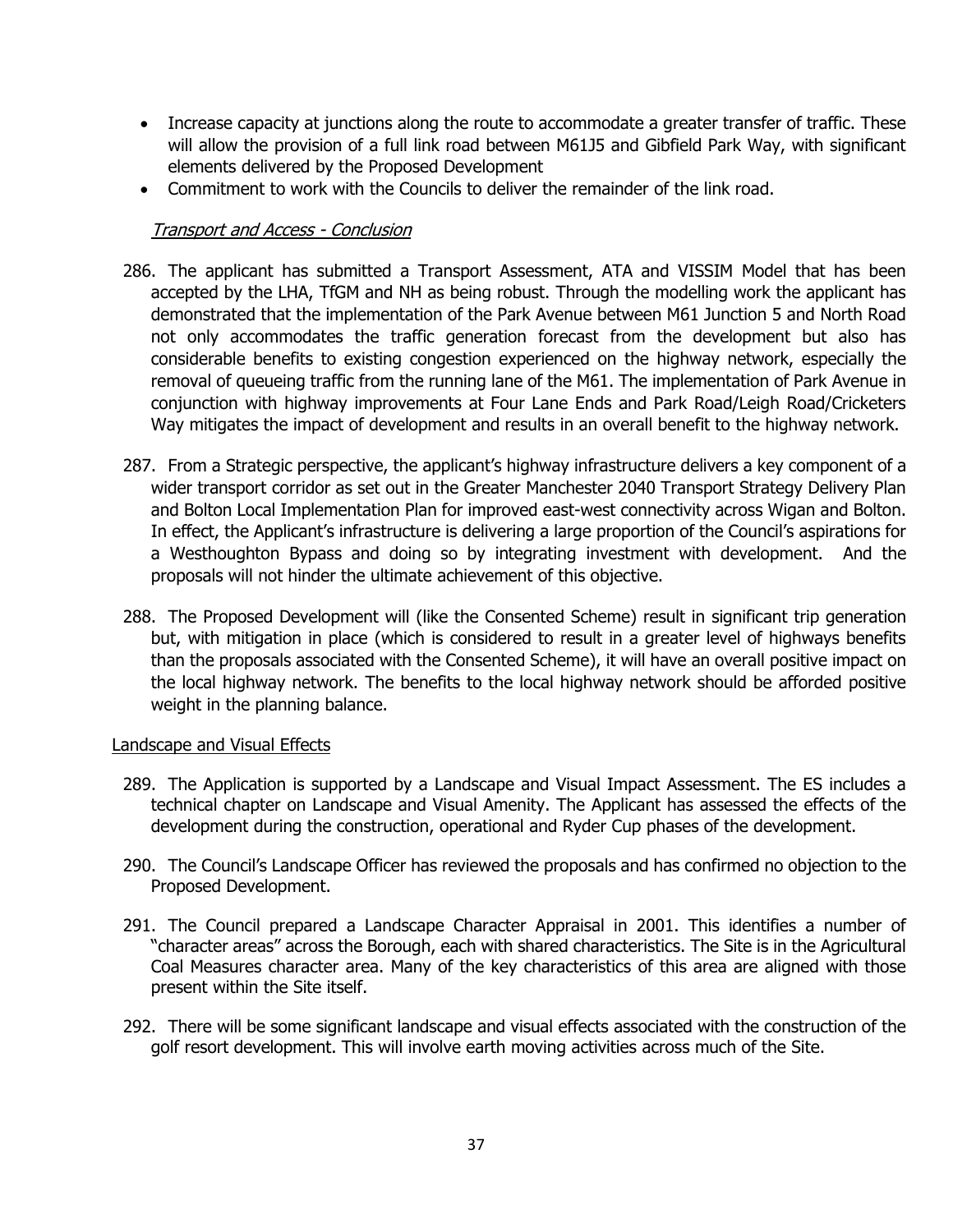- 293. The effect of this will be adverse, albeit it will be temporary and visibility beyond the boundaries of the RPG will be limited due to the screening afforded by mature trees within the Site and along its boundaries.
- 294. In the operational phase, some of the landforms and features of the golf course (for example the bunkers) and the proposed buildings would have a permanent detrimental impact on the landscape character of the Site, albeit the Applicant has sought to minimise the scale and massing of proposed buildings and maximise landscaping opportunities.
- 295. The same is true for the new proposals for access from the M61, with a significant piece of infrastructure being introduced in this parcel of land. This will, however, take place in the context of the existing surrounding highways infrastructure and will not be totally alien or at odds with the character.
- 296. During the Ryder Cup and other major sporting events, there would be additional landscape and visual impacts in certain parts of the Site. These would, however, be temporary and could also be managed in such a way that the landscape harm is minimised.
- 297. Whilst, for existing residents living close to the Site, there would be a substantial change Officers have concluded that the Applicant's approach to the development has sought to keep landscape and visual harm to a minimum and note there will be additional boundary treatment and woodland planting, limiting wider landscape impacts.
- 298. The proposed housing development on previously undeveloped land would inevitably represent a significant change to the landscape character of those parcels and land which is intended to remain as open land (by virtue of its designation as Other Protected Open Land) will be developed, but proposed planting within the parcels and along their boundaries would supplement existing planting and woodland at the Site. This would provide some mitigation and assist with the assimilation of the development into the surrounding landscape, but overall there would still be significant harm in this regard that would not be fully offset. This would amount to "other harm" to be considered in the planning balance.
- 299. There would also be landscape and visual benefits associated with the development. These include the Hulton Trail, which will provide an upgraded and extended footpath network, and the benefits associated with restoring key features of the historic park and garden. Securing a long-term, viable and active use for the Site will also ensure its ongoing management and enhancement, including important areas of woodland.

# **Biodiversity**

- 300. The Proposed Development has been considered by the Council's Greenspace Neighbourhood Services, who confirm they do not object to the Proposed Development
- 301. There are four Sites of Biological Interest ("SBI") within the Site, all of which are Category B sites:
	- Mill Dam Wood;
	- Hulton Park;
	- New Park Wood; and
	- Car Brook Mere.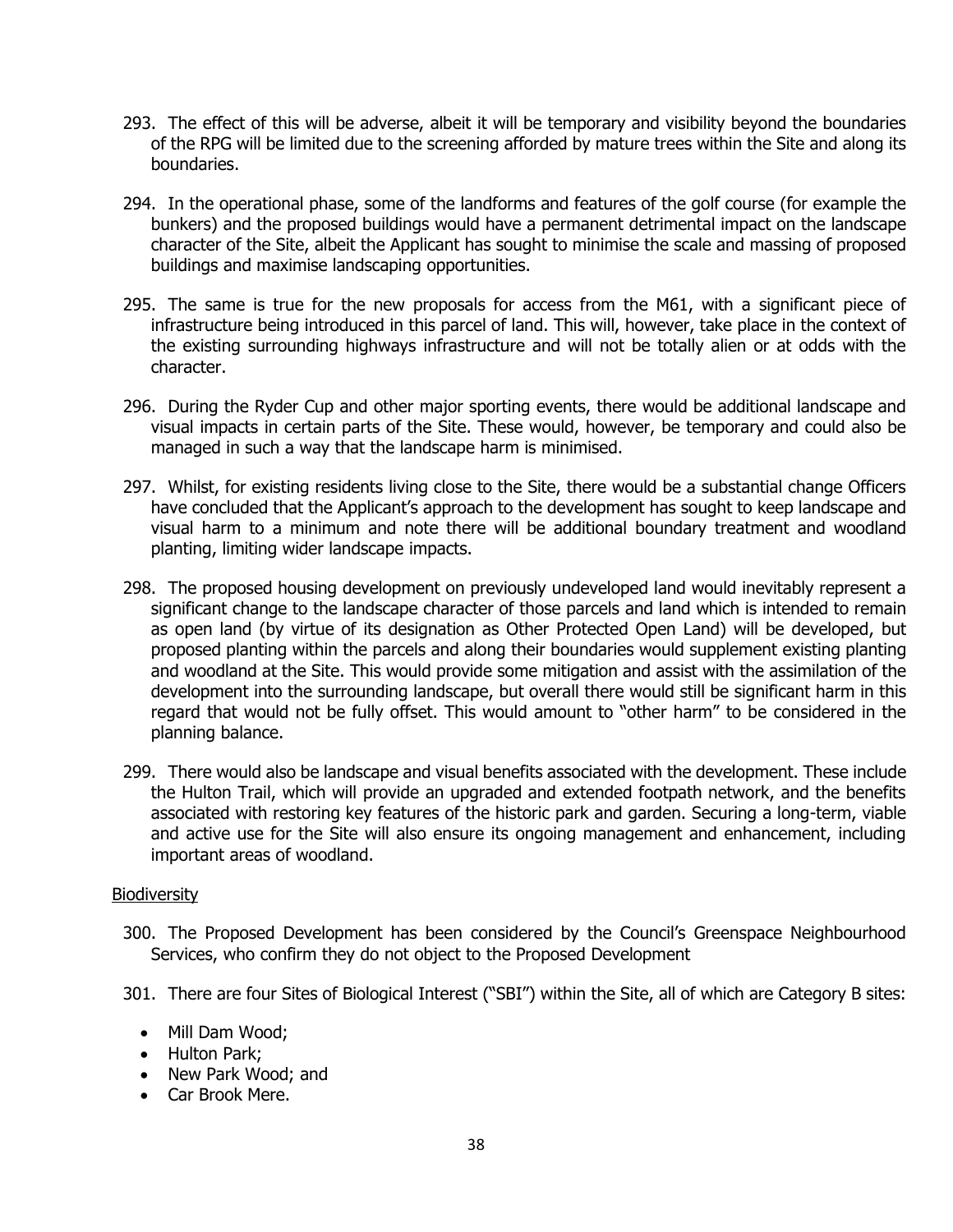- 302. There is a further SBI adjacent to the Site, Gorses Wood, which is a Category A site.
- 303. The four SBIs within the Site have been designated on account of the established woodland within them, and the habitats and flora and fauna which this supports.
- 304. The Application is accompanied by a suite of up-to-date ecological assessments and the biodiversity effects of the proposals have been considered in the ES.
- 305. Overall, the development will give rise to a substantial net gain in biodiversity (beyond the forthcoming 10% target set out in the Environment Act, which is Members should note is not yet a mandatory requirement and will not be until at least 2023), which is a clear benefit of the scheme.
- 306. The restoration, construction and operational phases can each be carefully managed (via an Environment and Habitat Management Plans) to avoid ecological impacts so far as possible.
- 307. The development will also enable the long-term management of the Site with the aim of ecological enhancement, which is in stark contrast to the absence of any management in recent years and a further benefit of the proposals.

# Arboriculture

- 308. Some woodland felling and tree removals are proposed as part of the development in areas of mature woodland, as well as removal of some parkland trees, individual trees, hedgerows and selfseeded trees within silted up areas of lakes and ponds.
- 309. The impact of these removals from a habitats/ecology perspective has been considered above.
- 310. The Councils Trees and Woodland Manager has reviewed the proposals and confirmed that they do not object to the Proposed Development.
- 311. As a consequence of a lack of tree and woodland management, there have been tree losses across the Park over the years. Some existing mature trees and woodland areas are either in decline or will enter decline soon without intervention. Invasive species are now present across the Park and grazing of livestock and cattle has caused deterioration of soils.
- 312. The proposed golf course will require removal of Category A and B trees. Some of these are designated as Ancient Woodland at New Park Wood. There will also be substantial tree removal associated with the proposed hotel building.
- 313. The proposals will, however, give rise to benefits from an arboricultural perspective. These include management regimes that will encourage colonisation of flora and fauna, compensatory tree planting, woodland management, removal of invasive species, and reinstatement of 165 parkland trees that were features of the original design of the Park but have been lost over time.
- 314. Overall, Officers have concluded that modest but positive effects would arise as a result of the development from an arboricultural perspective.

#### Residential Amenity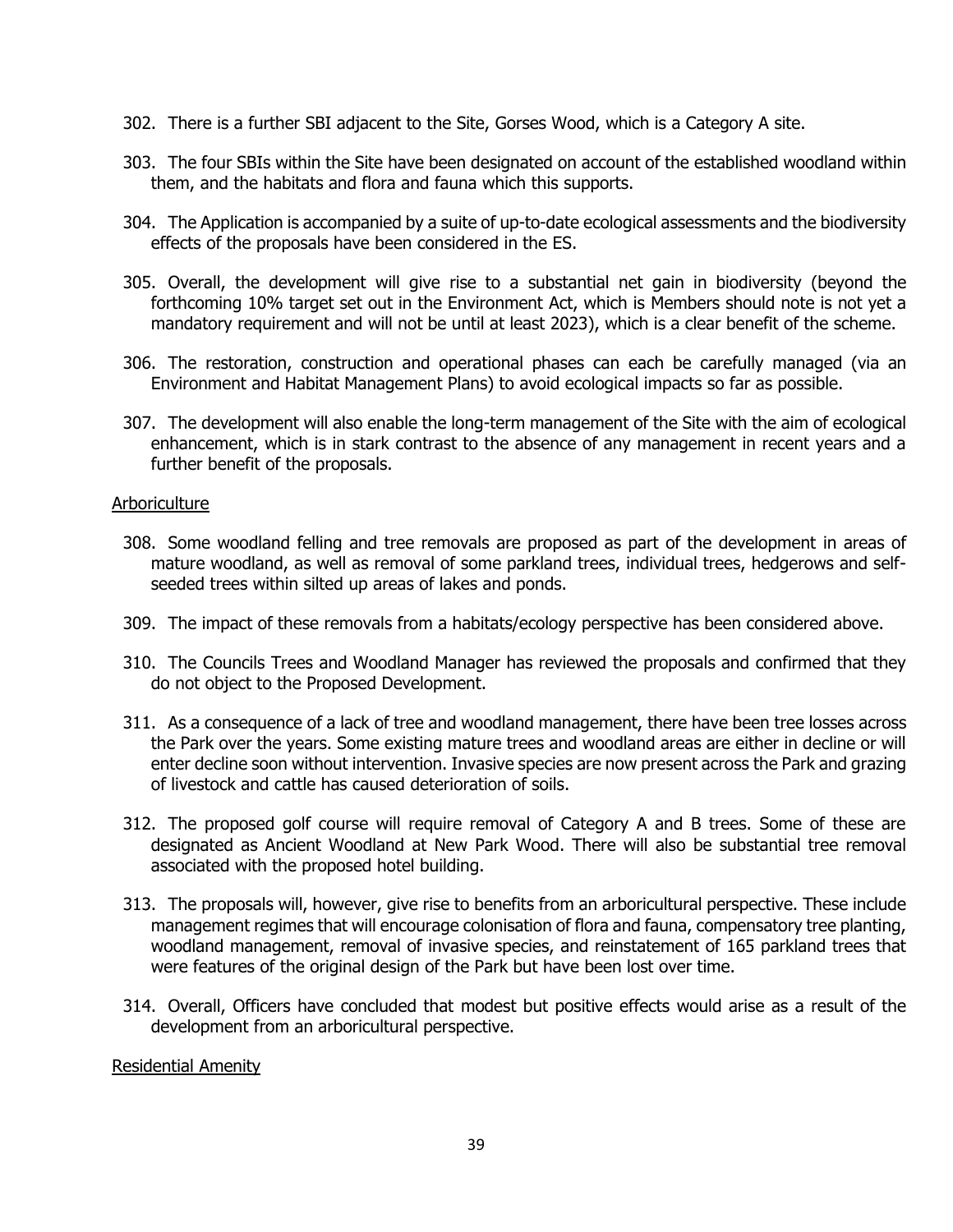- 315. The golf resort component of the Proposed Development has the potential to impact upon the residential amenity of existing nearby dwellings during the construction, operational and Ryder Cup phases by virtue of noise and vibration; air quality; light; overlooking/loss of privacy and changes to the character of the area.
- 316. Having considered the advice of consultees, the proposals themselves, the proposed embedded mitigation and additional mitigation that can be secured via planning condition Officers have concluded that the golf resort would not have any significant effects on residential amenity.
- 317. Noise has been raised as a particular issue by some local residents, with concerns raised over the impact of the operation of the proposed highways on Knowles Bridge Farm (located to the north of the A6, close to where the new roundabout junction is proposed) and disturbance caused by ball strike.
- 318. In this regard, Officers note that all noise monitoring locations were agreed with the Council in advance of the noise assessment supporting the application being carried out and they are satisfied that the assessment has been completed in accordance with relevant legislation and guidance. Knowles Bridge Farm is considered as noise sensitive receptor within the noise assessment.
- 319. The proposed road will be a single carriage way road, with a two-lane approach to the roundabout on the A6. There will be a bridge to keep the road level near to the Farm. The road, roundabout and bridge will be screened from the Farm by new woodland planting and a 1.8m acoustic fence is included to further screen the Farm from the road.
- 320. The noise assessment concludes there will be no significant effects on the property as a result of the project (with mitigation) and Officers are satisfied that this conclusion is robust.
- 321. As with the Consented Scheme, it is proposed that the operating hours of the golf course and Academy will be restricted by condition and the submission and approval of a Noise Management Plan will also be secured through a condition. Officers are satisfied that these planning conditions will ensure an ongoing and acceptable level of amenity for existing residents.
- 322. The relationship between existing and proposed homes in terms of impact on privacy, overshadowing and outlook will be considered at reserved matters stage but on the basis of the indicative materials submitted with the Application Officers are comfortable that the proposed quantum of residential development can be delivered without any significant harm arising in this regard.

#### Impact on Existing Town Centres

- 323. The proposed development includes main town centre uses, these include the hotel complex, local retail stores (including the proposal at Dearden's Farm), the Village Centre to serve the new communities (particularly those to the west of the Site), Chequerbent Barns and the Health and Wellbeing Hub.
- 324. The NPPF establishes a "town centres first" approach to such development and requires the application of a sequential approach to the location of development and an impact test where the scale of the use exceeds 2,500 sqm.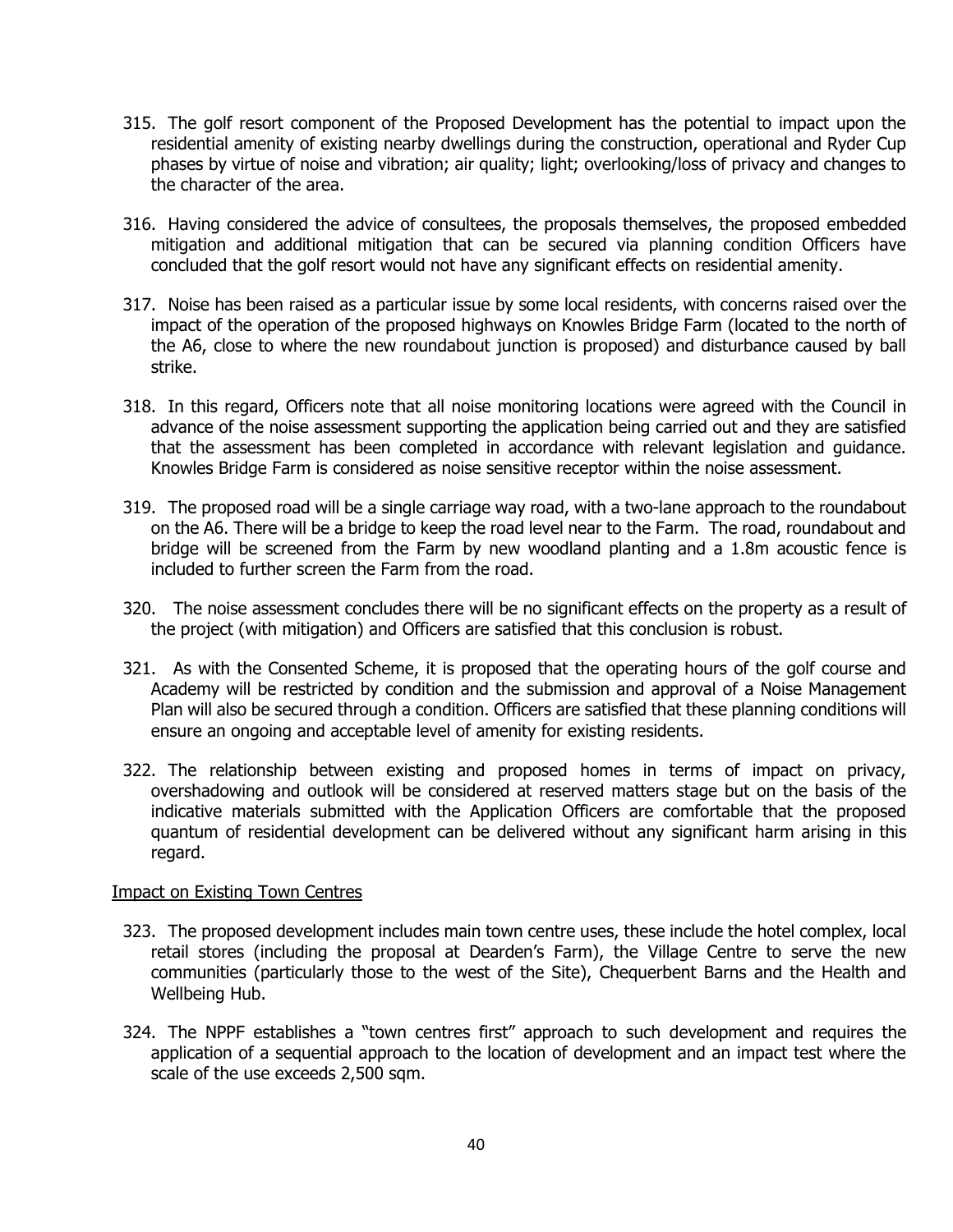- 325. As with the Consented Scheme, Officers have concluded that the hotel is functionally linked to the golf resort and is not footloose. There is, therefore, no sequentially preferrable site available. Further, it would not directly compete with any other hotel in nearby town centres and would not, therefore, impact upon their vitality or viability.
- 326. Chequerbent Barns and the Health and Wellbeing Hub are associated with the day-to-day operation of the golf course and the new residential communities and are also, like the hotel, functionally linked to the comprehensive development proposal for the Site and it would not be appropriate for them to be located elsewhere. They are also unlikely to cause material harm to any town centres given their nature and scale.
- 327. The retail provision elsewhere at the Site, including the local retail store and within the Village Centre is small scale and is intended to meet a local need (brought about by the Proposed Development) for convenience or top-up shopping and day to day services within walking distance of the communities they are intended to serve. An alternative site would not fulfil the intended role of either of these facilities and, whilst the floorspace of these facilities is well below the impact test threshold of 2,500 sqm, Officers have concluded qualitatively that their operation would not cause harm to any town centres.
- 328. Overall, the Proposed Development is expected to bring significant economic benefit through increased visitor numbers which would boost the local economy, rather than detracting from the ongoing vitality and viability of existing centres.

#### Public Rights of Way

- 329. The proposal will affect ten public rights of way in total.
- 330. There is only limited public access to the Park at present, but some footpaths run alongside the Park and provide valued opportunities for views into and across it. Diversion of these routes is an adverse effect of the Proposed Development.
- 331. The Consented Scheme was developed in consultation with the Council's Public Rights of Way Officer and the Footpath User Group and further consultation with these bodies has taken place during the evolution of the proposals. The Ramblers Association has previously lent their support to these benefits of the Proposed Development.
- 332. A key benefit of the scheme is the provision of the Hulton Trail which will (inter alia) provide improved access, wayfinding and upgraded surfacing to all footpaths at the Site; formalise an existing footpath along the edge of the Park; and increase the total public rights of way length and formalise others. It will also link to the Cutacre Country Park. The total overall length of upgraded/realigned PROW is 15,630m.
- 333. These multi-user routes would have the potential to benefit a wider cross-section of the local community, therefore providing broader health and wellbeing benefits that Officers consider will outweigh any harm associated with any diversions.
- 334. The Council's Development and Public Rights of Way Officer has not objected but has raised some queries about detailed elements of the altered PROW and other new/amended routes. Officers consider that these can all be adequately addressed through planning conditions.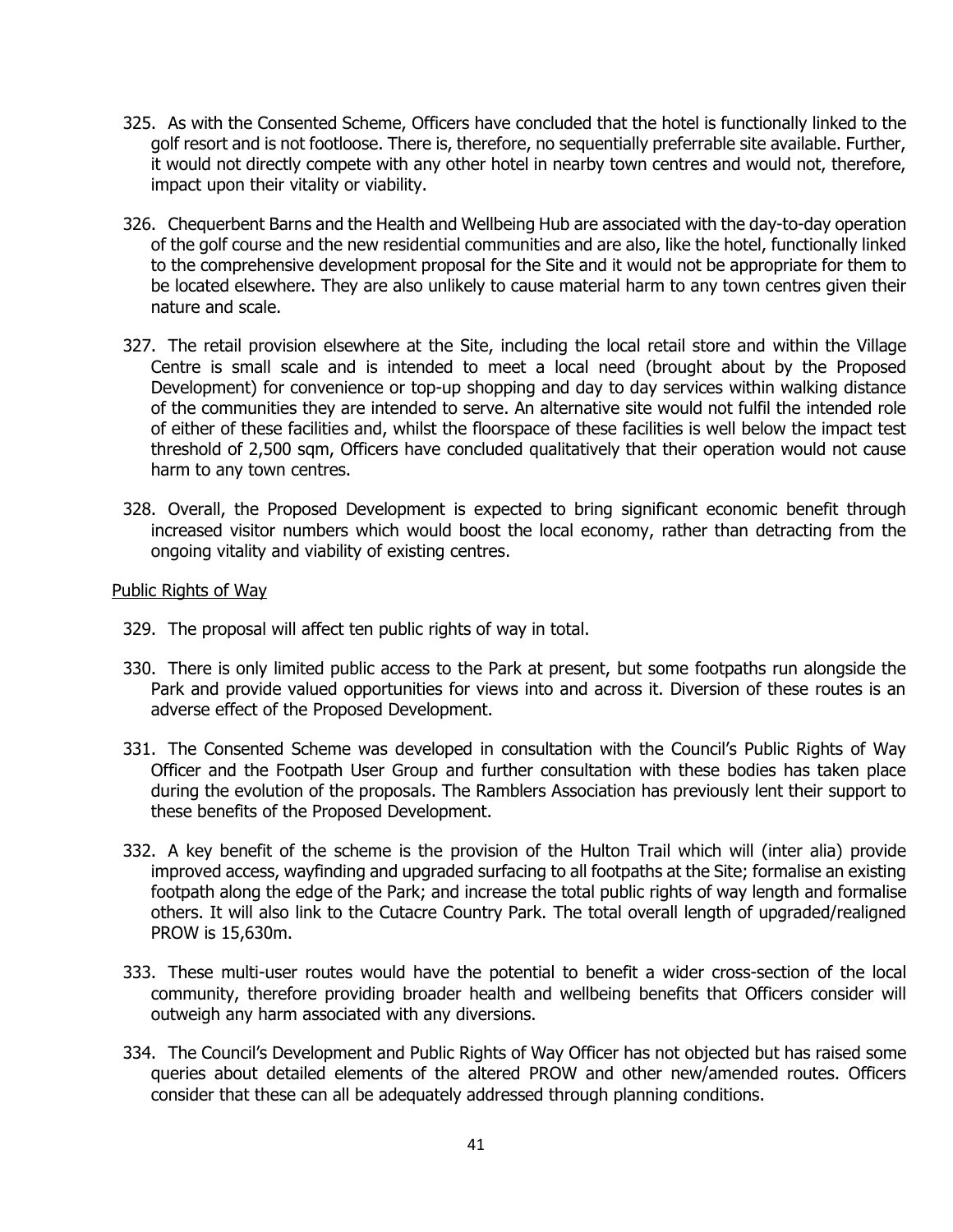#### Ground Conditions

- 335. The Applicant has considered the effects of the development on geology, soils and contamination within the ES. This includes a coal mining risk assessment
- 336. Whilst some further site investigations are required prior to commencement of development with regards to coal mining risk, the Coal Authority has advised this can be adequately controlled via planning condition.

#### Minerals Safeguarding

- 337. Parts of the Site fall within Mineral Search Areas for sand and gravel and sandstone. The whole Site is within a Mineral Search Area for surface coal and brick clay.
- 338. The development has been shown to fully satisfy three of the "exceptions" set out in the Greater Manchester Joint Minerals Plan (Policy 8) and partially satisfies the fourth. These exception tests allow for development without the prior extraction of minerals, and the policy only requires that one of them is met.
- 339. The proposals are considered to satisfy MJMP Policy 8.

#### Water Resources

- 340. The Applicant has considered the impact of the Proposed Development on surface water, hydrology, river morphology, flood risk and drainage.
- 341. The effects have been considered by the Lead Local Flood Authority and the Environment Agency.
- 342. On the basis of the advice from these consultees, Officers have concluded that the proposed drainage strategy is appropriate (subject to detailed design) and that, through the reinstatement of lakes and provision of additional storage capacity on Site, the Proposed Development will reduce flooding downstream, which is a benefit to be afforded weight in the planning balance.

#### Loss of Agricultural Land

- 343. A significant proportion of the Site is in agricultural use. This is generally for grazing of cows and sheep by the occupiers of Dearden's Farm, Home Farm and Back Gates Farm. Occupiers of Park End Farm use land for the grazing and stabling of horses.
- 344. Occupiers of Dearden's Farm run a farm shop from their premises. This includes an established ice cream business, which uses milk from cows which graze on land within the Site.
- 345. These working farms are a source of local employment but, of the agricultural land at the Site, circa 161ha is Grade 3b (moderate quality) and 15.5ha is Grade 4 (poor quality). Only 2.8ha was classified as being "good" quality (Grade 3a), and this is not used for the growing of crops.
- 346. Whilst the loss of best and most versatile agricultural land is resisted by local and national planning policy and there would be some loss of local employment as a result of the change in the use of the Site, Officers have reached the same conclusion as they did when considering the Consented Scheme,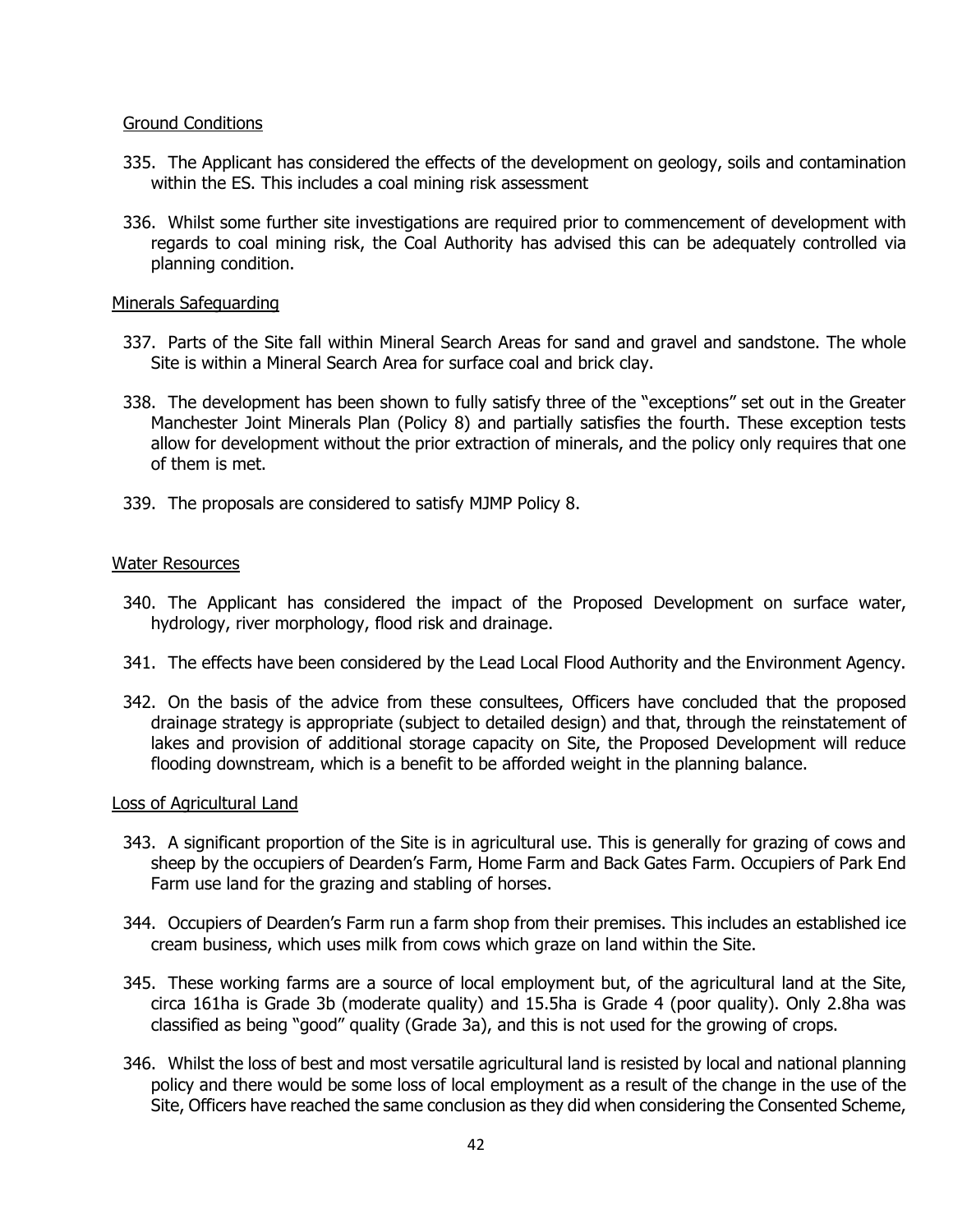i.e. that the harm that would arise in this regard would be substantially outweighed by the benefits of the development.

#### Very Special Circumstances

- 347. There is no categoric way of deciding whether any particular factor is a VSC. Whether a particular consideration is "very special" (i.e. it is sufficient to outweigh the harm) has to be considered not in the abstract, but in the context of the application proposals under consideration.
- 348. A single proposal may have several special considerations which, when considered in isolation, would not warrant development in the Green Belt but, together, might well do.
- 349. What constitutes VSC will depend on the weight of each of the factors put forward. The degree of weight to be accorded to each is a matter for the decision taker; it is a matter of planning judgement.
- 350. The Applicant's VSC case can be summarised as follows:
	- The restoration and enhancement of Hulton Park, a Grade II listed Registered Park and Garden, and the Grade II listed Dovecote;
	- The absence of an alternative location;
	- The economic and tourism benefits of the proposed development and the proposed hosting of the Ryder Cup;
	- The social and cultural value of the proposed development;
	- Increased beneficial use of the Green Belt across the Site;
	- Delivery of new homes and contribution towards the Borough's housing needs;
	- Reducing congestion in the local highway network;
	- Net environmental enhancements to the Site as a result of the proposed development and achievement of substantial net biodiversity gain.
- 351. Whilst the proposed development will cause harm to some areas of the RPG and non-designated heritage assets within it, as well as the Embankment, Officers have concluded that these impacts will be moderated by the significant benefit achieved for other parts of the Park and specific assets within it, and the benefits of better understanding the Embankment's significance. Given the national significance of the Park and the Dovecote, the beneficial heritage effects of the proposed development weigh in favour of the grant of planning permission and are an important component of the VSC case.
- 352. The Applicant states that the development has been designed to realise the restoration of the Park and provide it with a viable future. No other locations could achieve this objective, and the development is not therefore "footloose". This is material to the determination of the Application and adds to the overall VSC case.
- 353. The development is proposed in the context of significant levels of deprivation across Bolton and adopted and emerging planning policies which seek to address this and enable Bolton to capitalise on its place within the Greater Manchester region.
- 354. Hosting the Ryder Cup is a genuinely unique opportunity for Bolton that will generate substantial economic benefits that will directly contribute towards the achievement of strategic and local policy objectives focussed on/related to growing the Greater Manchester economy. It will do so by raising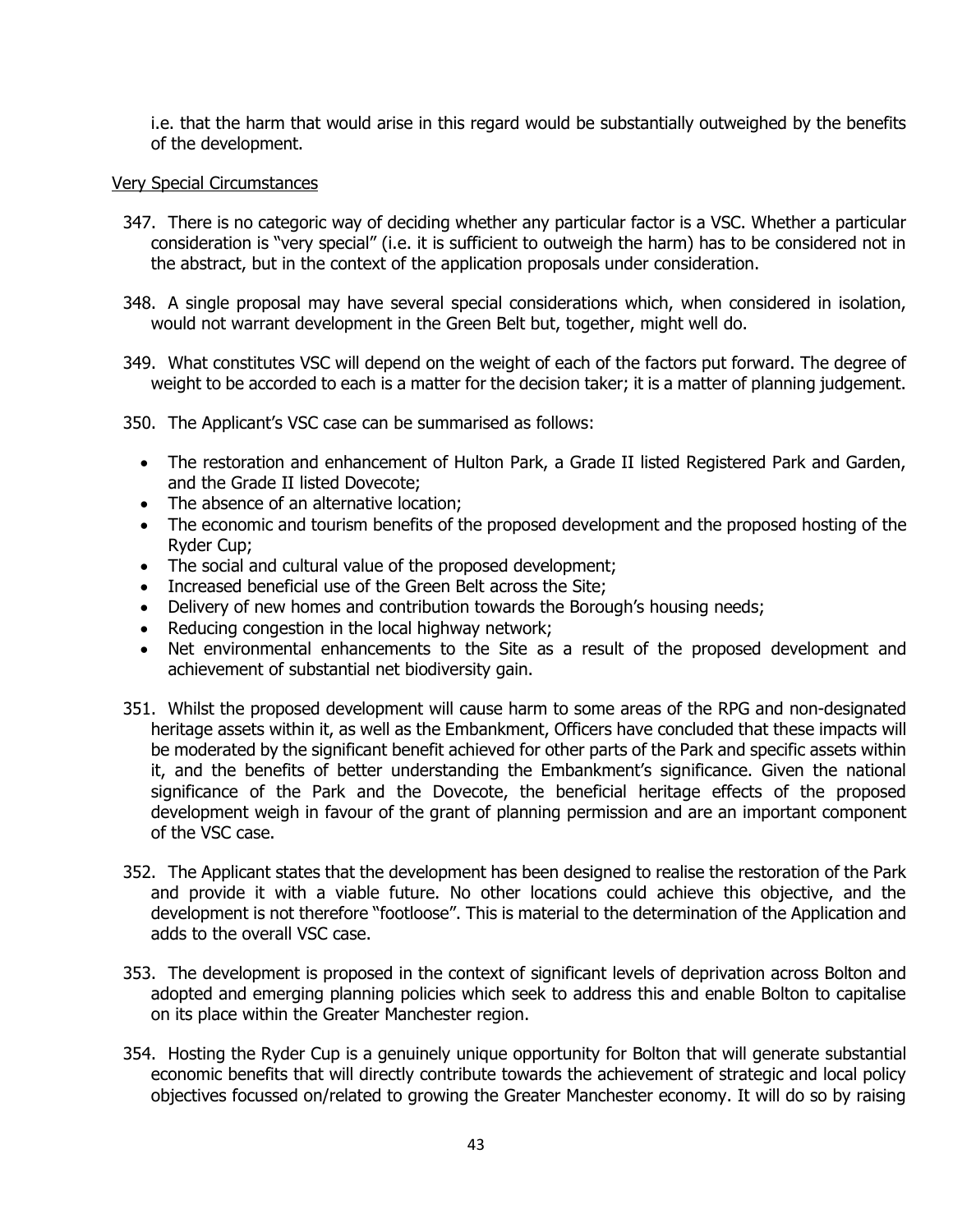the profile of Bolton on an international stage and giving rise to transformational levels of inward investment.

- 355. It will result in job creation over a sustained period of time, increased overnight stays, increased expenditure in local and regional businesses, a range of supply chain and local labour opportunities, and an uplift in business rates revenue.
- 356. The economic and tourism benefits of the golf course development with its Ryder Cup prestige and legacy are so significant that they should be given very significant weight in favour of the development.
- 357. The proposed new homes will also give rise to a significant increase in household expenditure, first occupation expenditure, and additional public revenue.
- 358. The proposed golf resort and restored Park will provide a wealth of opportunities for improved access to sport and recreation, encouraging healthy lifestyles. The Ryder Cup Commitments would train several thousand volunteers and encourage hundreds of thousands of people to participate in sport, with associated health costs savings. There would also be a host of educational benefits, including access to training opportunities and apprenticeships. The social benefits of the Proposed Development are therefore significant.
- 359. The golf resort also delivers restoration of degraded designated and non-designated heritage assets, the former including a Grade II listed park and garden and a Grade II listed Dovecote, and creation of new public spaces that are anchored in the Site's mining legacy. The cultural benefits of the scheme are therefore significant.
- 360. The proposed development will convey significant benefit through provision of opportunities for outdoor sport and recreation. Aside from access along the public rights of way network, the Site is not presently accessible to the general public other than by express permission. The majority of the Site therefore presents no opportunity for formal or informal recreational activity, with the only other provision being restricted. Once operational, the development will make a wide range of sporting and recreational activities available to the public. In combination, these facilities and opportunities represent a significant enhancement to the existing provision for sport and recreation in the area, of direct benefit to the community.
- 361. The development will also enhance the biodiversity of the Site through a net increase in woodland planting and a programme of habitat enhancement and management. In combination with off-site planting, a substantial net biodiversity gain would be achieved. These benefits also make a moderate contribution towards the overall VSC case.
- 362. The residential development will make a positive contribution towards meeting identified housing needs, and the range of housing that will be delivered has been broadened. The Applicant is also committed to delivering some affordable homes as part of the development and a robust viability review mechanism will be included in the Section 106 to ensure provision is maximised. Housing delivery and affordable housing provision both attract positive weight in the planning balance.
- 363. As set out earlier in this report, the local highway network experiences severe congestion at peak times, especially at the Chequerbent Roundabout. In this context, the Applicant is proposing a package of off-site highway works which will have a substantial, positive impact on traffic conditions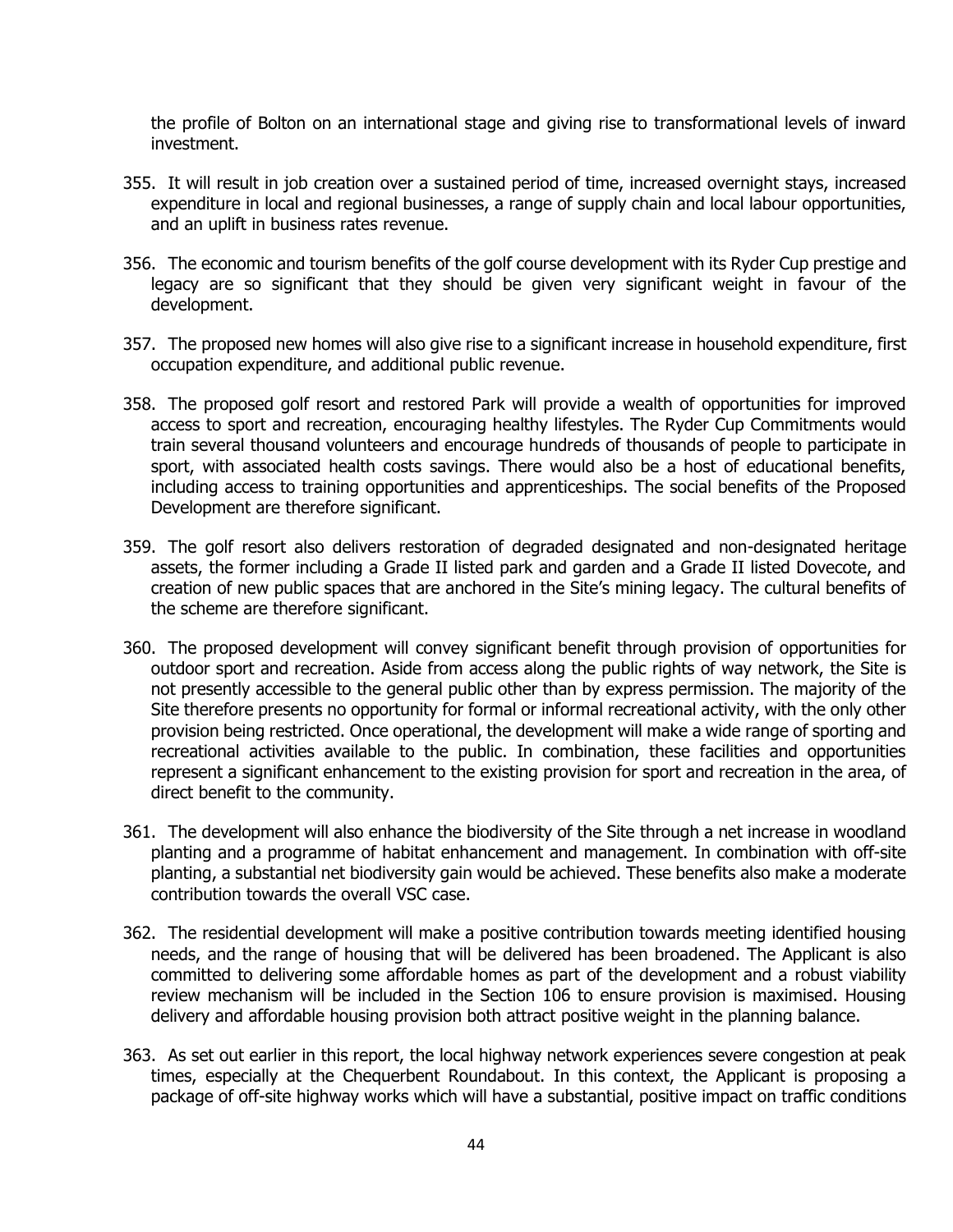in the local area (i.e. they will not simply mitigate the impact of the development). The highway improvements weigh in favour of the proposals on this basis and makes a valuable contribution towards the VSC case for the development beyond their role in the case for the Consented Scheme.

- 364. The proposed development will deliver a net increase in tree and hedgerow planting at the Site, which will also deliver a qualitative benefit. The proposals also deliver a substantial net biodiversity gain (increased from the Consented Scheme), providing improved habitats for wildlife. This is a further benefit which weighs in favour of the development and carries moderate weight in the VSC case.
- 365. As with the previous application for the Consented Scheme, Officers have concluded that the VSC case in favour of the Proposed Development is compelling.
- 366. Whilst the need to protect the Green Belt must be afforded very substantial weight and significant harm would be caused to the Green Belt and there would also be some additional other harm (less than substantial harm to heritage assets, landscape and visual harm that could not be fully mitigated, the loss of a small area of best and most versatile agricultural land, and some loss of local employment), Officers have concluded that this harm is clearly outweighed by other considerations in this case and NPPF 148 is satisfied.
- 367. Whilst there are additional benefits that will be brought about by the amended proposals in comparison to the Consented Scheme, it remains the case that VSC will not exist unless and/or until the Ryder Cup is secured.

#### Overall Planning Balance and Recommendation

#### Planning Balance

- 368. Officers have concluded that there remains a particularly strong and unique case for the grant of planning permission.
- 369. This case is stronger for the Proposed Development than it was for the Consented Scheme as a consequence of the amendments which have been made to the proposals and the passage of time, whereby economic disparities have only deepened the housing delivery issues have continued.
- 370. The development involves a significant amount of new development in the Green Belt. This would cause definitional harm to the Green Belt by virtue of its inappropriateness, and actual harm by virtue of its impact on openness and conflict with the purposes of the Green Belt in this location. The Proposed Development is, however, less harmful to Green Belt than the Consented Scheme.
- 371. The harm that would be caused to the Green Belt must nevertheless still be afforded very substantial weight against the development in the planning balance, noting the general presumption against inappropriate development that is embodied in national and local planning policy and guidance and the level of protection afforded to Green Belt by Government.
- 372. Whilst most "other" impacts of the development are capable of being mitigated to an acceptable level, or would even give rise to planning benefits, there would also be other harm in the form of less than substantial harm to (potentially) designated heritage assets, some landscape and visual harm and loss of agricultural land.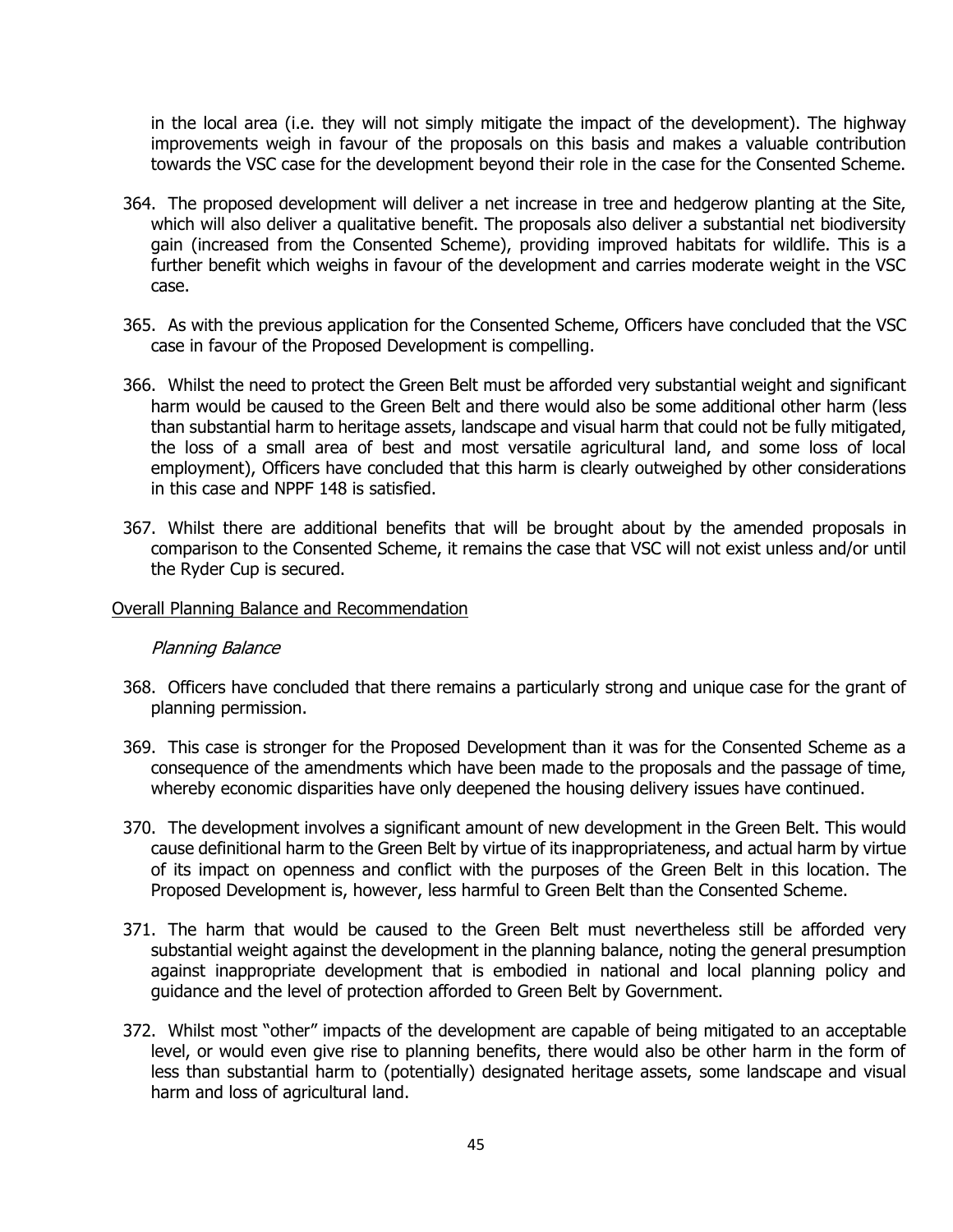- 373. The Proposed Development would, however, deliver a package of benefits which Officers are satisfied amount to VSC when taken together.
- 374. The cumulative benefits that would arise because of the development would clearly and significantly outweigh all harm identified.
- 375. The proposed development would have a positive and transformational effect on Bolton and the wider Greater Manchester region, and it is a genuinely unique opportunity to secure long-lasting and wide-ranging benefits.
- 376. A key component of the VSC case is that the proposed golf resort is selected to host the Ryder Cup. Without the benefits that would accrue from hosting the Ryder Cup, VSC would not exist.
- 377. It is therefore recommended that any permission is conditional upon the Applicant entering into a planning obligation which restricts development that can take place at the Site until such time as hosting rights have been confirmed. This was the approach which was adopted by the Secretary of State when he granted planning permission for the Consented Scheme and the obligation in the Section 106 Agreement will mirror the drafting that he previously found to be acceptable. Officers are satisfied the Section 106 Agreement is a robust means by which the Council can control development with this objective in mind.

# Recommendation

- 378. Officers are recommending that members are minded to approve the application, subject to planning conditions (a schedule of which will be published prior to the Planning Committee) and a Section 106 Agreement.
- 379. The proposed heads of terms for the Section 106 Agreement are as follows:

| Subject                     | Heads of Terms                                                                                                                                                                                                                                                                                                                            | <b>Officer Comment</b>                                                                       |
|-----------------------------|-------------------------------------------------------------------------------------------------------------------------------------------------------------------------------------------------------------------------------------------------------------------------------------------------------------------------------------------|----------------------------------------------------------------------------------------------|
| Conditionality              | Prevents development until the relevant<br>organisation has confirmed in writing that<br>the golf course has been selected as the<br>venue to host the Ryder Cup in 2031<br>and/or 2035.<br>Requires evidence of legally binding<br>contract which confirms the golf course as<br>the venue to host the Ryder Cup in 2031<br>and/or 2035. | This obligation will mirror<br>the wording from the<br><b>Consented Scheme</b>               |
| Restoration<br><b>Works</b> | Limit on the number of residential units<br>that can be occupied until the golf course<br>and the agreed restoration works have<br>been completed pursuant to the planning<br>permission                                                                                                                                                  | A similar obligation was<br>included in<br>the.<br>Consented Scheme.<br>The quantum that can |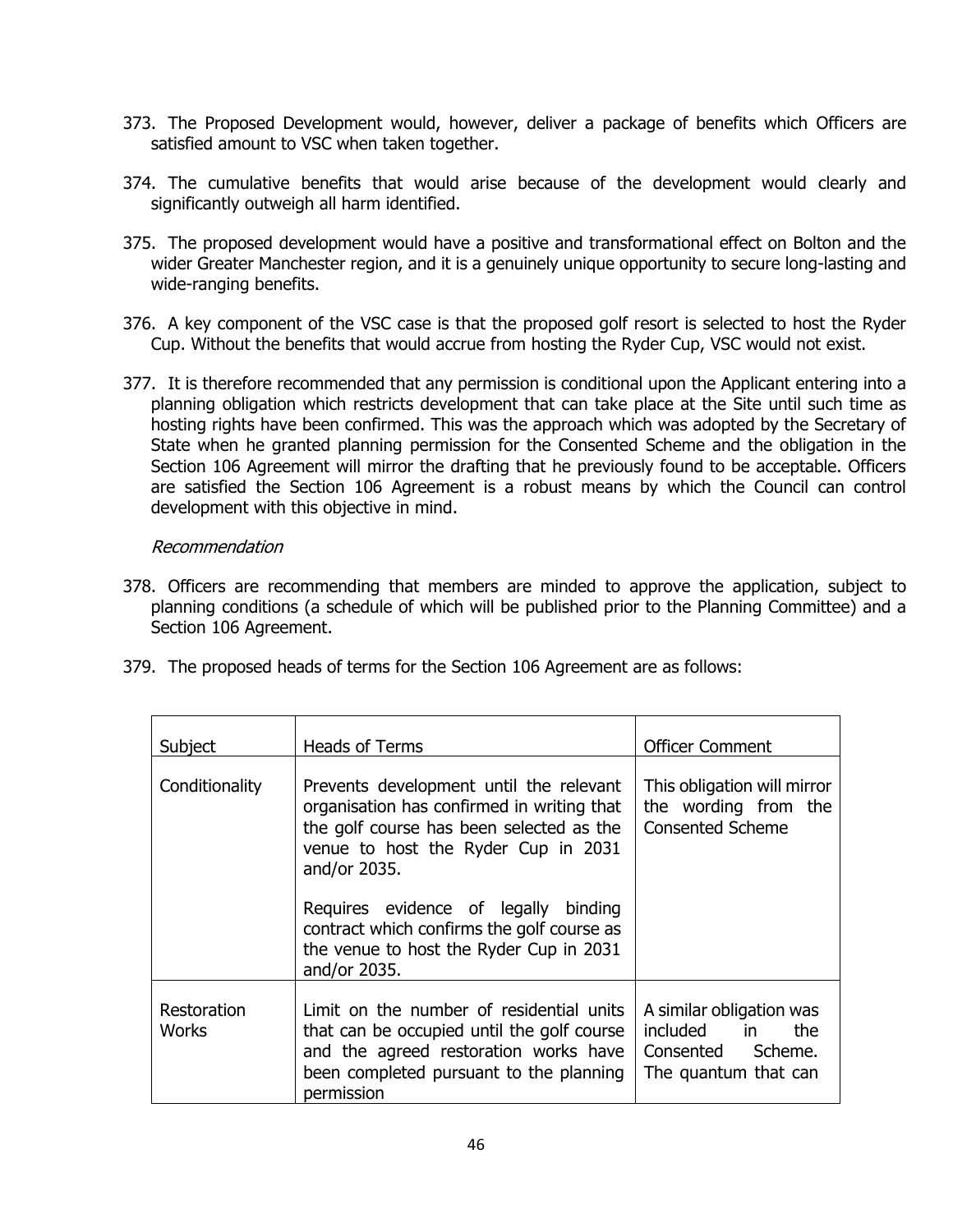|                                                          |                                                                                                                                                                                                                                                                                                                                                                                                                                                                                           | be delivered is still to<br>be agreed.                                                                                                                                                       |
|----------------------------------------------------------|-------------------------------------------------------------------------------------------------------------------------------------------------------------------------------------------------------------------------------------------------------------------------------------------------------------------------------------------------------------------------------------------------------------------------------------------------------------------------------------------|----------------------------------------------------------------------------------------------------------------------------------------------------------------------------------------------|
| Ryder Cup                                                | The Owner shall apply to host the Ryder<br>Cup at the site in 2031 and/or 2035 and,<br>shall<br>subsequently,<br>use<br>its<br>best<br>endeavours to secure all necessary rights<br>to host the Ryder Cup in 2031 and/or<br>2035.                                                                                                                                                                                                                                                         | obligation<br>will<br>This<br>the<br>mirror<br>wording<br>the Consented<br>from<br>Scheme, but will be<br>updated to reflect the<br>new Ryder Cup dates.                                     |
| Landscape<br>and<br><b>Habitat</b><br>Management<br>Plan | Prevents any phase of development unless<br>a landscape and habitat management plan<br>for that phase has been approved in<br>writing by the Council.                                                                                                                                                                                                                                                                                                                                     | obligation<br>will<br>This<br>the<br>mirror<br>wording<br>from the<br>Consented<br>Scheme.                                                                                                   |
|                                                          | Requires development to be in accordance<br>with approved plan.                                                                                                                                                                                                                                                                                                                                                                                                                           |                                                                                                                                                                                              |
| Highway<br>Contributions                                 | Limit on the number of residential units<br>shall be occupied until contributions paid<br>to the Council towards the provision of a<br>cycle shelter and/or Sheffield type stands<br>at Daisy Hill, Hag Fold and Atherton<br>railway stations.<br>Requirement to make contributions to be<br>used towards the provision of:<br>(a) a pedestrian crossing in the vicinity of<br>Green Hall Close; and<br>(b) a pedestrian crossing in the vicinity of<br>Wellington Road/Breeze Hill Road. | A similar obligation was<br>included<br>in<br>the<br>Scheme.<br>Consented<br>The quantum $(s)$ that<br>can be delivered prior<br>to payments is still to<br>be agreed.                       |
| Public Transport<br><b>Steering Group</b>                | Requirement to<br>establish<br>public<br>a<br>transport steering<br>group<br>prior<br>to<br>occupation of specified quantum<br>οf<br>development.<br>Public transport steering group<br>will<br>oversee implementation of an approved<br>public transport strategy.                                                                                                                                                                                                                       | A similar obligation was<br>included<br>the<br>in.<br>Scheme.<br>Consented<br>The quantum $(s)$ that<br>can be delivered prior<br>obligation<br>being<br>activated is still to be<br>agreed. |
| Education                                                | Secures contributions toward secondary<br>primary education provision<br>and<br>in<br>accordance with Council's requirements at<br>development<br>the<br>time<br>of<br>being<br>implemented.                                                                                                                                                                                                                                                                                              | A similar obligation was<br>included<br>the<br>in<br>Consented Scheme in<br>relation to secondary<br>schools.                                                                                |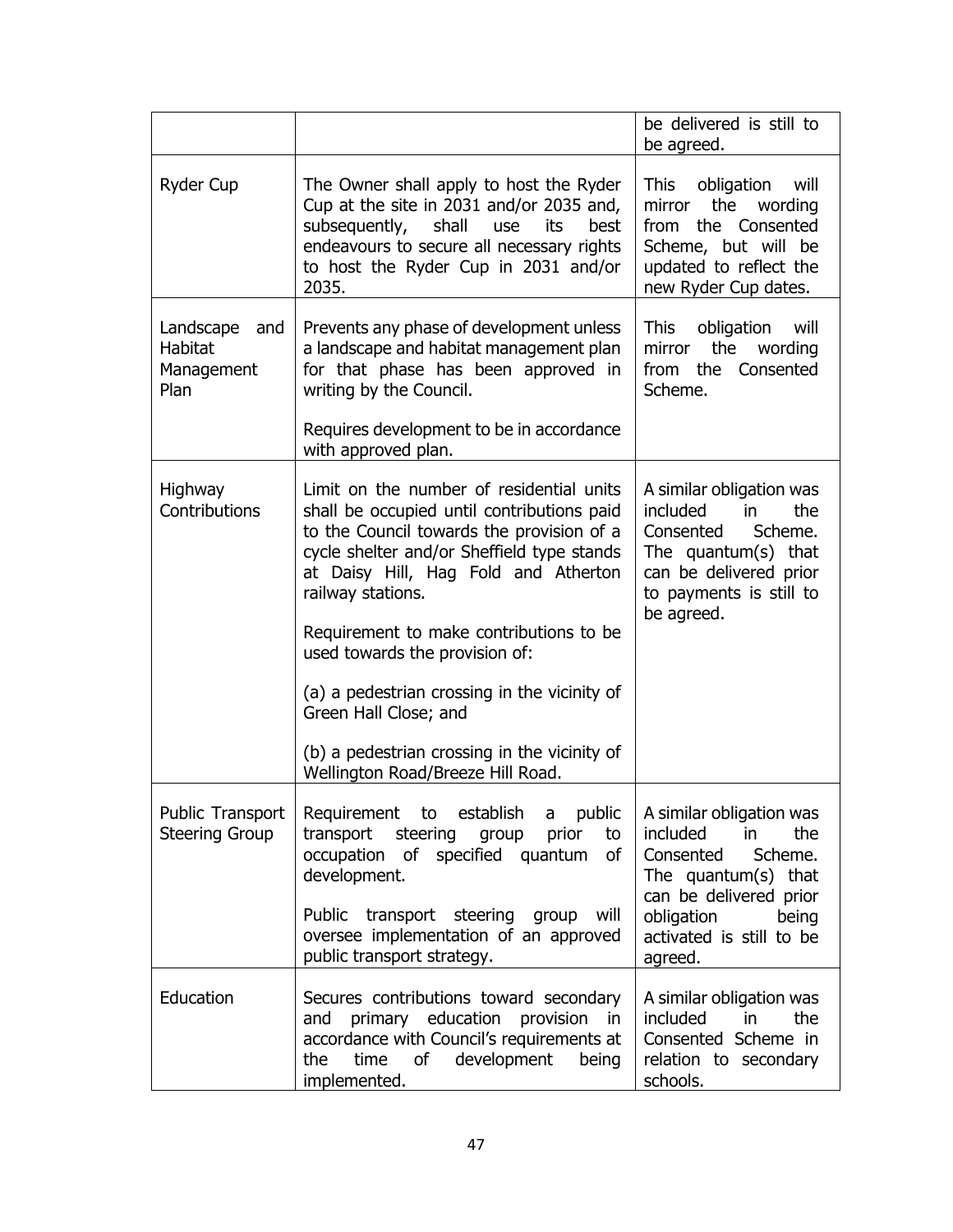|                                  | Allows for primary school to be provided<br>on-site or financial contributions towards<br>existing schools off-site if preferred by the<br>Council.                                                                                                                                                                                                                                                                                                                                                                                                                                                                                                         | provision<br>The<br>for<br>primary<br>schools<br>reflects the updated<br>the<br>proposals<br>and<br>Council's views on the<br>desirability<br>and/or<br>deliverability<br>οf<br>a<br>primary school on-site. |
|----------------------------------|-------------------------------------------------------------------------------------------------------------------------------------------------------------------------------------------------------------------------------------------------------------------------------------------------------------------------------------------------------------------------------------------------------------------------------------------------------------------------------------------------------------------------------------------------------------------------------------------------------------------------------------------------------------|--------------------------------------------------------------------------------------------------------------------------------------------------------------------------------------------------------------|
| Affordable<br>Housing            | Secures a minimum of 10% affordable<br>housing (65% social rent and 35%<br>intermediate tenure), to be provided in<br>each phase in accordance with<br>an<br>affordable housing scheme agreed with<br>the Council prior to commencement.<br>Limits occupation within each phase until<br>affordable homes in that phase have been<br>delivered and transferred to a registered<br>provider.<br>Secures affordable housing provision in<br>perpetuity.<br>Makes provision for re-appraisal of the<br>viability at 3 stages during<br>the<br>development and potential increase in<br>affordable housing provision as part of<br>later stages of development. | A similar obligation was<br>included<br>in<br>the<br>Consented<br>Scheme,<br>this has been updated<br>reflect<br>latest<br>to<br>evidence of need.                                                           |
| Local<br>Employment              | Requires submission, agreement and<br>implementation of a local employment<br>framework to maximise local employment<br>and training benefits.                                                                                                                                                                                                                                                                                                                                                                                                                                                                                                              | Obligation mirrors that<br>included<br>the<br>in<br>Consented Scheme.                                                                                                                                        |
| Open Space                       | Requires submission, agreement<br>and<br>implementation of a specification for open<br>space within each phase.<br><b>Makes</b><br>for<br>provision<br>establishment/appointment<br>of<br>a<br>management company.                                                                                                                                                                                                                                                                                                                                                                                                                                          | Obligation mirrors that<br>included<br>the<br>in.<br>Consented Scheme.                                                                                                                                       |
| Off-Site<br>Woodland<br>Planting | Secures 2.5 hectares of off-site woodland<br>planting at Hermon Bank Farm (or any<br>other site which may be agreed by the<br>Council) and its future maintenance.                                                                                                                                                                                                                                                                                                                                                                                                                                                                                          | A similar obligation was<br>included<br>the<br>in<br>Consented<br>Scheme,<br>this has been updated<br>reflect<br>latest<br>to                                                                                |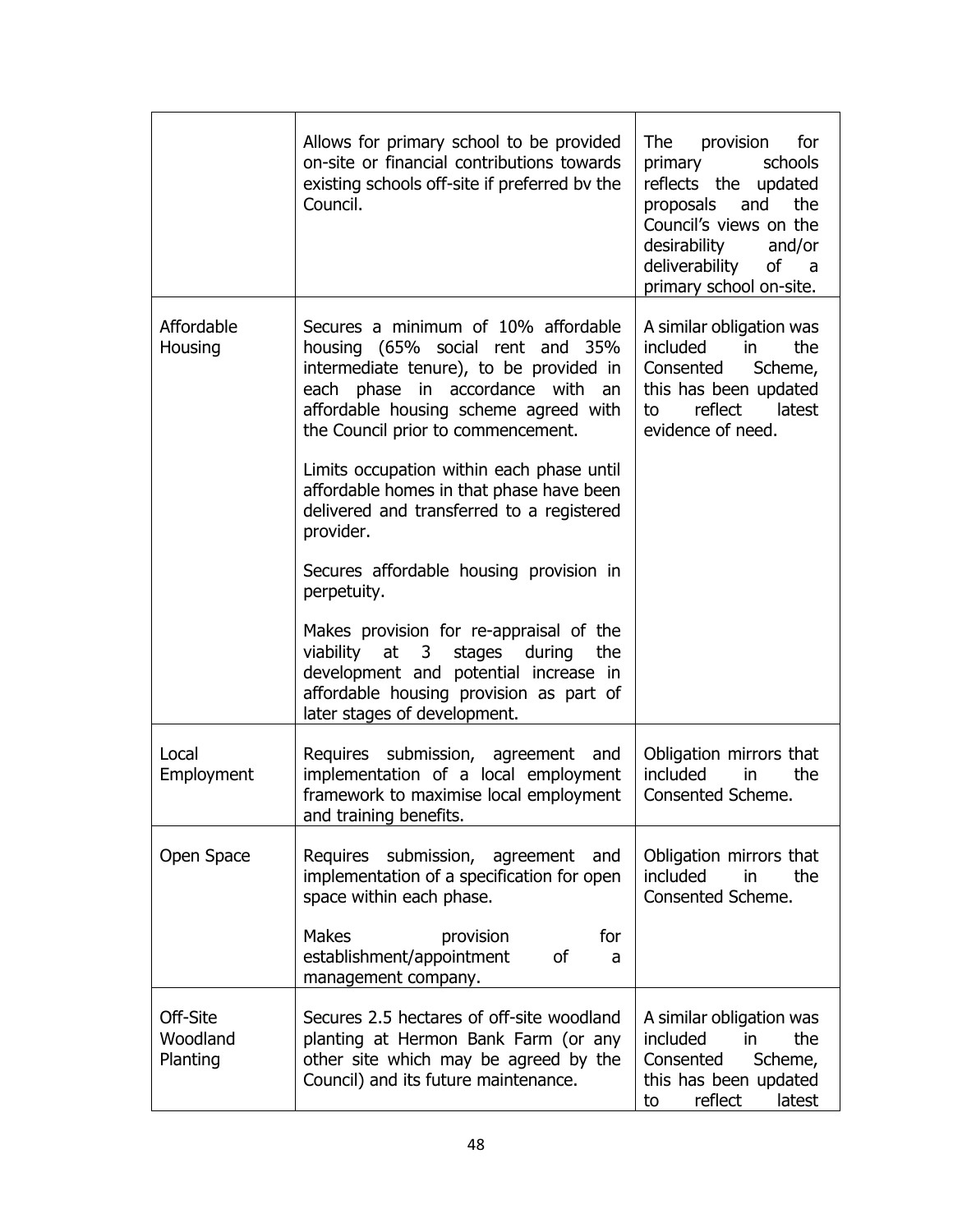|                                      |                                                                                                                                                                                                                                    | proposal (increase in<br>ha)                                                                                                               |
|--------------------------------------|------------------------------------------------------------------------------------------------------------------------------------------------------------------------------------------------------------------------------------|--------------------------------------------------------------------------------------------------------------------------------------------|
| Hulton Trail and<br><b>PROWs</b>     | Requires submission, agreement and<br>implementation of scheme to provide new<br>and improved footpaths                                                                                                                            | Obligation mirrors that<br>included<br>in<br>the<br>Consented Scheme.                                                                      |
| <b>Health Centre</b>                 | Requires reasonable endeavours<br>to<br>provide the health centre on-site but, in<br>the event this is not possible, secures<br>financial contribution to be used for<br>expansion/improvement of other facilities<br>in the area. | A similar obligation was<br>included<br>in<br>the<br>Consented<br>Scheme,<br>this has been updated<br>reflect<br>latest<br>to<br>proposal. |
| <b>Village Hall</b>                  | Requires submission and agreement of a<br>scheme for providing a village<br>hall.<br>Scheme to a product of consultation with<br>relevant stakeholders.                                                                            | <b>This</b><br>is<br>a<br>new<br>obligation.                                                                                               |
| Permissive<br>Paths                  | Requires submission, agreement and<br>implementation of scheme to provide and<br>maintain new permissive routes through<br>the golf resort.                                                                                        | <b>This</b><br>is<br>a<br>new<br>obligation.                                                                                               |
| Allotments                           | Requires submission, agreement and<br>implementation of scheme to provide<br>allotments.                                                                                                                                           | This a new obligation.                                                                                                                     |
| <b>Sports</b><br>and<br>Recreation   | Requires submission and agreement of a<br>scheme for providing indoor and outdoor<br>sports and recreation facilities, to be<br>informed by an up to date assessment of<br>need and consultation with Sport England.               | This a new obligation.                                                                                                                     |
| Off-Site<br>Footpath<br>Improvements | Secures financial contributions for off-site<br>footpath improvements to create better<br>connections with/between Westhoughton<br>and Daisy Hill railway stations; Hag Fold<br>railway station; and Cutacre Country Park          | <b>This</b><br>is.<br>new<br>a<br>obligation.                                                                                              |

- 380. If Members seek to endorse Officers' recommendation and are minded to approve the application, it must first be referred to the Secretary of State under The Town and Country Planning (Consultation) (England) Direction 2021.
- 381. In the event that the Secretary of State does not intervene, Members are asked to delegate the negotiation of the final working of conditions and Section 106 Agreement obligations and the issue of the decision to the Director of Place and Borough Solicitor in discussions with the Chair and Vice Chair of Planning Committee.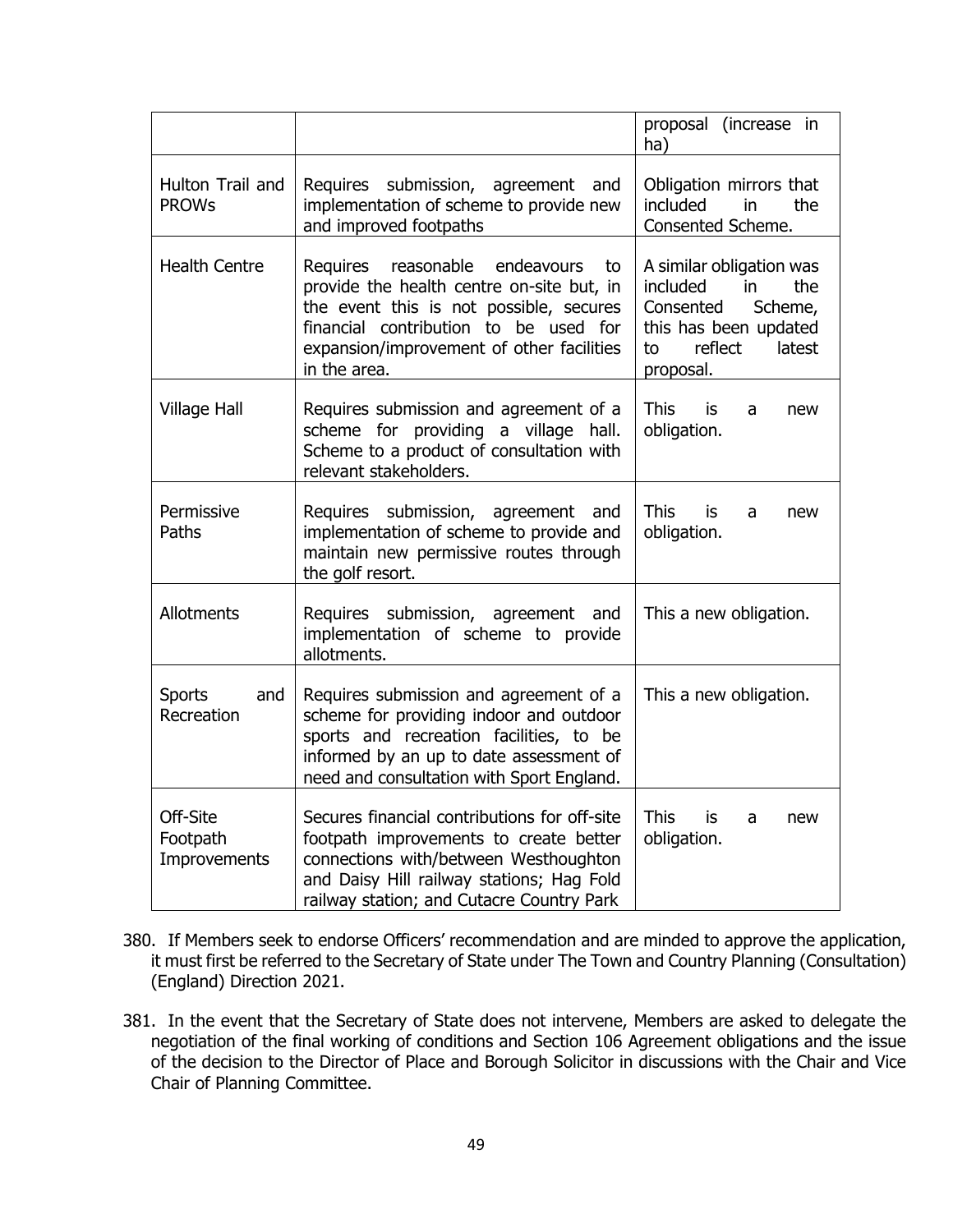# **Representation and Consultation Annex**

# **Representations**

This application has been the subject of consultation with local residents. The initial consultation period was advertised by Site Notices, Press Notice and neighbour notification letters with copies of the submission available to view online, at the One stop Shop at Bolton Town Hall, Westhoughton library and latterly at Bolton Central library following the closure of Westhoughton library. Due to the extensive nature of information submitted as part of the initial submission, an extended period greater than 21 days was given to local residents / interested parties to formally comment on the proposal.

Two consultation webinar events were organised by the applicant where representatives of the applicant provided a short presentation of the proposals before conducting a Q&A session.

As a result of the recent submission of amended plans to the scheme the council an extended 30 day consultation period was given to the interested parties for their comments to be provided to the Council. Following on with problems to the Council's public access website the consultation period was extended to 7<sup>th</sup> January 2022 The amended plans were advertised by way of site notice and press notice whilst the documents were publicised by way of neighbour notification letter.

**Letters:-** as a result of the initial public consultation 589 letters of objection were received, 75 support letters and 1 comment letter.

A total of 215 individual comment letters were received. The individual objection letters raised the following concerns / issues regarding the proposal **(Officer comments in bold and italics):**

- Potential problems created by the increased amount of traffic from the additional homes and as a result of Ryder Cup visitors.
- Proposals will not reduce the existing congestion issues
- There is a lack of demand for a high-end golf course and nearby existing golf courses are struggling to survive and many are under subscribed for membership.
- The executive housing is not meeting the needs of the community and greater volumes of affordable housing is needed
- Alternative brownfield sites should be sought for housing development across Bolton
- The site is located within the Green Belt and development in this location does not meet the very special circumstances required for development on the Green Belt.
- The loss of mature hedgerows, trees and grassland will harm biodiversity
- The development will damage wildlife including birds, deer and bats
- Increased traffic caused by visitors to the golf course and residents of the new homes will increase noise and air pollution which will negatively impact on residents health
- The loss of footpaths reduces access to the park
- The site is a Registered Park and Garden and the proposal would have an impact upon the character and appearance of the Listed Park
- Chequerbent roundabout will have an additional road alongside and the development could greatly increase traffic congestion
- Proposed community facilities to be built with the scheme should e guaranteed to be built from the outset rather than the latter phases of the scheme when finances run out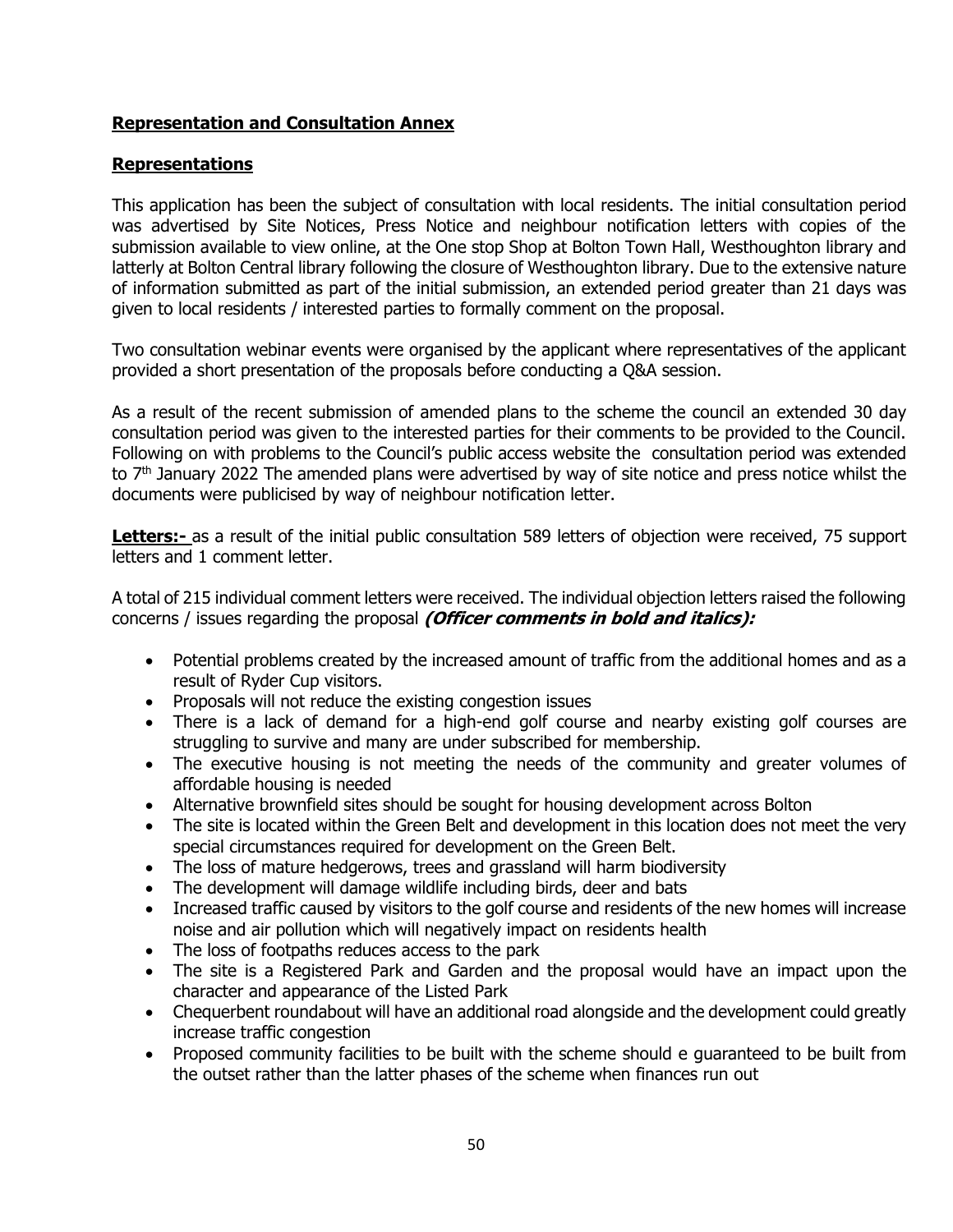- The existing infrastructure and services, such as schools, hospitals and GPs, are insufficient to meet the needs of the new development
- Lack of benefit to the local community
- There is no guarantee that the Ryder Cup will take place at the development
- Loss of two family farms which have been on the site for a number of years will be lost
- The families who depend on the farms will lose their livelihoods and the country should be supporting local farmers
- Current public transport infrastructure is insufficient in meeting the existing needs of the local population and the new development of housing will increase the stress on the existing public transport
- The loss of countryside will have an aesthetic impact on views for local residents
- Likelihood of winning the right to host the Ryder Cup is low and the development risks housing being developed on Green Belt land without hosting the Ryder Cup
- The loss of trees and hedgerows will create drainage issues
- Previous mining pits and working are present under the site and is not fit to build on
- Housing development and crowds for the Ryder Cup will lead to a loss of privacy for existing neighbours
- The proposed Hotel is too expensive for the area and not consistent with its surroundings
- There is a heritage loss with regard to a previous mining disaster on the site which is currently a social place which allows for people to reflect on the disaster
- COP26 was held earlier in the year highlighting the climate crisis that the world faces and by developing on greenfield land it goes against the findings and message from the conference

At the time of writing the total amount of circular style objections is 374. They raise a number of reasons as to why the application should be refused. The key comments are as followed:

- There is no demand for a new golf course and existing golf courses are struggling to remain in business
- Housing proposed with the development is not effective in meeting the needs of the community as the 10% affordable housing rate is too low
- Farms are being lost to build executive housing which should preserved in the aftermath of Brexit
- Community facilities should be guaranteed to be developed and not dropped later in the scheme
- New footpaths will destruct existing mature hedgerows and trees which endangers wildlife.
- Chequerbent roundabout will have another new roundabout nearby which will increase traffic congestion

At the time of writing, seventy-five letters of support were received, seventy-two from members of the public, one from Marketing Manchester, one from Bolton College and one from the Confederation of British Industry (CBI) North West. The following reasons were given for support:

- Private Investment in the Region's Infrastructure: the project will gain private funding in a part of the country which needs investment to help support and diversify the economy
- Regional Sport Tourism: facility would add global sporting attraction in the region and strengthen the regions reputation as a global leader in sport
- Social Impact Via Participation and Skills: The project can act as a catalyst for participation and skills in the local area and improve social and health related outcomes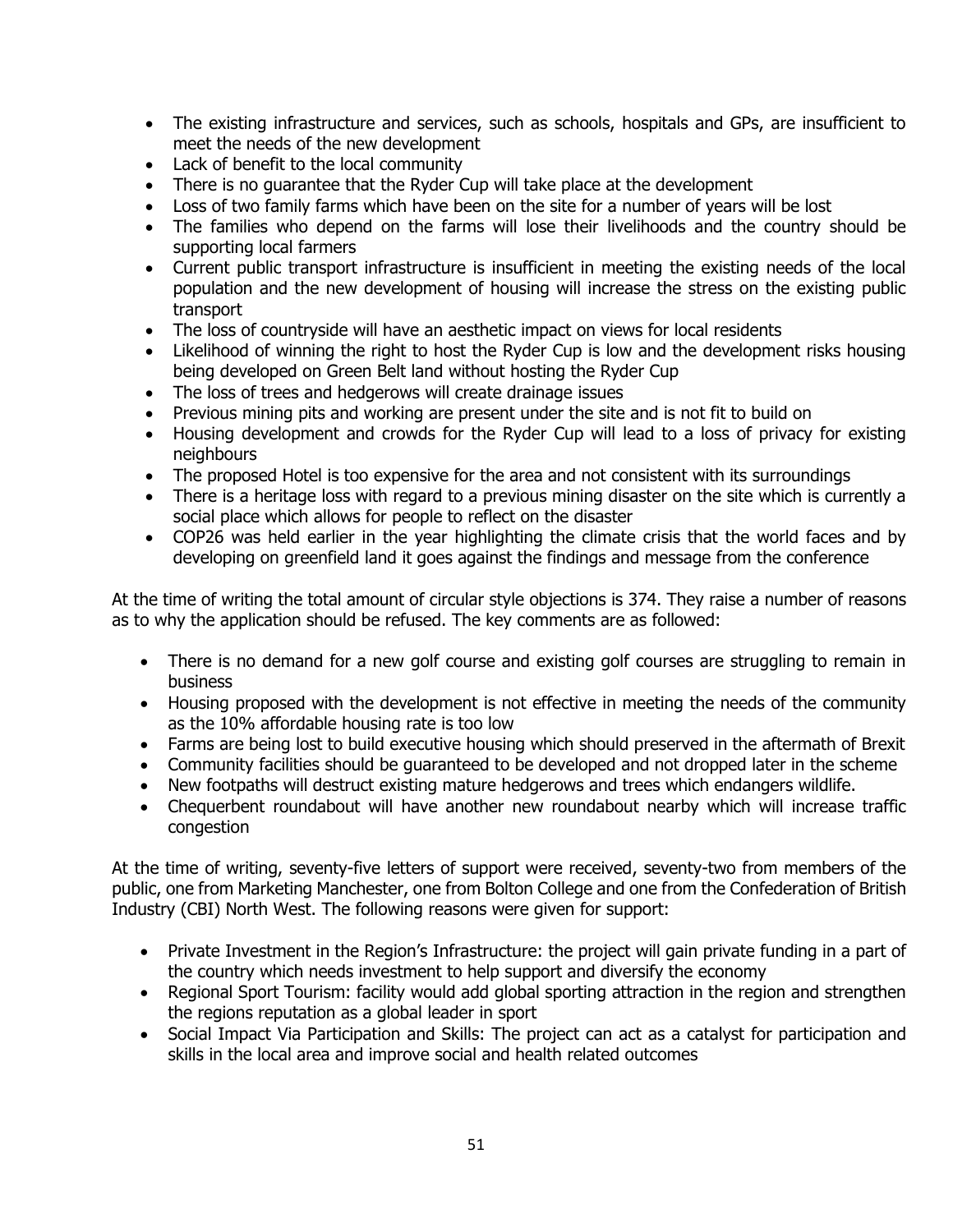- Sustainable development: the proposals bring together the above considerations in a way which develops community development, heritage restoration, greenspace proposals, sustainability measures and environmental gains
- National Sporting Competitiveness the game of golf in England would benefit from the creation of facilties and enhance the nations ability to compete with other countries for tournaments and further raise the bar for national sporting facilities
- Opportunity for apprenticeships at Further Education and Higher Education levels
- BTEC, graduate and post-graduate employment opportunities linked to the development
- Work experience opportunities for students which will help improve employability
- Research opportunities both informal and formal (e.g. through Knowledge Transfer Partnerships)
- The development will bring investment into the local area

**Petitions:-** one petition was received as a result of the consultation. The petition objected the development of the golf course and housing development on the grounds of maintaining natural greenfields, retaining farmers livelihoods and avoiding further congestions to the current lack of infrastructure and services. The petition gained a total of 29 signatures.

**Town Council:-** Westhoughton Town Council, whose area adjoins the site, has objected to the proposal having raised the following concerns:

- The site is not within the Bolton Housing Allocations and houses are not required
- Proposed development is in the Green Belt
- Severe highways congestion problems will be created
- Proposed access to the roundabout and a possible second roundabout will cause congestion on the A6 and motorway
- Existing infrastructure will not happen unless Peel Holdings funds schools, doctors and staff
- The length of time for residents to comment on the proposal was too short

# **Consultations**

The following consultee responses were received:

| <b>Consultee</b> | <b>Status</b>            | <b>Comments and Recommended conditions to be attached to</b><br>any planning permission granted                                                                                                                                                                                                                                                                                                                                                                                                                                                                                                                              |
|------------------|--------------------------|------------------------------------------------------------------------------------------------------------------------------------------------------------------------------------------------------------------------------------------------------------------------------------------------------------------------------------------------------------------------------------------------------------------------------------------------------------------------------------------------------------------------------------------------------------------------------------------------------------------------------|
| Sport England    | Objection /<br>condition | Sport England has objected to the application on the basis there is<br>no identified strategic needs and evidence base for the indoor<br>sports facility proposed and the quantity of playing fields required<br>on site is not discussed.<br>As an outline application Sport England will be content with a<br>condition which ensures a Sports Strategy for the development<br>prior to a reserved matters application:<br>1. Size, type and location of sports facilities to include:<br>a. Evidence of need for the on-site sports provision proposed<br>b. Evidence of need for on-site playing field for formal sports |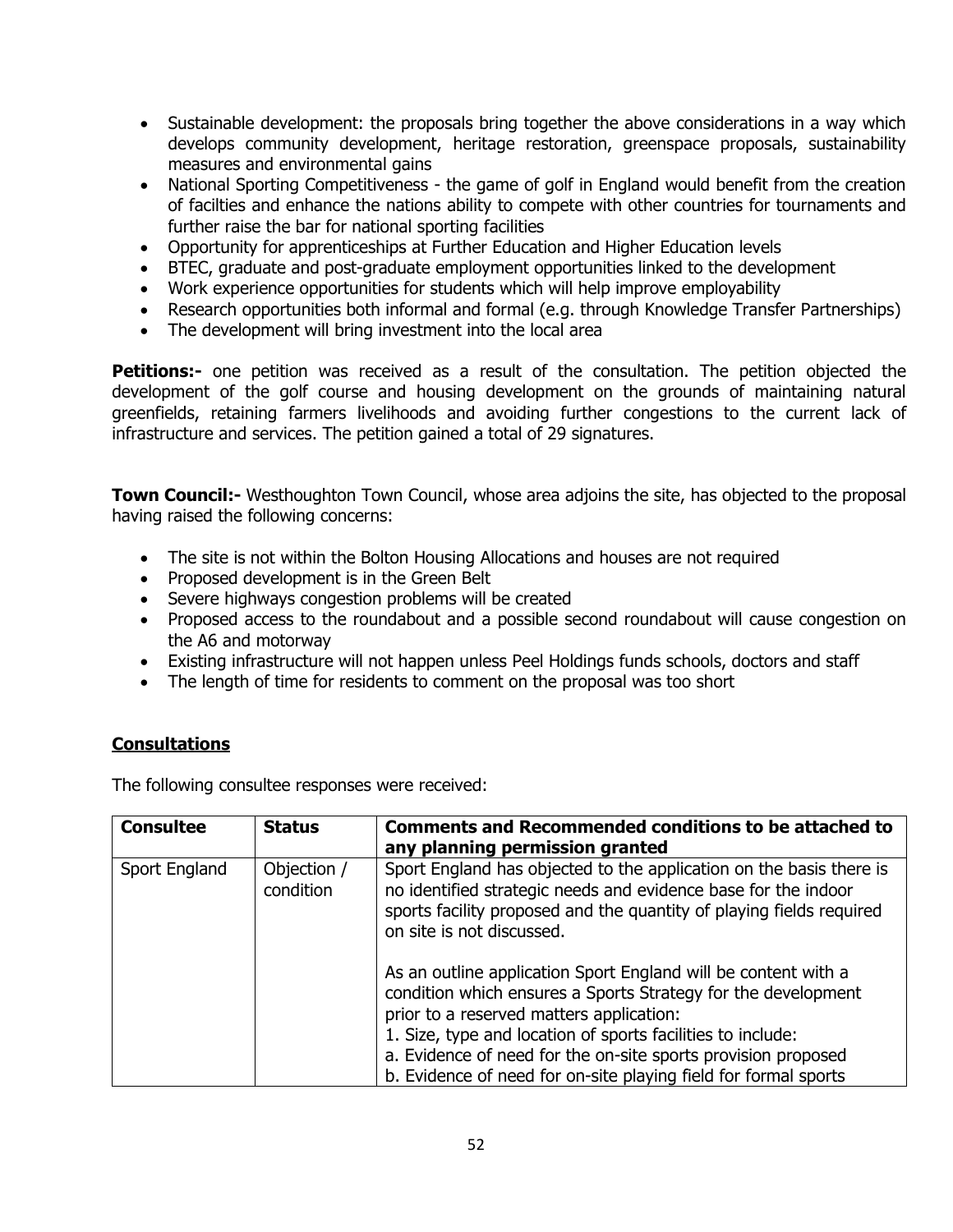|                                          |              | c. Offsite sports provision or improvement to meet the needs of the<br>development<br>2. Evidence of demand for the sports facilities proposed; and<br>3. Management and Maintenance arrangements for the sports<br>facilities<br>Reason: To provide sustainable sports facilities that are fit for<br>purpose that support the development and to comply with [insert<br>relevant local plan policy], paragraph 74 and Section 8 (promoting<br>Healthy Communities) of NPPF<br>Informative: the applicant is advised to engage a Sports Facility<br>Specialist/Consultant to carry out the Sports Strategy for the<br>development. Should the Council adopt their Playing Pitch Strategy<br>and Sports Facility Strategy prior to any reserved matters<br>application being submitted this should be used to help inform the<br>Sports Strategy. |
|------------------------------------------|--------------|---------------------------------------------------------------------------------------------------------------------------------------------------------------------------------------------------------------------------------------------------------------------------------------------------------------------------------------------------------------------------------------------------------------------------------------------------------------------------------------------------------------------------------------------------------------------------------------------------------------------------------------------------------------------------------------------------------------------------------------------------------------------------------------------------------------------------------------------------|
| Housing<br><b>Standards</b>              | No objection | No comment                                                                                                                                                                                                                                                                                                                                                                                                                                                                                                                                                                                                                                                                                                                                                                                                                                        |
| Greenspace<br>Management                 | Comment      | Hedgerows are currently due to be trimmed twice annually<br>however, this should be revisited to one face per year in a three-<br>year rotation to allow flowering and fruition.                                                                                                                                                                                                                                                                                                                                                                                                                                                                                                                                                                                                                                                                  |
| Development &<br>Public Rights of<br>Way | Comment      | Safety of horse riders and people with disabilities must be taken<br>into consideration with the connections from A6 north onto A58<br>Snydale Way.<br>More consideration should be given to accommodate cyclists and<br>horse riders emanating from Park Road through the proposed<br>estate.                                                                                                                                                                                                                                                                                                                                                                                                                                                                                                                                                    |
| Natural England                          | No objection | Consideration should be made to any impact on ancient woodland<br>in line with paragraph 180 of the NPPF.                                                                                                                                                                                                                                                                                                                                                                                                                                                                                                                                                                                                                                                                                                                                         |
| Historic England                         | No objection | No comment                                                                                                                                                                                                                                                                                                                                                                                                                                                                                                                                                                                                                                                                                                                                                                                                                                        |
| The Coal<br>Authority                    | Comment      | Application lies within a high-risk area. The folloxing conditions are<br>recommended:<br>1. The remediation works and any further remediation works/or                                                                                                                                                                                                                                                                                                                                                                                                                                                                                                                                                                                                                                                                                           |
|                                          |              | mitigation measures to address land instability arising from coal<br>mining legacy, as may be necessary shall implemented on site in<br>full in order to ensure that the site is made safe and stable for the<br>development proposed.<br>The remedial works shall be carried out in accordance with<br>authoritative UK guidance.                                                                                                                                                                                                                                                                                                                                                                                                                                                                                                                |
|                                          |              | 2. Prior to the occupation of the development, or it being taken<br>into beneficial use, a signed statement or declaration prepared by a<br>suitably competent person confirming that the site is, or has been<br>made, safe and stable for the approved development shall be<br>submitted to the Local Planning Authority for approval in writing.                                                                                                                                                                                                                                                                                                                                                                                                                                                                                               |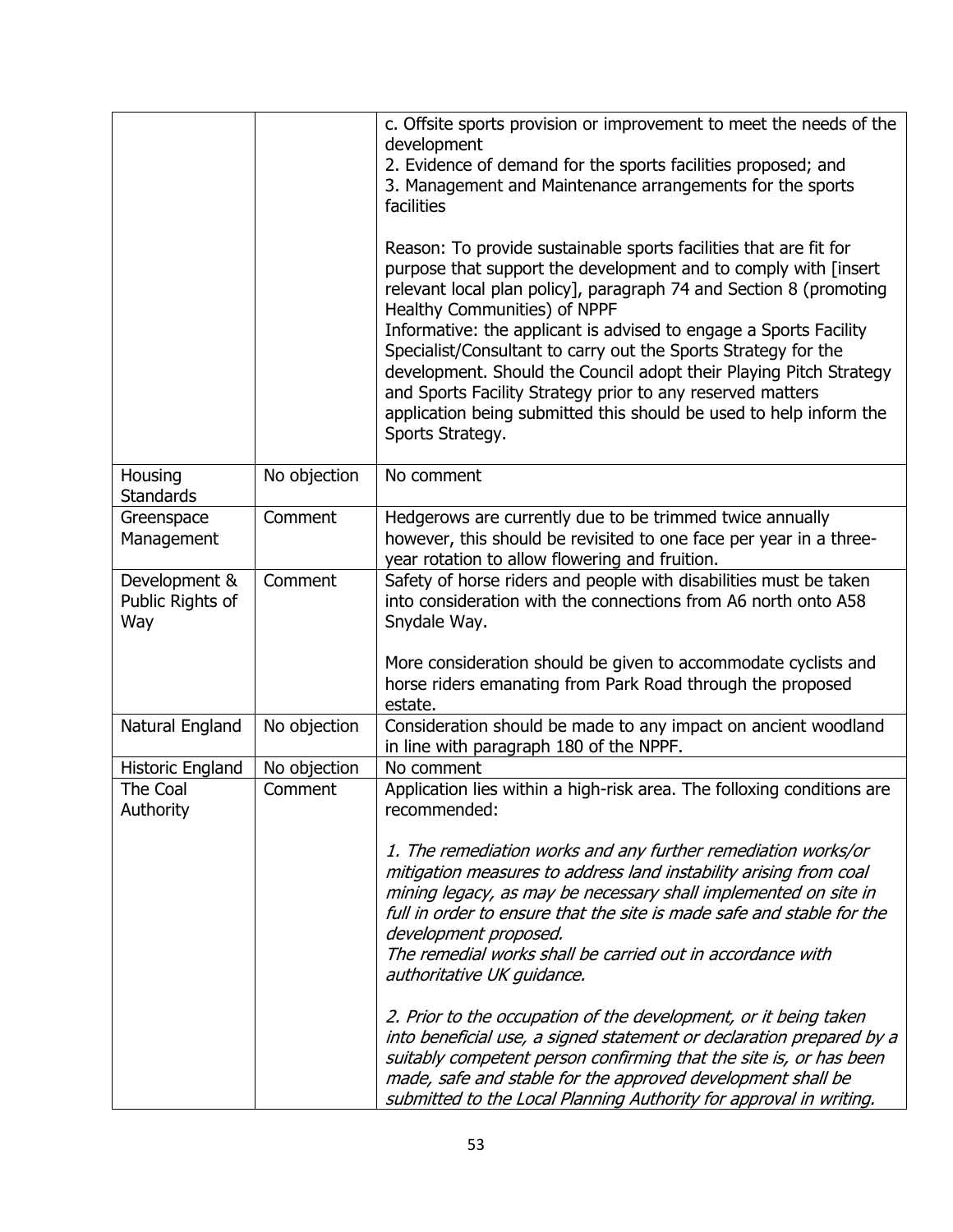|                                      |         | This document shall confirm the completion of the remedial works<br>and any further remediation works/or mitigation necessary to<br>address the risks posed by past coal mining activity.                                                                                                                                                                                                                                                                                                                                                                                                                                                                                                                                                                                                                                                                                                                                                     |
|--------------------------------------|---------|-----------------------------------------------------------------------------------------------------------------------------------------------------------------------------------------------------------------------------------------------------------------------------------------------------------------------------------------------------------------------------------------------------------------------------------------------------------------------------------------------------------------------------------------------------------------------------------------------------------------------------------------------------------------------------------------------------------------------------------------------------------------------------------------------------------------------------------------------------------------------------------------------------------------------------------------------|
|                                      |         | 3. Prior to the submission of the reserved matters:                                                                                                                                                                                                                                                                                                                                                                                                                                                                                                                                                                                                                                                                                                                                                                                                                                                                                           |
|                                      |         | * The undertaking of the scheme of intrusive site investigations,<br>designed by a competent person and adequate to properly assess<br>the ground conditions on the site and establish the risks posed to<br>the development by past coal mining activity;<br>*As part of the reserved matters application the submission of a<br>report of findings arising from the intrusive site investigations and<br>any remedial and/or measures necessary, including the submission<br>of the proposed layout plan which identifies the location of the on-<br>site mine entries including appropriate zones of influence for all<br>mine entries, and the definition of a suitable 'no-build' zones;                                                                                                                                                                                                                                                 |
| Transport for                        | Comment | The following suggestions were made for conditions:                                                                                                                                                                                                                                                                                                                                                                                                                                                                                                                                                                                                                                                                                                                                                                                                                                                                                           |
| Greater<br>Manchester                |         | Should Bolton City Council be minded to approve this application it<br>is suggested that the further development, implementation and<br>monitoring of an Event Management Plan for the Ryder Cup be<br>attached as condition of any planning consent. As well as a full<br>review of the operational requirements at the adjacent railway<br>stations.                                                                                                                                                                                                                                                                                                                                                                                                                                                                                                                                                                                        |
|                                      |         | Should Bolton City Council be minded to approve this application it<br>is suggested that the further development, implementation and<br>monitoring of a Full Travel Plan be attached as conditions of any<br>planning consent.                                                                                                                                                                                                                                                                                                                                                                                                                                                                                                                                                                                                                                                                                                                |
| Trees,<br>Woodland &<br>Conservation | Comment | The following matters should be addressed in the conditions:<br>Protection of trees: Protective tree fencing to be erected<br>prior to, and during all stages of development.<br>• Tree planting: to comply with overall tree provision numbers set<br>out in the Arboricultural Impact Assessment<br>• Require an Arboricultural Method Statement (AMS) and a<br>Landscape and Habitat Management Plan (LHMP) which identifies<br>tree and hedgerow planting, in accordance with the requirements<br>identified in the Environmental Statement.<br>• Final LHMP secured by planning obligation.<br>• CEMP produced in accordance with the LHMP and secured by<br>planning condition.<br>• Appointment of an Environmental Manager (EM) to produce: a.<br>Woodland Management plans<br>b. Tree & Hedgerow Protection strategy<br>c. Monitoring, record keeping and compliance strategy for all<br>woodland and arboricultural recommendations |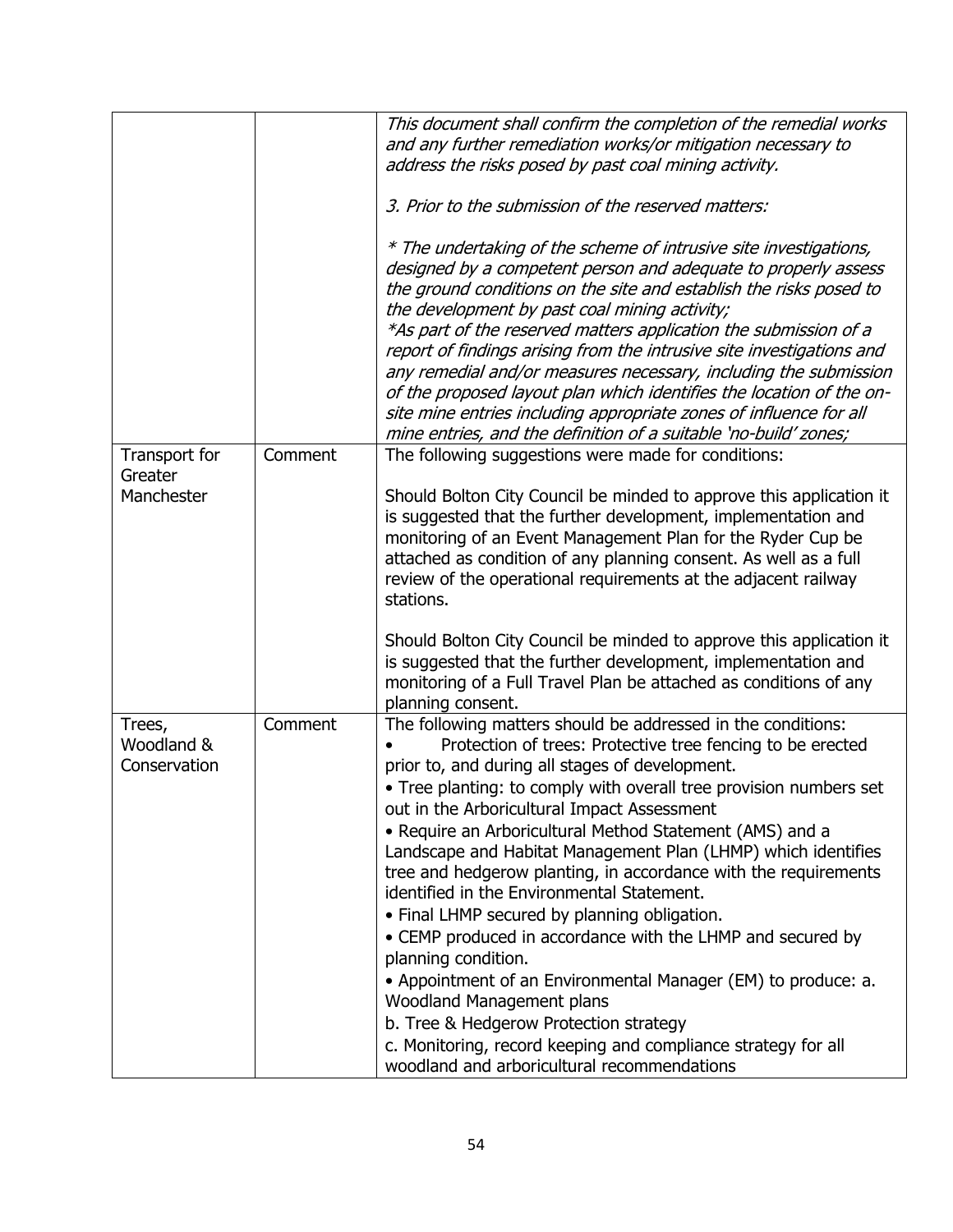|                        |           | d. Progress reports for Council inspection and other relevant<br>bodies.<br>e. Other required processes in compliance with the<br>recommendations within the Arboricultural Impact Assessment,                                                                                                                                                                                                                                                                                                                                                                                                                                                                                                                                                                                                                                                                                                               |
|------------------------|-----------|--------------------------------------------------------------------------------------------------------------------------------------------------------------------------------------------------------------------------------------------------------------------------------------------------------------------------------------------------------------------------------------------------------------------------------------------------------------------------------------------------------------------------------------------------------------------------------------------------------------------------------------------------------------------------------------------------------------------------------------------------------------------------------------------------------------------------------------------------------------------------------------------------------------|
|                        |           | LHMP and CEMP.                                                                                                                                                                                                                                                                                                                                                                                                                                                                                                                                                                                                                                                                                                                                                                                                                                                                                               |
|                        |           | • Timetable of works, phased tree removals and replanting works<br>that are to be undertaken at the correct times of the year and in<br>line with any environmentally protected species (EPS) specific<br>requirements, licences and liaison with relevant authorities.<br>• Replacement planting conditions to ensure any failed planting is<br>replaced as detailed within the proposed mitigation figures and<br>planting details/plans.<br>• An Event and Travel Management Plan (ETMP) as proposed<br>should be submitted, to guide management and reduce impacts on<br>the woodlands, trees and wider habitats during sporting events.<br>. Protective fencing will be required (as detailed in BS5837 2012:<br>Trees in Relation to Design Demolition and Construction) on the<br>periphery of the root protection zones (RPZs) of the retained trees<br>during all stages of development and events. |
|                        |           | • Tree Protection Method Statements, Arboricultural Method<br>Statement and specific detailing where proposed access and<br>drainage works are to be implemented in close relation to retained<br>trees on site; in line with National Joint Utility Guidelines (NJUG) in                                                                                                                                                                                                                                                                                                                                                                                                                                                                                                                                                                                                                                    |
|                        |           | line with the Environmental Managers responsibilities.                                                                                                                                                                                                                                                                                                                                                                                                                                                                                                                                                                                                                                                                                                                                                                                                                                                       |
| Landscape<br>Officer   | Comment   | Comments made regarding the scale of holiday lodges, importance<br>of retaining existing hedgerows and the impact of new road access<br>may be noisier for residents.                                                                                                                                                                                                                                                                                                                                                                                                                                                                                                                                                                                                                                                                                                                                        |
| <b>Bolton Ramblers</b> | Comment   | Plans don't make it clear if PM-T connects to A6, which would be<br>desirable for pedestrians.                                                                                                                                                                                                                                                                                                                                                                                                                                                                                                                                                                                                                                                                                                                                                                                                               |
|                        |           | Concerns on safety of walkers on WES211 which has a section<br>north of M61 and a section south. The crossing at the roundabout<br>at junction 5 on M61 is very dangerous.                                                                                                                                                                                                                                                                                                                                                                                                                                                                                                                                                                                                                                                                                                                                   |
|                        |           | There are no guarantees with regard to paths to be implemented,<br>it would be good if the local authority can draw up conditions to<br>make sure the implementation is in a reasonable timescale.                                                                                                                                                                                                                                                                                                                                                                                                                                                                                                                                                                                                                                                                                                           |
| Garden's Trust         | Objection | The harm to the Registered Park and Garden would not be<br>outweighed by public benefit, contrary to the NPPF.                                                                                                                                                                                                                                                                                                                                                                                                                                                                                                                                                                                                                                                                                                                                                                                               |
|                        |           | The golf course and hotel will bring unwelcome and negative<br>change to the historic landscape at Hulton Park, rather than<br>enhancing and preserving its significance.                                                                                                                                                                                                                                                                                                                                                                                                                                                                                                                                                                                                                                                                                                                                    |
| Greater<br>Manchester  | Comment   | The following condition should be included:                                                                                                                                                                                                                                                                                                                                                                                                                                                                                                                                                                                                                                                                                                                                                                                                                                                                  |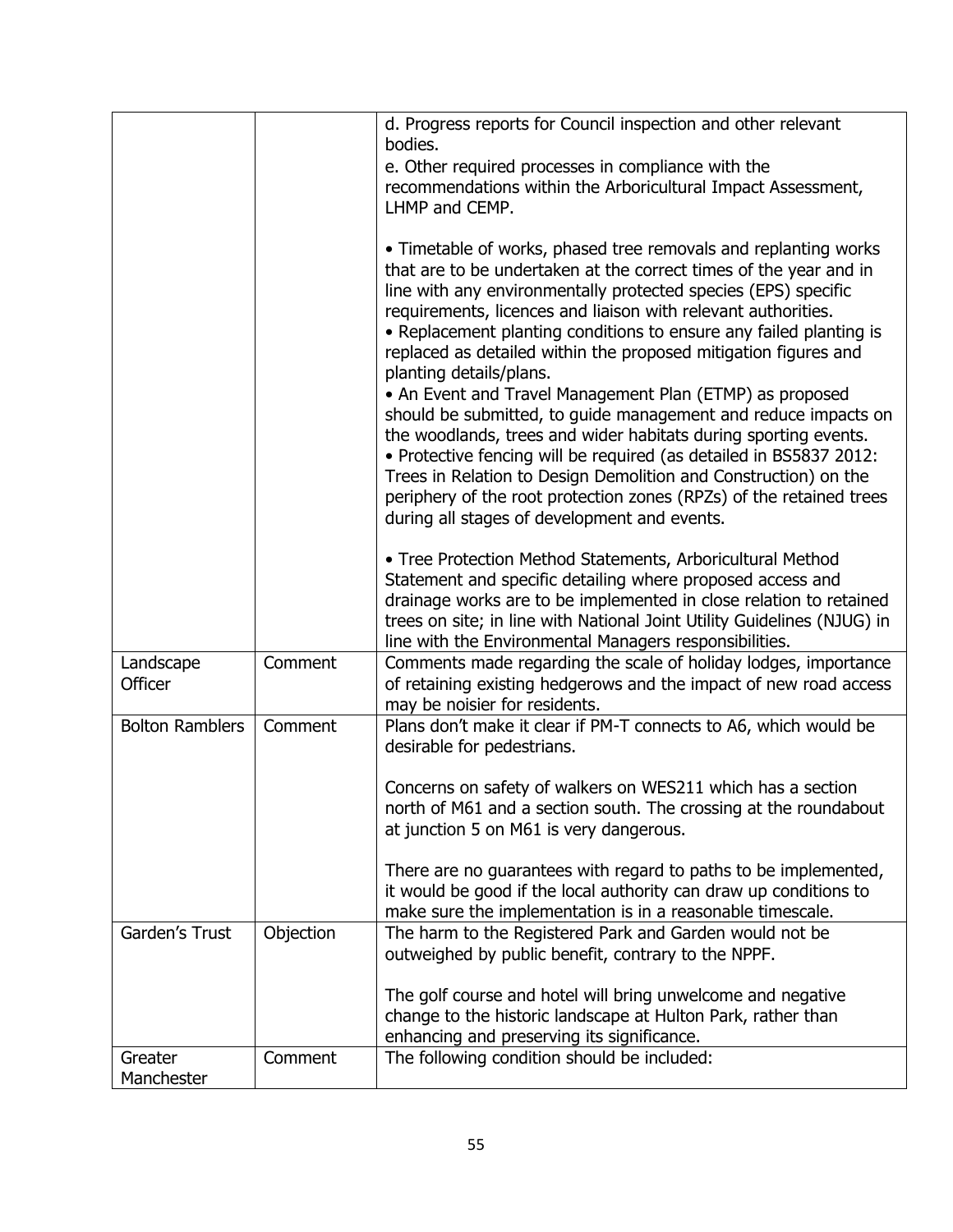| Archaelogical           |         | No demolition or development works shall take place until the           |
|-------------------------|---------|-------------------------------------------------------------------------|
| <b>Advisory Service</b> |         | applicant or their agents or their successors in title has secured the  |
|                         |         | implementation of a programme of archaeological works in                |
|                         |         | accordance with a Written Scheme of Investigation (WSI) which           |
|                         |         | has been submitted to and approved in writing by the local              |
|                         |         |                                                                         |
|                         |         | planning authority. The WSI shall cover the following:                  |
|                         |         | 1. A phased programme and methodology of investigation and              |
|                         |         | recording to include:                                                   |
|                         |         | - historic building investigations (Historic England Level 1-3);        |
|                         |         | - archaeological evaluation through trial trenching;                    |
|                         |         | - pending the results of the above, targeted excavation and / or an     |
|                         |         | archaeological watching brief (subject to an updated WSI);              |
|                         |         | - a community-led excavation of the 17th-century hall.                  |
|                         |         |                                                                         |
|                         |         | 2. A programme for post-investigation assessment to include:            |
|                         |         | - analysis of the site investigation records and finds;                 |
|                         |         | - production of a final report on the results of the investigations     |
|                         |         | and their significance.                                                 |
|                         |         | 3. Deposition of the final reports with the Greater Manchester          |
|                         |         | Historic Environment Record.                                            |
|                         |         | 4. Dissemination of the results of the archaeological investigations    |
|                         |         | commensurate with their significance, including a scheme to             |
|                         |         | display and interpret heritage features and publication in an           |
|                         |         |                                                                         |
|                         |         | appropriate format.                                                     |
|                         |         | 5. Provision for archive deposition of the report and records of the    |
|                         |         | site investigation.                                                     |
|                         |         | 6. Nomination of a competent person or persons/organisation to          |
|                         |         | undertake the works set out within the approved WSI.                    |
|                         |         | Reason: In accordance with NPPF policy 16, paragraph 205: To            |
|                         |         | record and advance understanding of the significance of any             |
|                         |         | heritage assets to be lost (wholly or in part) and to make this         |
|                         |         | evidence (and any archive generated) publicly accessible.               |
|                         |         |                                                                         |
|                         |         |                                                                         |
|                         |         | Delivery of the proposals will clearly result in loss to the            |
|                         |         | Embankment's historic fabric however the commitment to limit the        |
|                         |         | degree of impact is recognised. Should the application be               |
|                         |         | consulted, Historic England will need to be consulted.                  |
|                         |         |                                                                         |
|                         |         | The extent of the proposed works will constitute a high level of        |
|                         |         | harm of the heritage asset however, this will be offset by the clear    |
|                         |         | heritage and public benefits provided by the mitigation strategy.       |
|                         |         | Given the potential benefits, coupled with the high bar for             |
|                         |         |                                                                         |
|                         |         | 'substantial harm', GMAAS is happy to accept on the evidence            |
|                         |         | currently available tat the proposal will lead to less than substantial |
|                         |         | harm.                                                                   |
| Greater                 | Comment | Recommended the applicant gets an updated report to ensure any          |
| Manchester              |         | crime patterns and trends have been considered.                         |
| Police                  |         |                                                                         |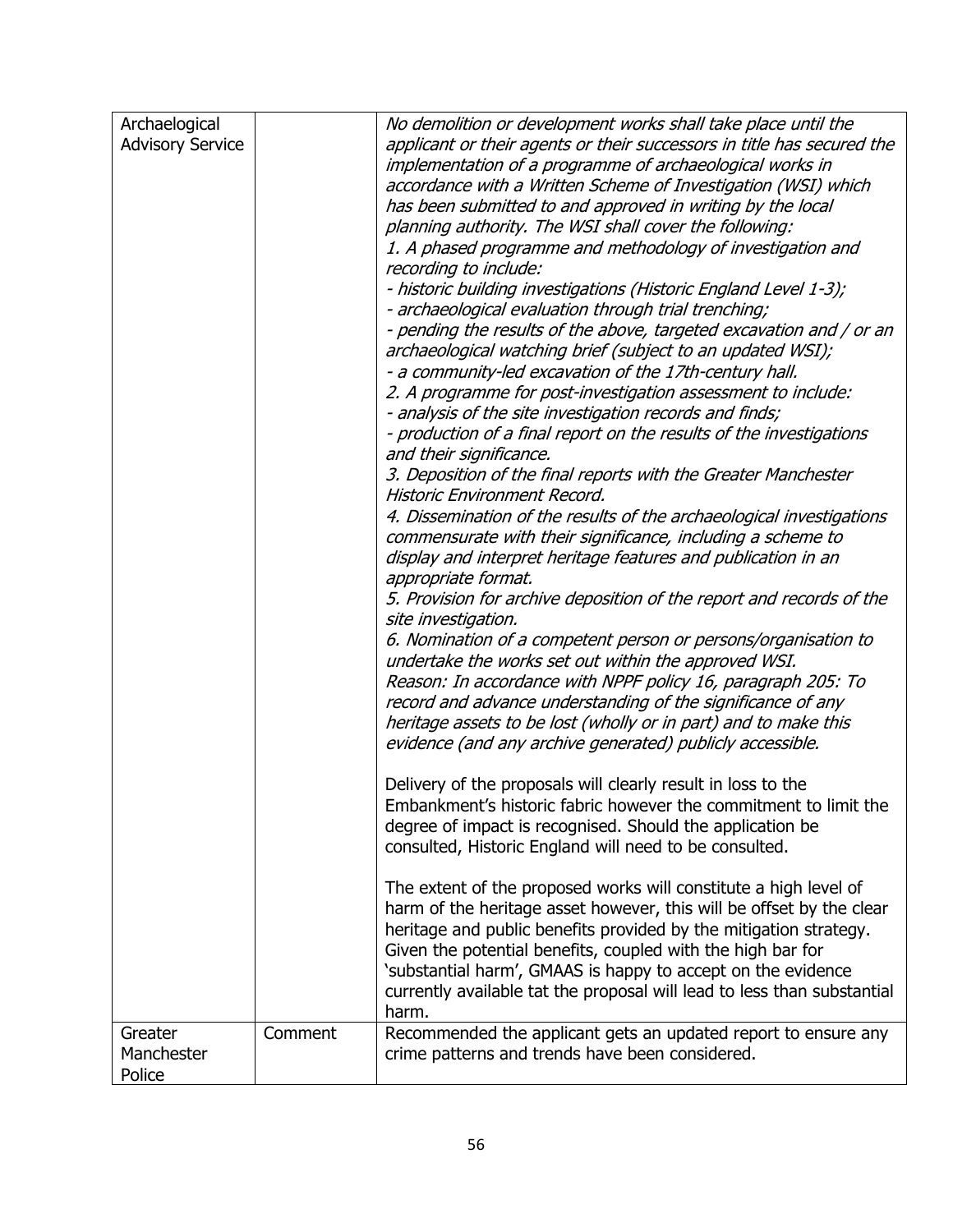| Growth and<br>Regeneration          | Comment   | Very positive comments over the benefits the scheme will bring.<br>Proposals align with policies and help with levelling up.                                                                                                                                                                                                                                                                                                                                                            |
|-------------------------------------|-----------|-----------------------------------------------------------------------------------------------------------------------------------------------------------------------------------------------------------------------------------------------------------------------------------------------------------------------------------------------------------------------------------------------------------------------------------------------------------------------------------------|
|                                     |           | Documents lack detail in how social value activity will be planned<br>and delivered, documents do not present how opportunities for<br>local supply chain to benefit.                                                                                                                                                                                                                                                                                                                   |
| Westhoughton<br><b>Town Council</b> | Objection | Town Council objects as the site is not within Bolton Housing<br>Allocation and the houses are in the Green Belt. Road access and<br>infrastructure is not able to ensure plans are efficient.                                                                                                                                                                                                                                                                                          |
| Minerals and<br><b>Waste Unit</b>   | Comment   | Future potential to sandstone extraction is contradictory with<br>additional development. Further ground investigation is required<br>regarding mudstone to determine quality and quantity of mineral<br>resources across site.                                                                                                                                                                                                                                                         |
| Environment<br>Agency               | Comment   | No objections however suggestion of conditions:                                                                                                                                                                                                                                                                                                                                                                                                                                         |
|                                     |           | <b>Construction Management Plan</b>                                                                                                                                                                                                                                                                                                                                                                                                                                                     |
|                                     |           | Prior to the commencement of construction of each phase, a plan<br>detailing how fugitive dust and noise emissions are to be mitigated<br>against during the construction phase together with the proposed<br>working hours shall be submitted to and approved in writing by the<br>local planning authority.                                                                                                                                                                           |
|                                     |           | Reason: To safeguard the amenity and character of the area and to<br>safeguard the living conditions of nearby residents particularly with<br>regard to dust and/or noise disturbance during construction and to<br>comply with policy CG4 of Bolton Core Strategy.<br><b>Outdoor Events &amp; Concerts</b>                                                                                                                                                                             |
|                                     |           | There shall be no more than 3 outdoor music events held in any<br>calendar year. This includes events held in the Great Park and the<br>hotel grounds. At least 60 days prior to any event, a noise<br>management plan(NMP) shall be submitted to the Local Planning<br>Authority for approval The NMP shall follow guidelines for<br>controlling noise at outdoor events that are current at the time of<br>the event. Music at all outdoor events shall cease no later than<br>23.00. |
|                                     |           | <b>Health &amp; Wellbeing Hub</b>                                                                                                                                                                                                                                                                                                                                                                                                                                                       |
|                                     |           | A noise assessment shall be submitted with the reserved matters<br>application. The noise assessment shall incude a plant & equipment<br>assessment and consider the impact of events to be held at the<br>hub.                                                                                                                                                                                                                                                                         |
|                                     |           | Where an outdoor event is anticipated to have<br>participants/spectators exceeding 250. A Noise Management Plan<br>(NMP) shall submitted for approval at least 60 days prior to the<br>event.                                                                                                                                                                                                                                                                                           |
|                                     |           | <b>Sports Facilities</b>                                                                                                                                                                                                                                                                                                                                                                                                                                                                |
|                                     |           | If any sports facilites are to be included as part of the                                                                                                                                                                                                                                                                                                                                                                                                                               |
|                                     |           | development, a noise impact assessment (NIA) shall be submitted.                                                                                                                                                                                                                                                                                                                                                                                                                        |
|                                     |           | If the sports facilities are to be part of the reserved matters                                                                                                                                                                                                                                                                                                                                                                                                                         |
|                                     |           | application then a NIA shall be submitted with that application.                                                                                                                                                                                                                                                                                                                                                                                                                        |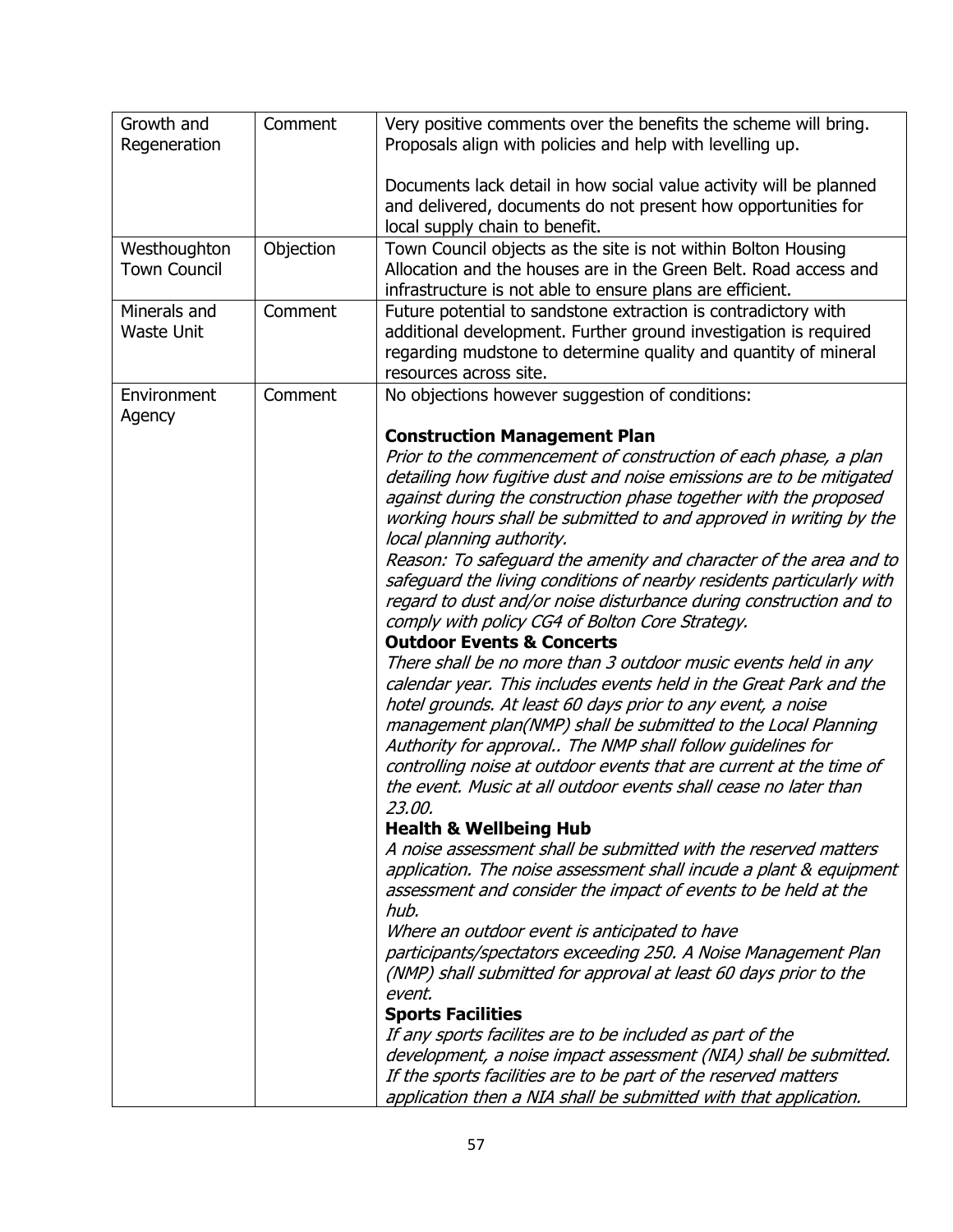| <b>Fixed Plant &amp; Equipment</b>                                   |
|----------------------------------------------------------------------|
| Note: The previously recommended condition that the cumulative       |
| noise level from plant & equipment shall not exceed the given        |
| background noise levels.                                             |
| Recommended condition: Where Fixed Plant and Equipment form          |
| part of the Reserved Matters a Noise Impact Assessment shall be      |
| submitted in writing and approved by the Local Planning Authority    |
| prior to determination of the reserved matters development           |
| <b>School MUGA &amp; Play Areas</b>                                  |
| A Noise Impact Assessment (NIA) for the School Multi Use Games       |
| Area (MUGA) and / or external play areas shall be submitted in       |
|                                                                      |
| writing and approved by the Local Planning Authority prior to        |
| determination of reserved matters application for this use. The      |
| Multi Use Games Area (MUGA) shall be for school use only.            |
| The operating hours for the MUGA and any associated floodlighting    |
| shall be determined prior to the determination of the reserved       |
| matters application.                                                 |
| <b>Village Hall - Deardons Farm</b>                                  |
| The village hall shall be not be open to the public betwwen outside  |
| the hours of 08.00 and 21.00 Monday to Sunday.                       |
| There shall be no amplified live music/DJ's inside the Village Hall. |
| Any fixed plant or equipment shall be not be installed until a noise |
| impact assessment has been submitted and approved in writing by      |
| the Local Planning Authority.                                        |
| <b>Restaurant with Rooms</b>                                         |
| <b>AM05 Control of Odour/Noise (extract systems)</b>                 |
| Before the use hereby permitted begins, a scheme for the             |
| installation of equipment to control the emission of fumes and       |
| noise from the restaurant shall be submitted to and approved in      |
|                                                                      |
| writing by the Local Planning Authority. The approved scheme shall   |
| be implemented in full within 14 days of the use commencing and      |
| retained thereafter. The requirements of the scheme shall be in line |
| with EMAQ "Guidance on the Control of Odour and Noise from           |
| Commercial Kitchen Exhaust Systems" 2018 or any update of the        |
| same.                                                                |
| Reason: To safeguard the living conditions of residents and the      |
| amenity and character of the area                                    |
| with regard to odour and/or disturbance.                             |
| Additionally, noise from the extract system, plus any other fixed    |
| plant & equipment will need to be part of the cumulative fixed       |
| plant and equipment assessment.                                      |
| <b>United Utilities Pumping Stations</b>                             |
| A Noise Impact Assessment (NIA) shall be carried out and             |
| submitted with any reserved matters applications which require the   |
| United Utilities Pumping Stations. The NIA shall be submitted and    |
| approved in writing by the Local Planning Authority prior to         |
| commencement of the development.                                     |
|                                                                      |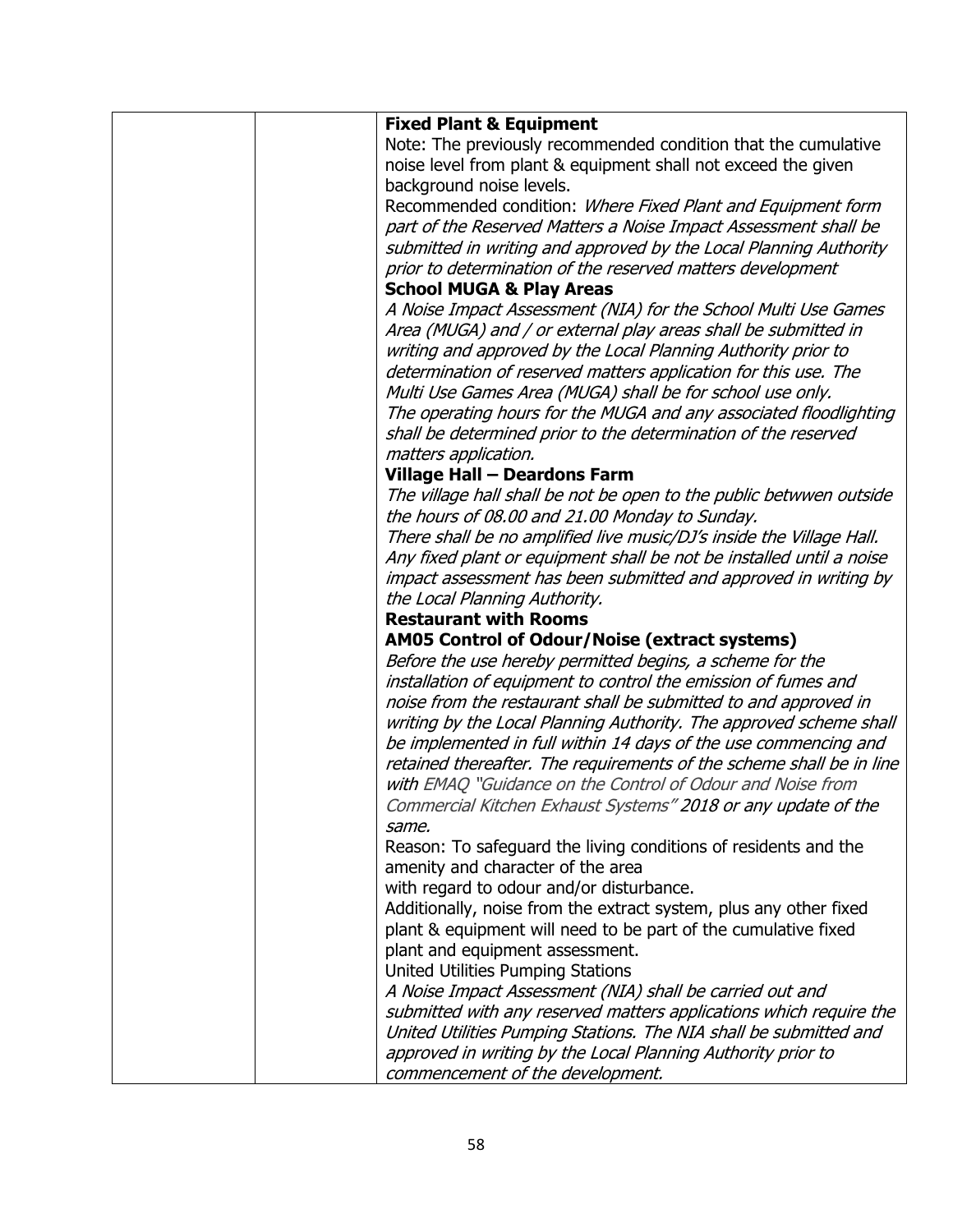|                 |              | Noise Mitigation and Sound Insulation Measures for Outline<br>Proposed Residential           |
|-----------------|--------------|----------------------------------------------------------------------------------------------|
|                 |              | The reserved matters details submitted in respect of each phase of                           |
|                 |              | the residential Development (or part therof), shall be accompanied                           |
|                 |              | by a noise impact assessment for that phase. Each phase shall not                            |
|                 |              | be brought into use until any recommended noise attenuation                                  |
|                 |              | measures to be incorporated into that phase have been completed                              |
|                 |              | in accordance with the approved details, which shall be retained<br>thereafter.              |
|                 |              | The Noise Impact Assessment shall, as a minimum, include an                                  |
|                 |              | assessment of:                                                                               |
|                 |              | . Noise from Mowing and Grass Cutting operations associated with                             |
|                 |              | the golf course;                                                                             |
|                 |              | • Noise from maintenance facilities                                                          |
|                 |              | • Road traffic noise                                                                         |
|                 |              | • Noise from fixed plant and equipment                                                       |
|                 |              | No dwelling within each phase of the Residential Development shall                           |
|                 |              | be occupied until any recommended noise attenuation measures in                              |
|                 |              | the approved noise impact assessment for that phase have been                                |
|                 |              | completed. Such measures shall be retained permanently                                       |
|                 |              | thereafter.                                                                                  |
|                 |              | Noise from the Operation of the Clubhouse and Hotel                                          |
|                 |              | There shall be no amplified music externally at events associated                            |
|                 |              | with the hotel/hotel marquues and clubhouse.                                                 |
|                 |              | Noise associated with the hotel/marquees and clubhouse shall not                             |
|                 |              | exceed the background levels specified in table 12.6.1 in ES                                 |
|                 |              | Volume 3, Appendix 12.6, prior to the development being broight                              |
|                 |              | into use a NMP shall be submitted to the LPA for approval. The                               |
|                 |              | NMP should include details of all mitigation required to control                             |
|                 |              | noise at the hotel, marquees and clubhouse and details of the                                |
|                 |              | noise level limiting device and its operation.                                               |
|                 |              | <b>Construction Activity Noise Ryder Cup</b>                                                 |
|                 |              | The construction and decommissioning works required for the                                  |
|                 |              | Ryder cup shall only occur Monday to Friday between the hours of                             |
|                 |              | 08:00 to 18:00 and Saturdays 08:00 to 13:00, with no working on<br>Sundays or Bank Holidays. |
| Salford City    | No objection | Mitigation measures should be encouraged regarding                                           |
| Council         |              | environmental issues through:                                                                |
|                 |              | -promotion of car clubs                                                                      |
|                 |              | -contributions to low emission vehicle refuelling infrastructure                             |
|                 |              | -provision of incentives for the uptake of low emission vehicles                             |
|                 |              | -financial support to low emission public transport options                                  |
|                 |              | -improvements to cycling and walking infrastructure                                          |
| Flood Risk Team | Comment      | Some concern on FSR models that flooding is predicted 1 in 30                                |
|                 |              | years and results hydrographs are showing model instability.                                 |
| Design and      | Comment      | There harm to significance is considered to be high overall, which                           |
| Conservation    |              | is lessened to some degree by improving the understanding of the                             |
|                 |              | asset, restoration and interpretation.                                                       |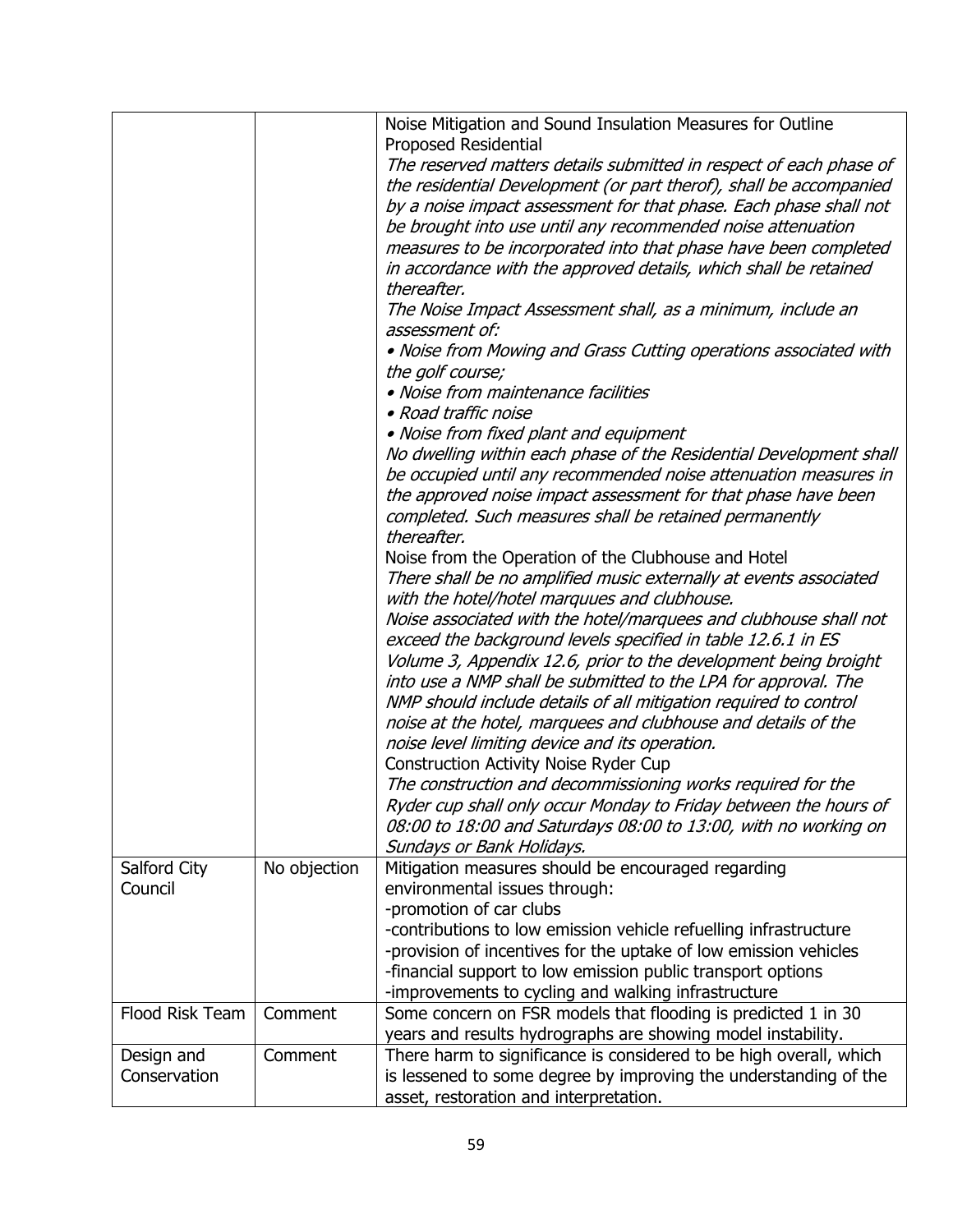| Greater<br>Manchester<br><b>Ecology Unit</b> | Comment      | The harm to significance is thereby considered to be finely<br>balanced in relation to the benefits and would on the basis of<br>information available to date amount to less than substantial harm<br>at the higher end which would be offset by heritage and public<br>benefits. Should the asset be designated as a Schedule Monument<br>the final decision will rest with Historic England.<br>No comments on necessary conditions.<br>Significant concerns with the impact associated with new elements                                                                                                                                                                                                                                                                                                                                                                                                                                                                                                                                                                                                                                                                                                                                                                                                                                                                                                                                                                                                                                                                                                                                                                                                                                                                                                                                                                                                                                                                                                                               |
|----------------------------------------------|--------------|--------------------------------------------------------------------------------------------------------------------------------------------------------------------------------------------------------------------------------------------------------------------------------------------------------------------------------------------------------------------------------------------------------------------------------------------------------------------------------------------------------------------------------------------------------------------------------------------------------------------------------------------------------------------------------------------------------------------------------------------------------------------------------------------------------------------------------------------------------------------------------------------------------------------------------------------------------------------------------------------------------------------------------------------------------------------------------------------------------------------------------------------------------------------------------------------------------------------------------------------------------------------------------------------------------------------------------------------------------------------------------------------------------------------------------------------------------------------------------------------------------------------------------------------------------------------------------------------------------------------------------------------------------------------------------------------------------------------------------------------------------------------------------------------------------------------------------------------------------------------------------------------------------------------------------------------------------------------------------------------------------------------------------------------|
| <b>United Utilities</b>                      | No objection | of the proposal.<br>Clarification was made with regard the location of development in                                                                                                                                                                                                                                                                                                                                                                                                                                                                                                                                                                                                                                                                                                                                                                                                                                                                                                                                                                                                                                                                                                                                                                                                                                                                                                                                                                                                                                                                                                                                                                                                                                                                                                                                                                                                                                                                                                                                                      |
|                                              |              | relation to pipes.                                                                                                                                                                                                                                                                                                                                                                                                                                                                                                                                                                                                                                                                                                                                                                                                                                                                                                                                                                                                                                                                                                                                                                                                                                                                                                                                                                                                                                                                                                                                                                                                                                                                                                                                                                                                                                                                                                                                                                                                                         |
| National<br><b>Highways</b>                  | Comments     | The following conditions were suggested:<br>1. No development pursuant to application 12218/21 shall<br>commence unless and until the full design and construction details<br>of the required highway improvements to the northbound and<br>southbound carriageways of A58 Snydale Way / Wigan Road (as<br>shown in outline in either iTransport drawing number ITM10187-<br>SK-336 dated 16 December 2021 (Option B) or iTransport drawing<br>number ITM10187-SK-337 dated 16 December 2021 (Option B1),<br>have been submitted to and approved in writing by the Local<br>Planning Authority in consultation with National Highways. The<br>details to be submitted shall include: • Final details of how the<br>scheme interfaces with the existing highway alignment • Full<br>signing and carriageway marking details. • Full construction details.<br>• Confirmation of compliance with current standards (as set out in<br>the Design Manual for Roads and Bridges) and policies (or<br>approved relaxations / departures from standards). • A Walking,<br>cycling and horse-riding assessment and review (WCHAR) • An<br>independent Stage 2 Road Safety Audit is carried out in accordance<br>with current standards and advice notes. Reason: To ensure that<br>the proposals do not detrimentally impact the Strategic Road<br>Network and that all highway works are designed and constructed<br>in a safe and approved manner.<br>2. No development pursuant to application 12218/21 shall<br>commence unless and until a scheme, which incorporates the<br>signalisation of the M61 J5 south bound off slip / corresponding<br>circulatory and formalisation of an arrangement which permits two<br>lanes to make the movement from the A58 Snydale Way<br>Northbound to the A58 Northbound exit, consistent with iTransport<br>drawing number ITM10187-SK-338 dated 16 December 2021 has<br>been developed, National Highways Planning Response (NHPR 21-<br>09) September 2021 submitted to and approved in writing by the |
|                                              |              | Local Planning Authority, in consultation with National Highways.<br>The details to be submitted shall include: • Final details of how the<br>scheme interfaces with the existing highway alignment and the                                                                                                                                                                                                                                                                                                                                                                                                                                                                                                                                                                                                                                                                                                                                                                                                                                                                                                                                                                                                                                                                                                                                                                                                                                                                                                                                                                                                                                                                                                                                                                                                                                                                                                                                                                                                                                |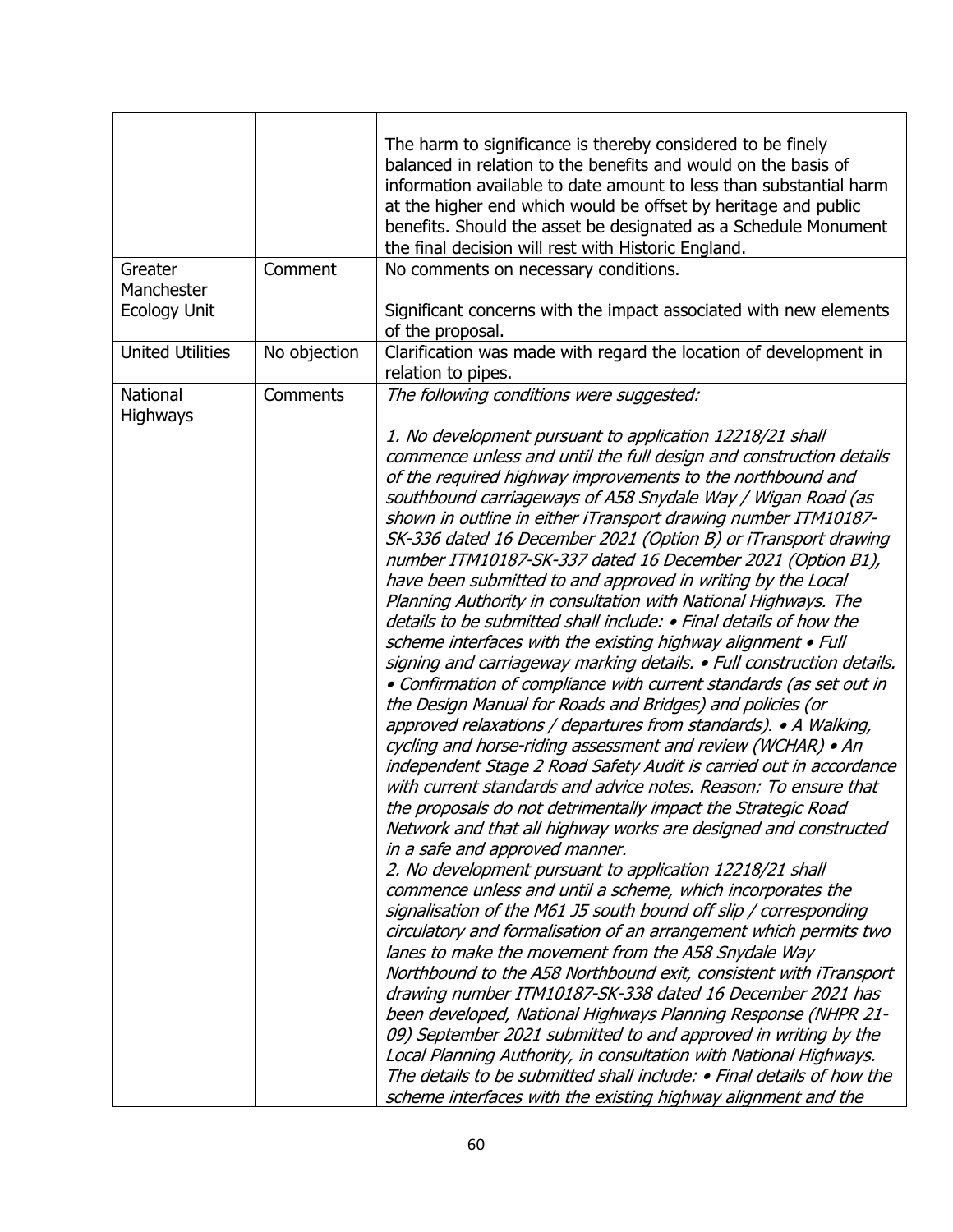| provision of enhanced Non-Motorised User (NMU) facilities at both    |
|----------------------------------------------------------------------|
| the South Bound off slip and the North Bound on slip. • Full signing |
| and carriageway marking details. • Full construction details. •      |
| Confirmation of compliance with current standards (as set out in     |
| the Design Manual for Roads and Bridges) and policies (or            |
| approved relaxations / departures from standards). • A Walking,      |
| cycling and horse-riding assessment and review (WCHAR) • An          |
| independent Stage 1 and Stage 2 Road Safety Audit is carried out     |
| in accordance with current standards and advice notes. Reason: To    |
| ensure that the proposals do not lead to mainline vehicle queueing   |
| on the M61 motorway as a result of these developments, and           |
| therefore ensure the continued safe operation of the Strategic       |
| Road Network.                                                        |
| 3. No development pursuant to application 12218/21 shall be          |
| occupied or brought into use until the works identified in Condition |
| 1 and Condition 2 have been constructed to the satisfaction of the   |
| Local Planning Authority, in consultation with National Highways.    |
| Reason: To ensure that the proposals do not detrimentally impact     |
| the function and safety of the Strategic Road Network.               |
| 4. No development pursuant to this application shall commence        |
| until a detailed Construction Plan Working Method Statement          |
| relating to site development earthworks and drainage alongside the   |
|                                                                      |
| M61 motorway, in accordance with the relevant design standard,       |
| has been submitted to and approved by the Local Planning             |
| Authority, in consultation with National Highways. Reason: To        |
| ensure that the safety and integrity of the M61 motorway is          |
| maintained.                                                          |
| 5. No planned events shall be held at the site until an Events       |
| Transport Management Plan has been submitted to and approved         |
| in writing by the Local Planning Authority in consultation with      |
| National Highways, and all approved measures have been               |
| implemented accordingly. The Events Transport National Highways      |
| Planning Response (NHPR 21-09) September 2021 Management             |
| Plan shall be implemented in full when events are held that have     |
| the potential to impact upon the Strategic Road Network. Reason:     |
| In order to minimise the traffic impact on the Strategic Road        |
| Network of proposed planned events which may otherwise have a        |
| detrimental or unsafe temporary impact.                              |
| 6. No part of the development shall be brought into use unless and   |
| until a detailed Travel Plan is submitted to and approved in writing |
| by the local planning authority in consultation with National        |
| Highways, and all approved measures have been implemented            |
| accordingly. Reason: In order to minimise the traffic impact on the  |
| Strategic Road Network.                                              |
| 7. No drainage from the proposed development shall run off into      |
| the motorway drainage system, nor shall any such new                 |
| development adversely affect any motorway drainage. Reason: In       |
| order to protect the integrity of the National Highways asset by     |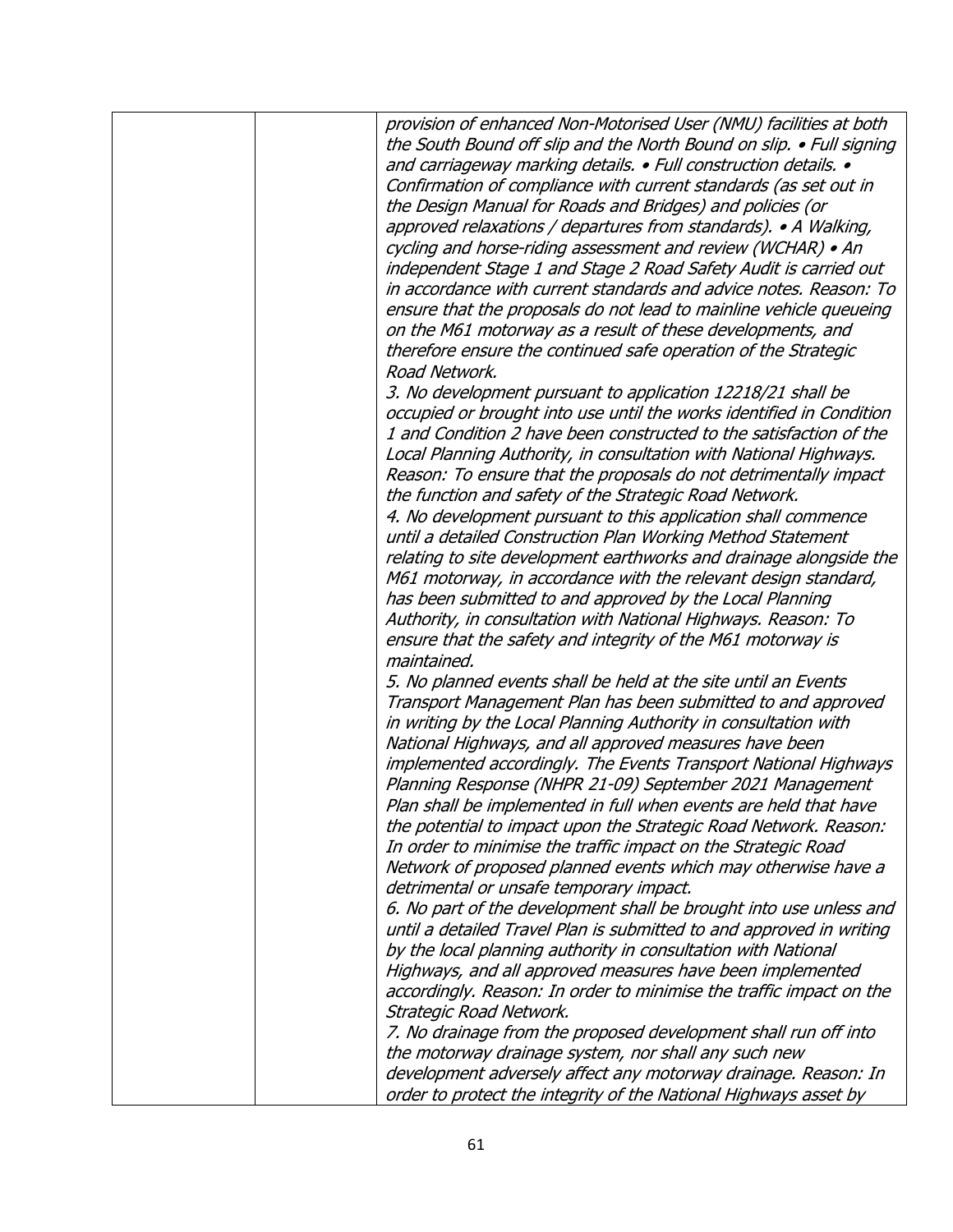|               |         | ensuring that any new development adjacent to the SRN does not                                            |
|---------------|---------|-----------------------------------------------------------------------------------------------------------|
|               |         | negatively impact upon the asset.                                                                         |
|               |         | 8. There shall be no direct vehicular or pedestrian access of any                                         |
|               |         | kind between the site and the M61 motorway. To this end a close                                           |
|               |         | boarded fence or similar barrier not less than 2 metres high shall                                        |
|               |         | be erected along the frontage of the site with the motorway to the                                        |
|               |         | satisfaction of the Planning Authority in consultation with National                                      |
|               |         | Highways. The fence shall be erected behind any existing                                                  |
|               |         | motorway boundary fence, be on the developer's land and be                                                |
|               |         | independent of any existing motorway boundary fence. Reason: In                                           |
|               |         | order to prevent trespassing from the development site onto                                               |
|               |         | National Highways land and to ensure the safety of any and all                                            |
|               |         | road users.                                                                                               |
|               |         | 9. The applicant will need to demonstrate that measures are in                                            |
|               |         | place to manage and/or mitigate the propensity for errant golf balls                                      |
|               |         | to present a risk to users of the Strategic Road Network. The                                             |
|               |         | management and/or mitigation will need to be approved in writing                                          |
|               |         | by the Local Planning Authority, in consultation with National                                            |
|               |         | Highways. Reason: To ensure the continued safe operation of the                                           |
|               |         | <b>SRN</b>                                                                                                |
| Environmental | Comment | Following conditions suggested:                                                                           |
| Health        |         | <b>Biodiversity</b>                                                                                       |
|               |         | No development shall take place until a detailed WFD mitigation                                           |
|               |         | and enhancement strategy is developed for waterbodies has been                                            |
|               |         | submitted to, and approved in writing by, the local planning                                              |
|               |         | authority. Thereafter, the development shall be carried out in                                            |
|               |         | accordance with the approved scheme. Any subsequent variations                                            |
|               |         | shall be agreed in writing by the local planning authority, in which                                      |
|               |         | case the development shall be carried out in accordance with the                                          |
|               |         | amended scheme. The scheme shall include:                                                                 |
|               |         | · details and designs of all proposed de-culverting and channel                                           |
|               |         | diversions                                                                                                |
|               |         | · details of opportunities to re-naturlise and restore artificially                                       |
|               |         | modified waterbodies i.e., weirs, canalised channel sections etc.                                         |
|               |         | • opportunities to incorporate extensive and low maintenance                                              |
|               |         | riparian semi-natural buffers along watercourses and wetlands.                                            |
|               |         | · adoption of multifunctional SUDs solutions for all new surface                                          |
|               |         | water discharges to Carr Brook and Hall Lee Brook waterbodies.                                            |
|               |         | . use of open span design for all new river crossings.                                                    |
|               |         | · sensitive surface water outfall designs.                                                                |
|               |         | · adoption of water quality and flow monitoring on main                                                   |
|               |         | waterbodies flowing through site.                                                                         |
|               |         | · adoption of appropriate semi-natural buffers near any new or<br>restored features i.e., kitchen garden. |
|               |         |                                                                                                           |
|               |         | Landscape Management                                                                                      |
|               |         | A landscape and ecological management plan, including long-term                                           |
|               |         | design objectives, management responsibilities and maintenance                                            |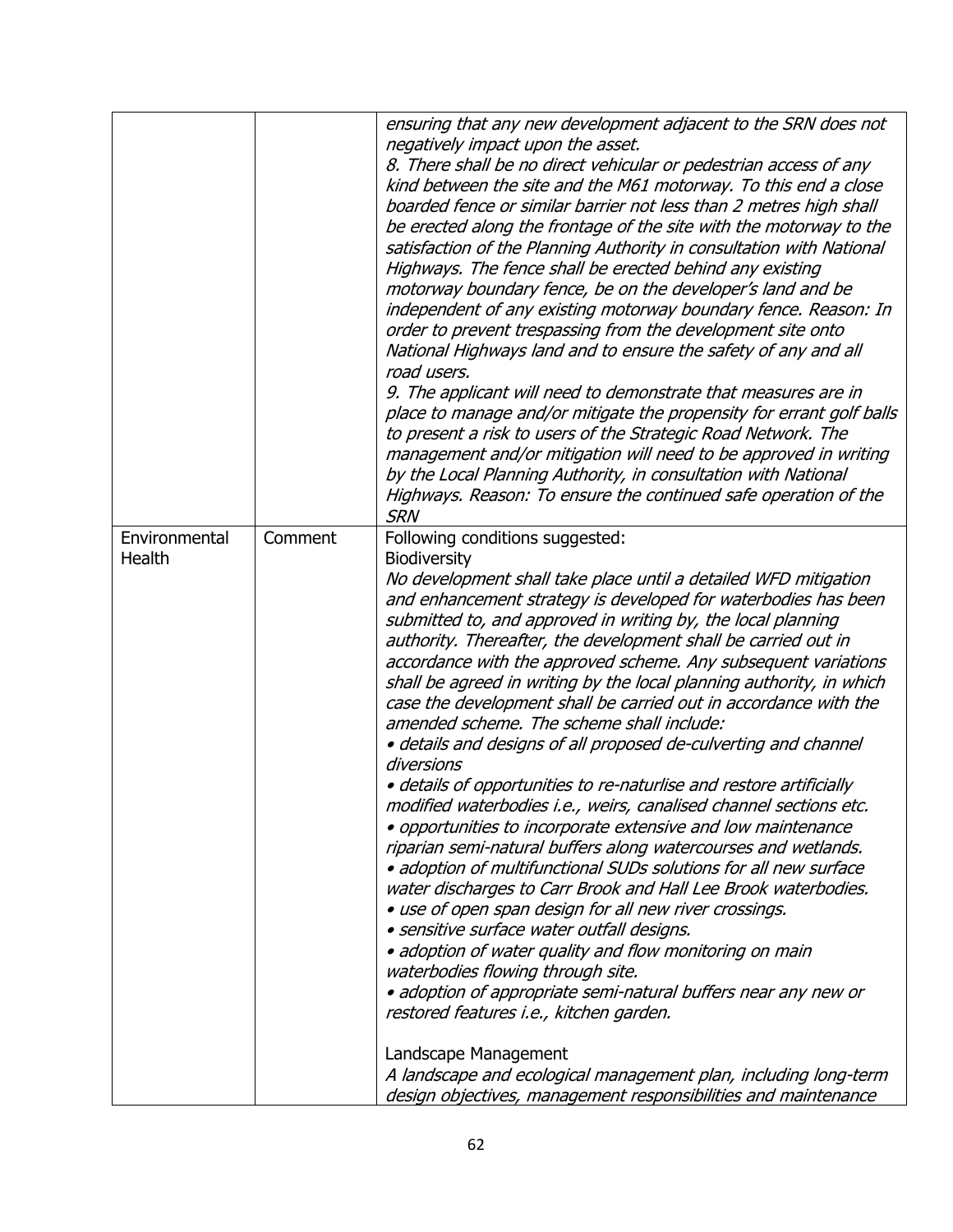| schedules for all landscaped areas (except privately owned<br>domestic gardens), shall be submitted to, and approved in writing<br>by, the local planning authority. The landscape and ecological<br>management plan shall be carried out as approved and any<br>subsequent variations shall be agreed in writing by the local<br>planning authority. The scheme shall include the following<br>elements:<br>· details of maintenance regimes of retained and restored<br>wetlands, watercourses, ponds, woodlands, grasslands over<br>duration of development. • details and management of any new<br>semi-natural or priority habitat created on site.<br>· details of treatment of site boundaries and/or buffers around<br>water bodies • details of management responsibilities, including<br>adequate financial provision and named body responsible for<br>management. |
|-------------------------------------------------------------------------------------------------------------------------------------------------------------------------------------------------------------------------------------------------------------------------------------------------------------------------------------------------------------------------------------------------------------------------------------------------------------------------------------------------------------------------------------------------------------------------------------------------------------------------------------------------------------------------------------------------------------------------------------------------------------------------------------------------------------------------------------------------------------------------------|
| <b>Biodiversity Net Gain</b><br>A detailed lake de-silting and restoration plan for Back O'th Lawn<br>Woods and Mill Dam Lakes has been submitted to, and approved in<br>writing by, the local planning authority. Thereafter, the<br>development shall be carried out in accordance with the approved<br>scheme. Any subsequent variations shall be agreed in writing by<br>the local planning authority, in which case the development shall<br>be carried out in accordance with the amended scheme. The<br>scheme shall include:                                                                                                                                                                                                                                                                                                                                          |
| . plans showing the extent and working footprint of de-silting<br>proposals<br>· details of any preliminary invasive non-native species, tree/scrub<br>or fish removal required.<br>· proposed preferred de-silting technique adopted.<br>• temporary access and working arrangements to undertake de-<br>silting operations.<br>· pollution prevention measures adopted during de-silting<br>operations.<br>. the environmentally sensitive treatment of excavated silt and<br>sediments.<br>• timing of works<br>· methodology of refilling de-silted lakes<br>· landscape reinstatement and restoration plan of lakes and<br>associated banksides                                                                                                                                                                                                                          |
| <b>Method Statement</b><br>No development shall take place until a detailed method statement<br>for removing or the long-term management / control of Japanese<br>knotweed, Himalayan Balsam, Floating Pennywort, Canadian<br>pondweed and Montbretia identified on the site shall be submitted<br>to and approved in writing by the local planning authority. The<br>method statement shall include proposed measures that will be                                                                                                                                                                                                                                                                                                                                                                                                                                           |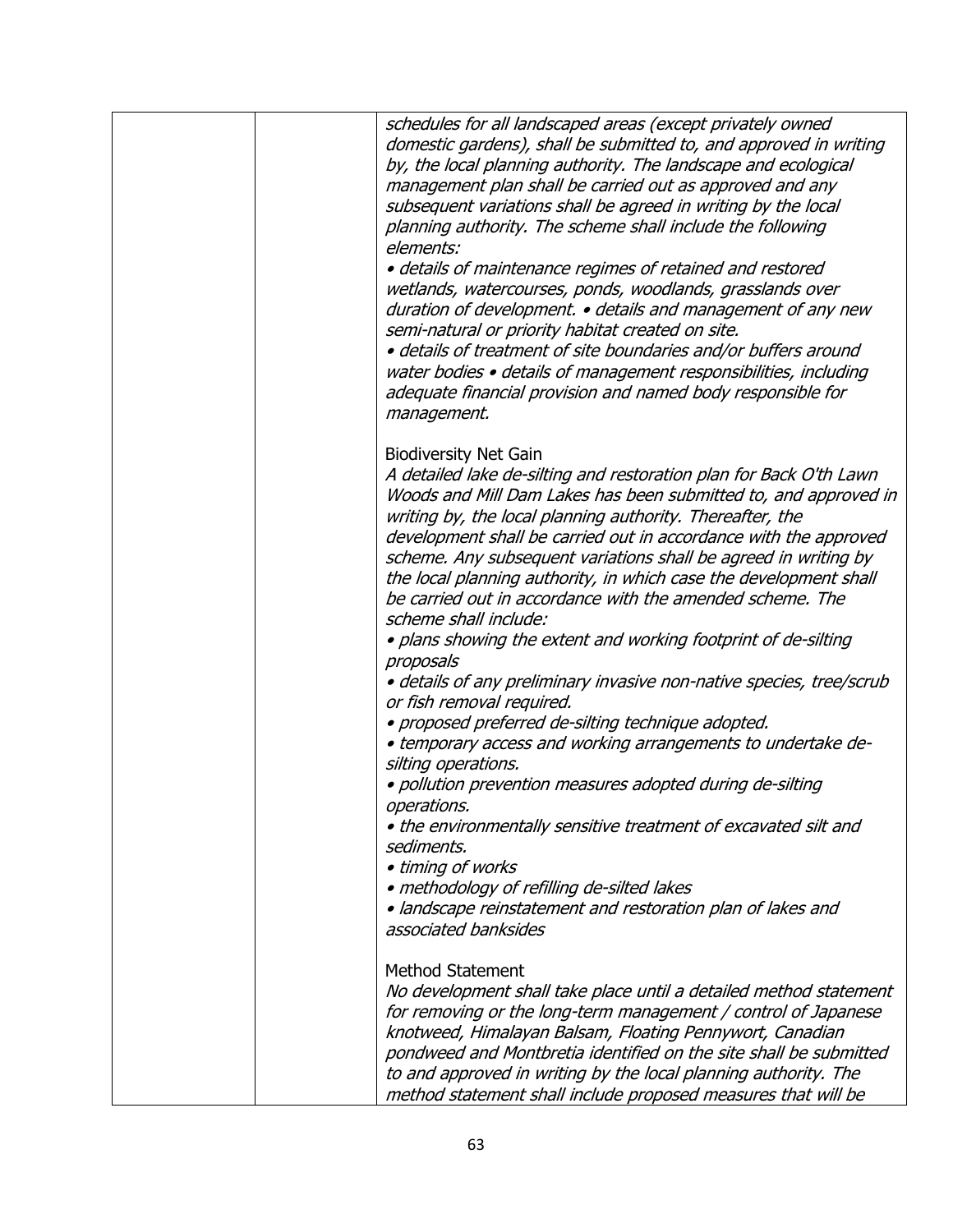|                                         |              | used to prevent the spread of Japanese knotweed, Himalayan<br>Balsam, Floating Pennywort, Canadian pondweed and Montbretia                                                                                                                                                                                                                                                                                                                                                                                                                                                                                                                                                                                                                                                                                                                                                                                                               |
|-----------------------------------------|--------------|------------------------------------------------------------------------------------------------------------------------------------------------------------------------------------------------------------------------------------------------------------------------------------------------------------------------------------------------------------------------------------------------------------------------------------------------------------------------------------------------------------------------------------------------------------------------------------------------------------------------------------------------------------------------------------------------------------------------------------------------------------------------------------------------------------------------------------------------------------------------------------------------------------------------------------------|
|                                         |              | during any operations e.g. mowing, de-silting, bank regrading or<br>soil movement. It shall also contain measures to ensure that any<br>soils brought to the site are free of the seeds / root / stem of any<br>invasive plant covered under the Wildlife and Countryside Act 1981,<br>as amended. Development shall proceed in accordance with the<br>approved method statement.                                                                                                                                                                                                                                                                                                                                                                                                                                                                                                                                                        |
|                                         |              | <b>Flood Risk</b><br>The development permitted by this planning permission shall only<br>be carried out in accordance with the approved Flood Risk<br>Assessment (FRA) project number 60648596 and the following<br>mitigation measures detailed within the FRA: 1. The access road is<br>raised a minimum of 0.35m as per 'Summary of flood risk; 6.1 on<br>the supplied FRA. 2. Green Common Lane FFL's are to be raised by<br>300mm and any bank low spots are addressed (providing consent<br>from EA permit if Main River) 3. Any weirs / box culvers on<br>designated 'Main River' are to be permitted ahead of their<br>construction. The mitigation measures shall be fully implemented<br>prior to occupation and subsequently in accordance with the timing<br>/ phasing arrangements embodied within the scheme, or within any<br>other period as may subsequently be agreed, in writing, by the<br>local planning authority. |
| <b>CPRE</b>                             | Objection    | CPRE do not believe the development benefits are high enough to<br>justify the adverse impacts, especially for a one-off event.                                                                                                                                                                                                                                                                                                                                                                                                                                                                                                                                                                                                                                                                                                                                                                                                          |
|                                         |              | CPRE state there are too many conditions needed to overcome<br>harms, mitigation and compensation to be reasonable enforced by<br>the council.                                                                                                                                                                                                                                                                                                                                                                                                                                                                                                                                                                                                                                                                                                                                                                                           |
|                                         |              | The application is an improvement on the previous application<br>however, there are a raft of adverse impacts.                                                                                                                                                                                                                                                                                                                                                                                                                                                                                                                                                                                                                                                                                                                                                                                                                           |
| Bolton<br>Community<br>Homes            | No objection | They are comfortable with a minimum of 10% of affordable<br>housing with the potential to increase that depending on viability.                                                                                                                                                                                                                                                                                                                                                                                                                                                                                                                                                                                                                                                                                                                                                                                                          |
|                                         |              | For the market area the proposed split of 65% affordable rent and<br>35% shared ownership is acceptable.                                                                                                                                                                                                                                                                                                                                                                                                                                                                                                                                                                                                                                                                                                                                                                                                                                 |
| Capital<br>Programme and<br>Pupil Place | Comment      | It is suggested the worst-case scenario is taken into account given<br>the lack of evidence and uncertainty of the timeframe of<br>development.                                                                                                                                                                                                                                                                                                                                                                                                                                                                                                                                                                                                                                                                                                                                                                                          |
|                                         |              | Given the timeframe and uncertainty of the delivery phases, it is<br>recommended at this time, the scenarios of 214 primary and 194<br>secondary places. Required a payment of £3,282,940 for primary<br>and £3,440,063 for secondary through S106. Ultimate provision for<br>additional school places reviewed at a future date with greater<br>information.                                                                                                                                                                                                                                                                                                                                                                                                                                                                                                                                                                            |